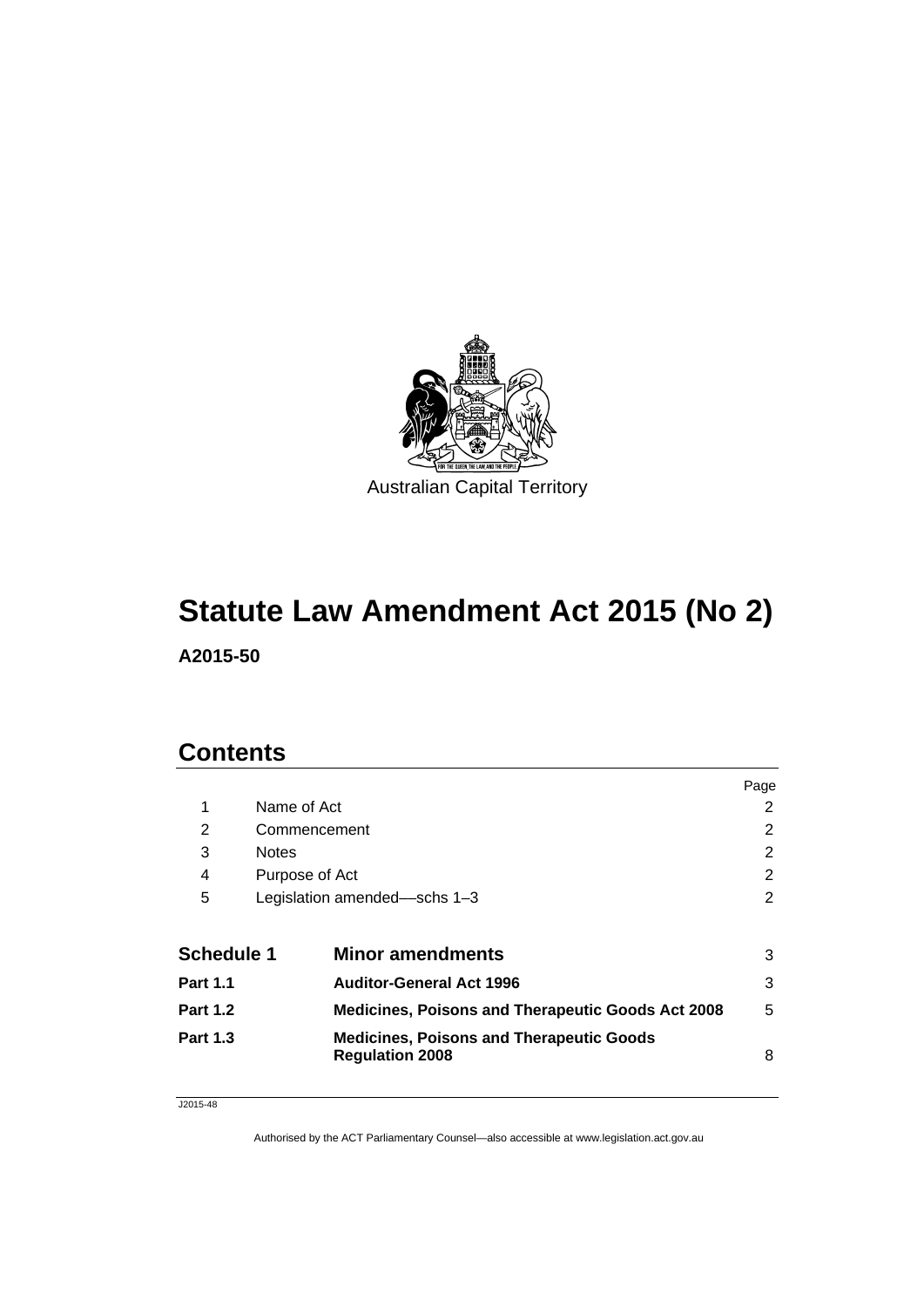**Contents** 

|                   |                                                       | Page |
|-------------------|-------------------------------------------------------|------|
| <b>Part 1.4</b>   | Road Transport (Third-Party Insurance) Act 2008       | 15   |
| <b>Schedule 2</b> | <b>Legislation Act 2001</b>                           | 19   |
| <b>Schedule 3</b> | <b>Technical amendments</b>                           | 21   |
| <b>Part 3.1</b>   | <b>ACT Civil and Administrative Tribunal Act 2008</b> | 21   |
| <b>Part 3.2</b>   | <b>Auditor-General Act 1996</b>                       | 22   |
| <b>Part 3.3</b>   | <b>Building Act 2004</b>                              | 23   |
| <b>Part 3.4</b>   | <b>Building (General) Regulation 2008</b>             | 24   |
| <b>Part 3.5</b>   | <b>Children and Young People Act 2008</b>             | 25   |
| <b>Part 3.6</b>   | <b>Civil Unions Act 2012</b>                          | 36   |
| <b>Part 3.7</b>   | <b>Confiscation of Criminal Assets Act 2003</b>       | 37   |
| <b>Part 3.8</b>   | <b>Corrections Management Act 2007</b>                | 39   |
| <b>Part 3.9</b>   | <b>Court Procedures Regulation 2004</b>               | 40   |
| <b>Part 3.10</b>  | Crimes Act 1900                                       | 40   |
| Part 3.11         | <b>Crimes (Child Sex Offenders) Regulation 2005</b>   | 50   |
| Part 3.12         | <b>Crimes (Sentence Administration) Act 2005</b>      | 51   |
| Part 3.13         | <b>Criminal Code 2002</b>                             | 52   |
| Part 3.14         | <b>Dangerous Substances Act 2004</b>                  | 55   |
| <b>Part 3.15</b>  | <b>Dangerous Substances (General) Regulation 2004</b> | 56.  |
| Part 3.16         | <b>Electoral Act 1992</b>                             | 57   |
| Part 3.17         | <b>Firearms Act 1996</b>                              | 59   |
| <b>Part 3.18</b>  | <b>Gambling and Racing Control Act 1999</b>           | 61   |
| Part 3.19         | <b>Gaming Machine Act 2004</b>                        | 62   |
| <b>Part 3.20</b>  | <b>Heavy Vehicle National Law (ACT)</b>               | 63   |
| <b>Part 3.21</b>  | Juries Act 1967                                       | 64   |
| Part 3.22         | Liquor Act 2010                                       | 64   |

| contents 2 |
|------------|
|------------|

2 Statute Law Amendment Act 2015 (No 2)

A2015-50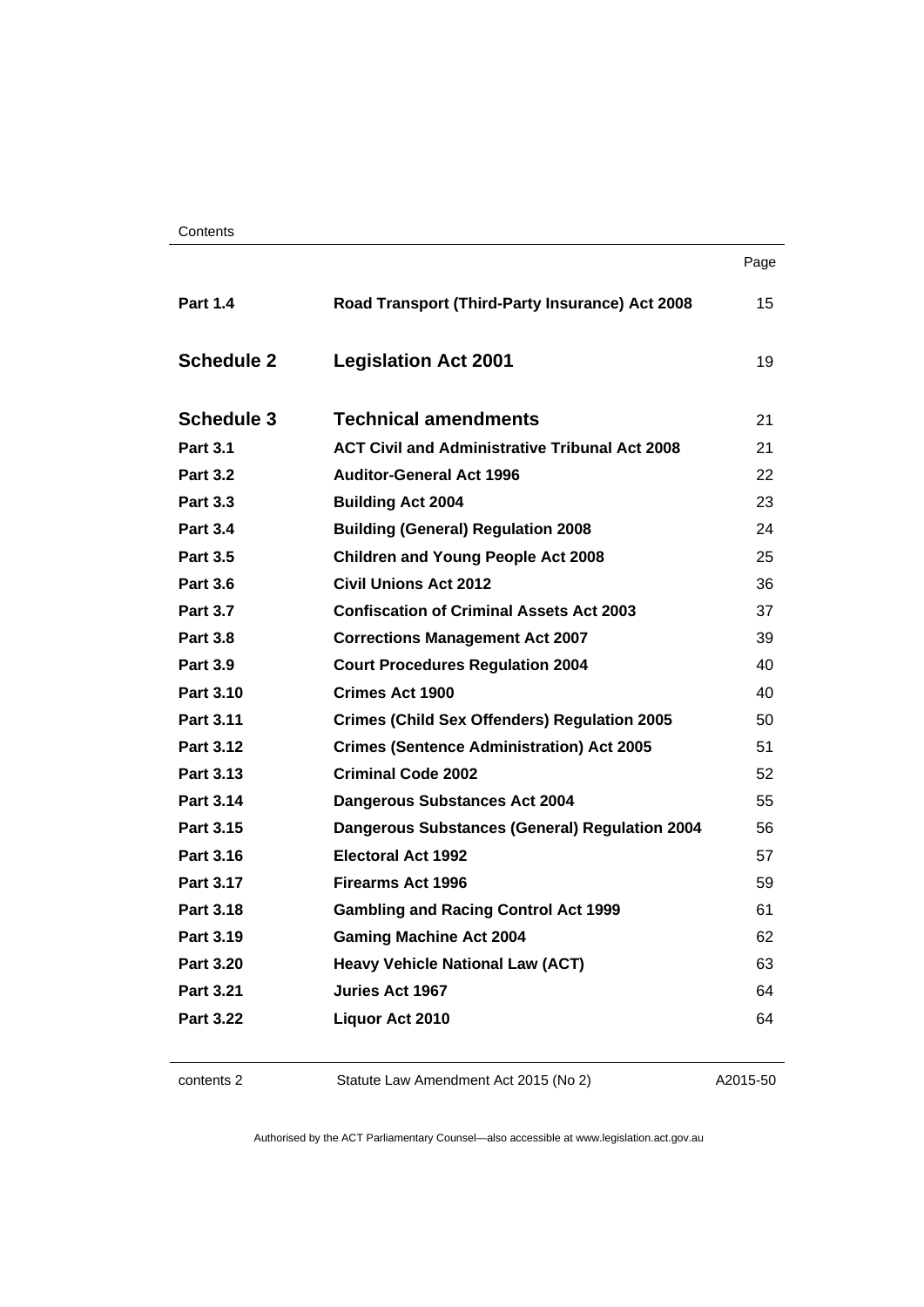| <b>Part 3.23</b> | Long Service Leave (Portable Schemes) Act 2009                                  | 66 |
|------------------|---------------------------------------------------------------------------------|----|
| <b>Part 3.24</b> | <b>Medicines, Poisons and Therapeutic Goods</b><br><b>Regulation 2008</b>       | 69 |
| Part 3.25        | <b>Ombudsman Act 1989</b>                                                       | 69 |
| Part 3.26        | <b>Planning and Development Act 2007</b>                                        | 72 |
| <b>Part 3.27</b> | <b>Public Sector Management Act 1994</b>                                        | 74 |
| <b>Part 3.28</b> | <b>Road Transport (Driver Licensing) Regulation 2000</b>                        | 74 |
| <b>Part 3.29</b> | Road Transport (Safety and Traffic Management) Act<br>1999                      | 75 |
| <b>Part 3.30</b> | <b>Road Transport (Safety and Traffic Management)</b><br><b>Regulation 2000</b> | 76 |
| Part 3.31        | <b>Road Transport (Vehicle Registration) Regulation 2000</b>                    | 77 |
| <b>Part 3.32</b> | <b>Spent Convictions Act 2000</b>                                               | 80 |
| <b>Part 3.33</b> | Unit Titles (Management) Act 2011                                               | 81 |
| <b>Part 3.34</b> | Utilities Act 2000                                                              | 83 |
|                  |                                                                                 |    |

A2015-50

Statute Law Amendment Act 2015 (No 2)

contents 3

Page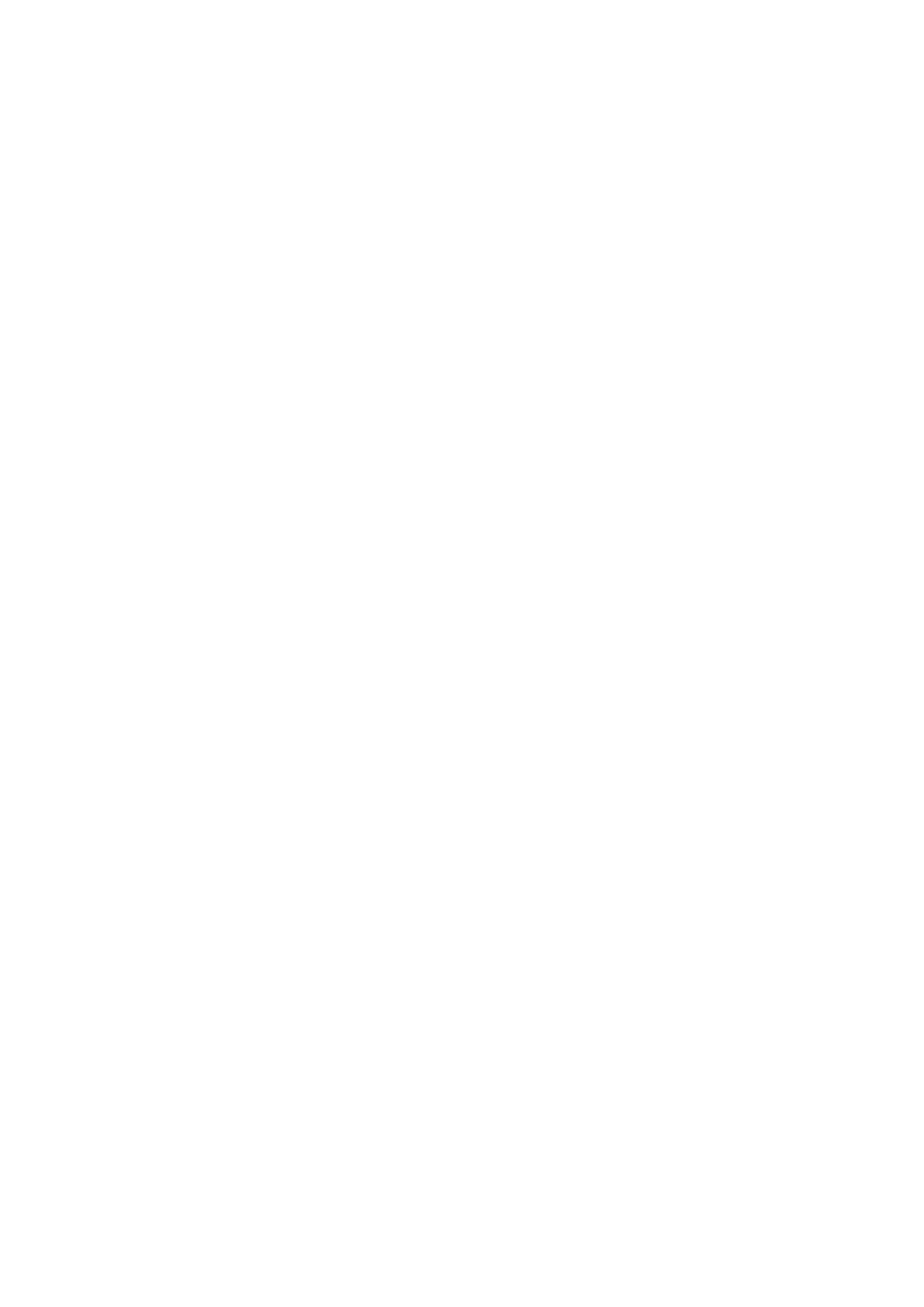

# **Statute Law Amendment Act 2015 (No 2) A2015-50**

An Act to amend legislation for the purpose of statute law revision

The Legislative Assembly for the Australian Capital Territory enacts as follows:

J2015-48

l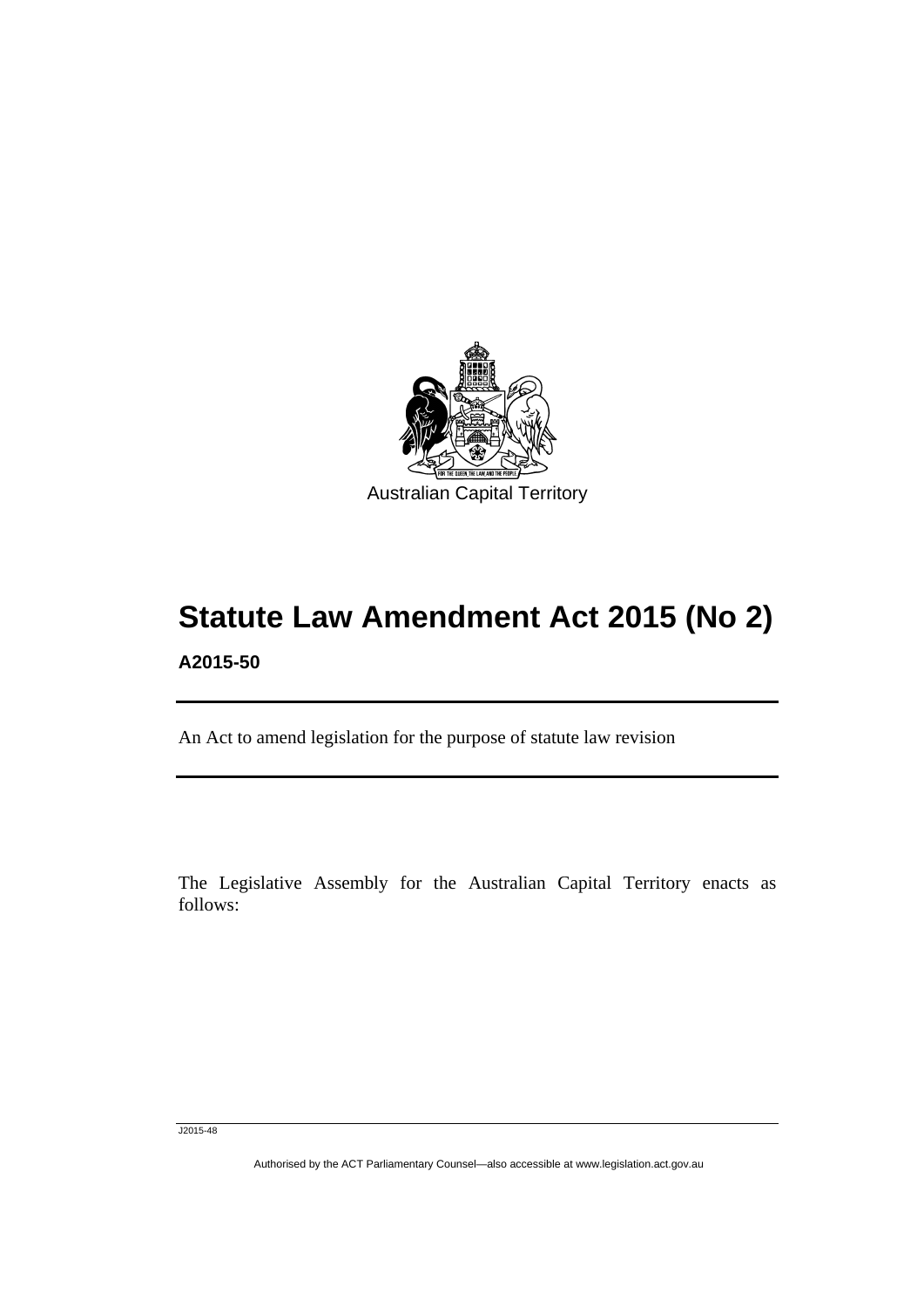<span id="page-5-3"></span><span id="page-5-2"></span><span id="page-5-1"></span><span id="page-5-0"></span>

| 1                       | <b>Name of Act</b>                                                                                                                                           |  |
|-------------------------|--------------------------------------------------------------------------------------------------------------------------------------------------------------|--|
|                         | This Act is the <i>Statute Law Amendment Act 2015 (No 2)</i> .                                                                                               |  |
| $\overline{2}$          | <b>Commencement</b>                                                                                                                                          |  |
|                         | This Act commences on the 14th day after its notification day.                                                                                               |  |
|                         | The naming and commencement provisions automatically commence on<br><b>Note</b><br>the notification day (see Legislation Act, $s$ 75 (1)).                   |  |
| 3                       | <b>Notes</b>                                                                                                                                                 |  |
|                         | A note included in the Act is explanatory and is not part of this Act.                                                                                       |  |
|                         | See the Legislation Act, $s$ 127 (1), (4) and (5) for the legal status of<br><b>Note</b><br>notes.                                                           |  |
| $\overline{\mathbf{4}}$ | <b>Purpose of Act</b>                                                                                                                                        |  |
|                         | The purpose of this Act is to improve the quality of the statute law<br>of the Territory by amending legislation for the purpose of statute<br>law revision. |  |
| 5                       | Legislation amended—schs 1-3                                                                                                                                 |  |
|                         | This Act amends the legislation mentioned in schedules 1 to 3.                                                                                               |  |

<span id="page-5-4"></span>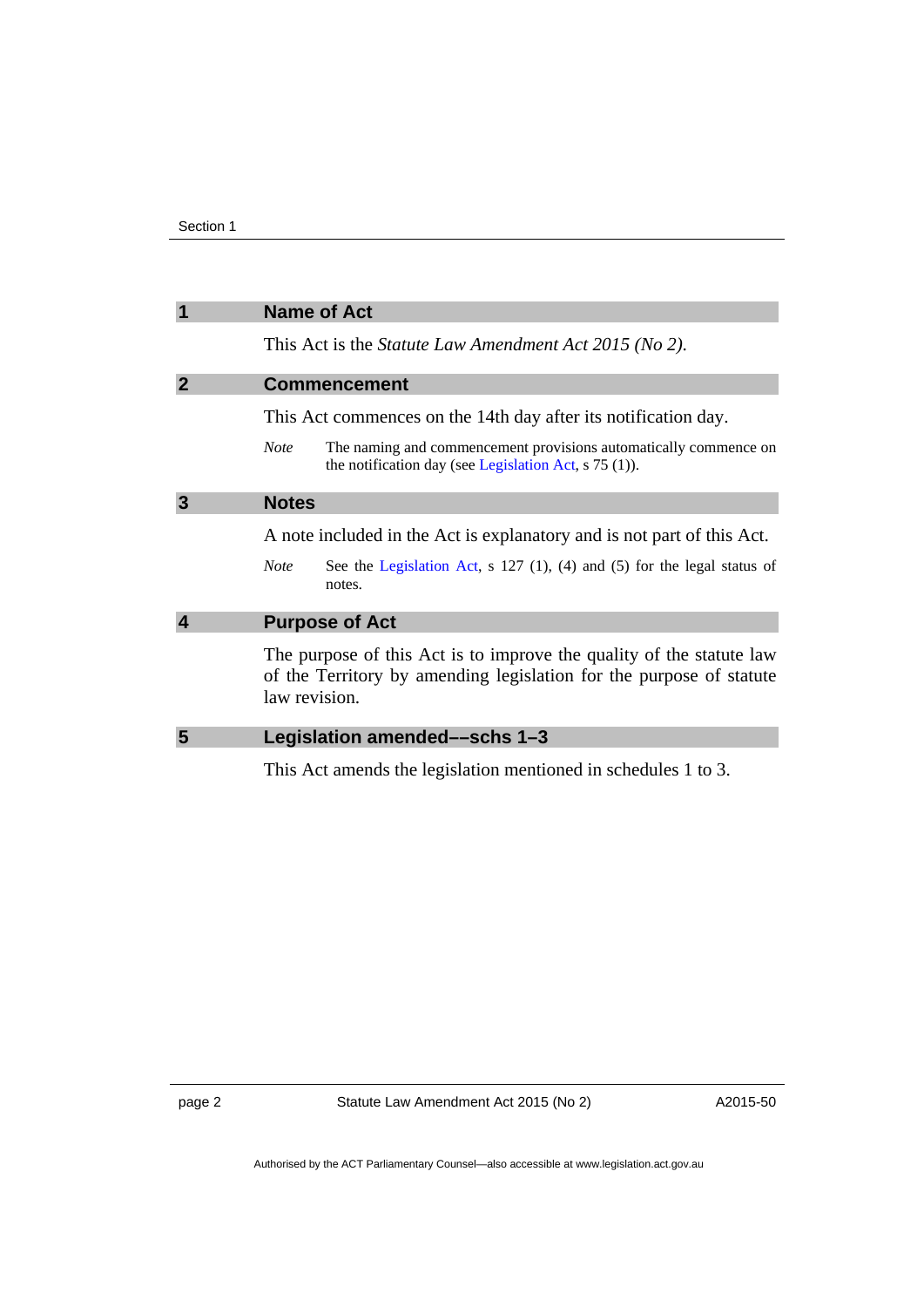# <span id="page-6-0"></span>**Schedule 1 Minor amendments**

(see s 5)

# <span id="page-6-1"></span>**Part 1.1 Auditor-General Act 1996**

# **[1.1] Section 17 (6)**

*omit* 

#### **Explanatory note**

This amendment is consequential on the inclusion of the substance of section 17 (6) in new section 21, which is inserted by another amendment.

# **[1.2] New section 21**

*in division 3.7, insert* 

# **21 Ministerial response to report for Legislative Assembly**

- (1) Within 4 months after the day a report by the auditor-general is presented to the Legislative Assembly under section 17 (Reports for Legislative Assembly), the Minister must—
	- (a) prepare a written response to the report; and
	- (b) either—
		- (i) present the response to the Legislative Assembly; or
		- (ii) give the response, and a copy for each member of the Assembly, to the Speaker.
- (2) If the Minister gives the response to the Speaker—
	- (a) the Speaker must arrange for a copy of the response to be given to each member of the Legislative Assembly; and
	- (b) the Minister must present the response to the Legislative Assembly—
		- (i) on the next sitting day; or

A2015-50

page 3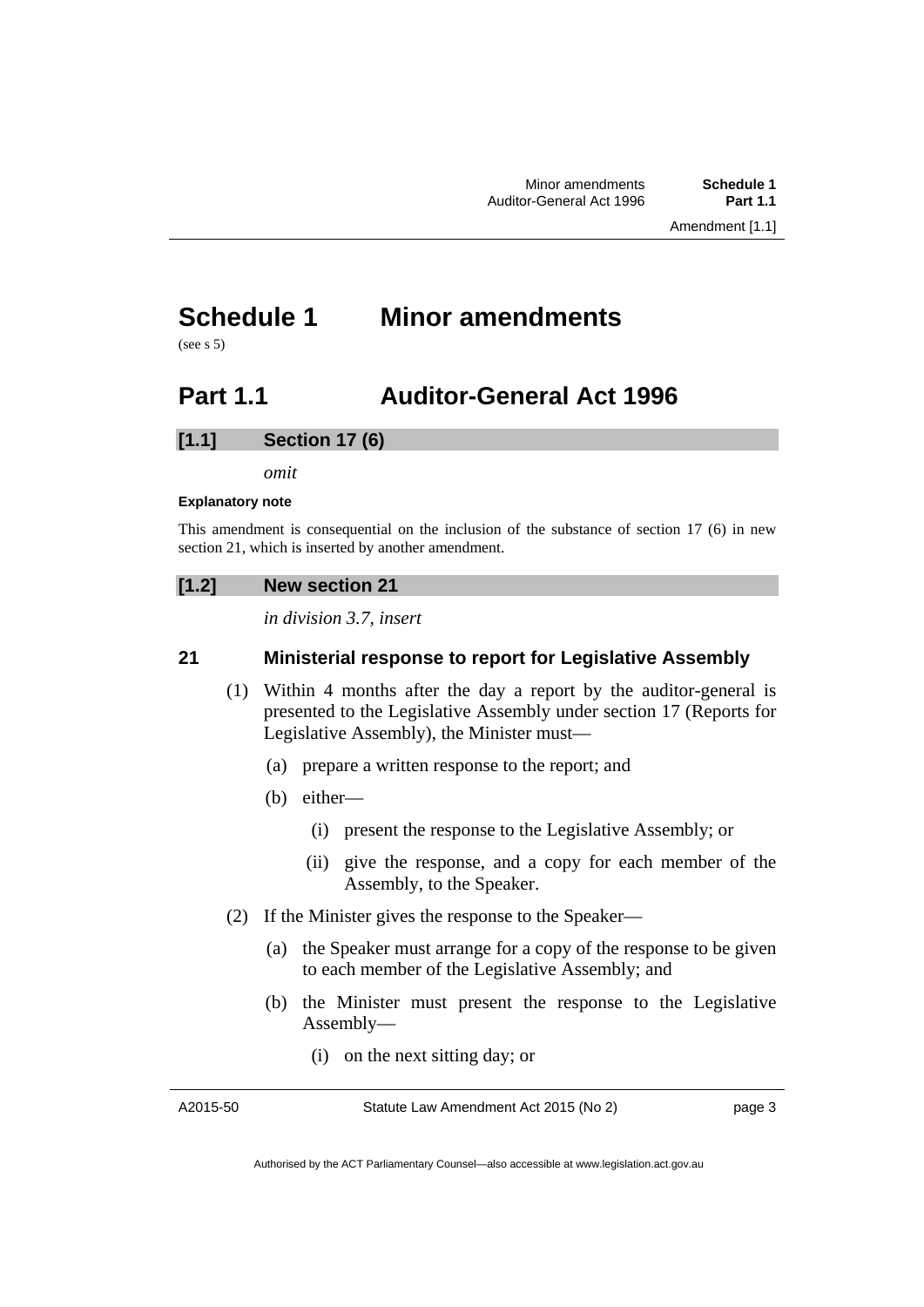**Schedule 1** Minor amendments<br>**Part 1.1** Auditor-General Act **Part 1.1** Auditor-General Act 1996 Amendment [1.3]

- (ii) if the next sitting day is the first meeting of the Legislative Assembly after a general election of members of the Assembly—on the second sitting day after the election.
- (3) In this section:

*Speaker*, for a response given to the Deputy Speaker or clerk under section 37A (Reports to be given to Speaker), means the Deputy Speaker or clerk.

#### **Explanatory note**

This amendment inserts new section 21 to replace current section 17 (6) (which requires the Minister to prepare a response to a report by the auditor-general under section 17). New section 21 gives the Minister more flexibility in how a response may be presented to the Legislative Assembly and also extends the period for presenting the response from 3 months to 4 months.

| [1.3]                    | Section 37A (1) |
|--------------------------|-----------------|
|                          | after           |
|                          | report          |
|                          | insert          |
|                          | or response     |
| Ford Law at a common the |                 |

#### **Explanatory note**

This amendment is consequential on the insertion of new section 21 by another amendment, which requires the Minister to prepare a response to an auditor-general's report for the Legislative Assembly under section 17.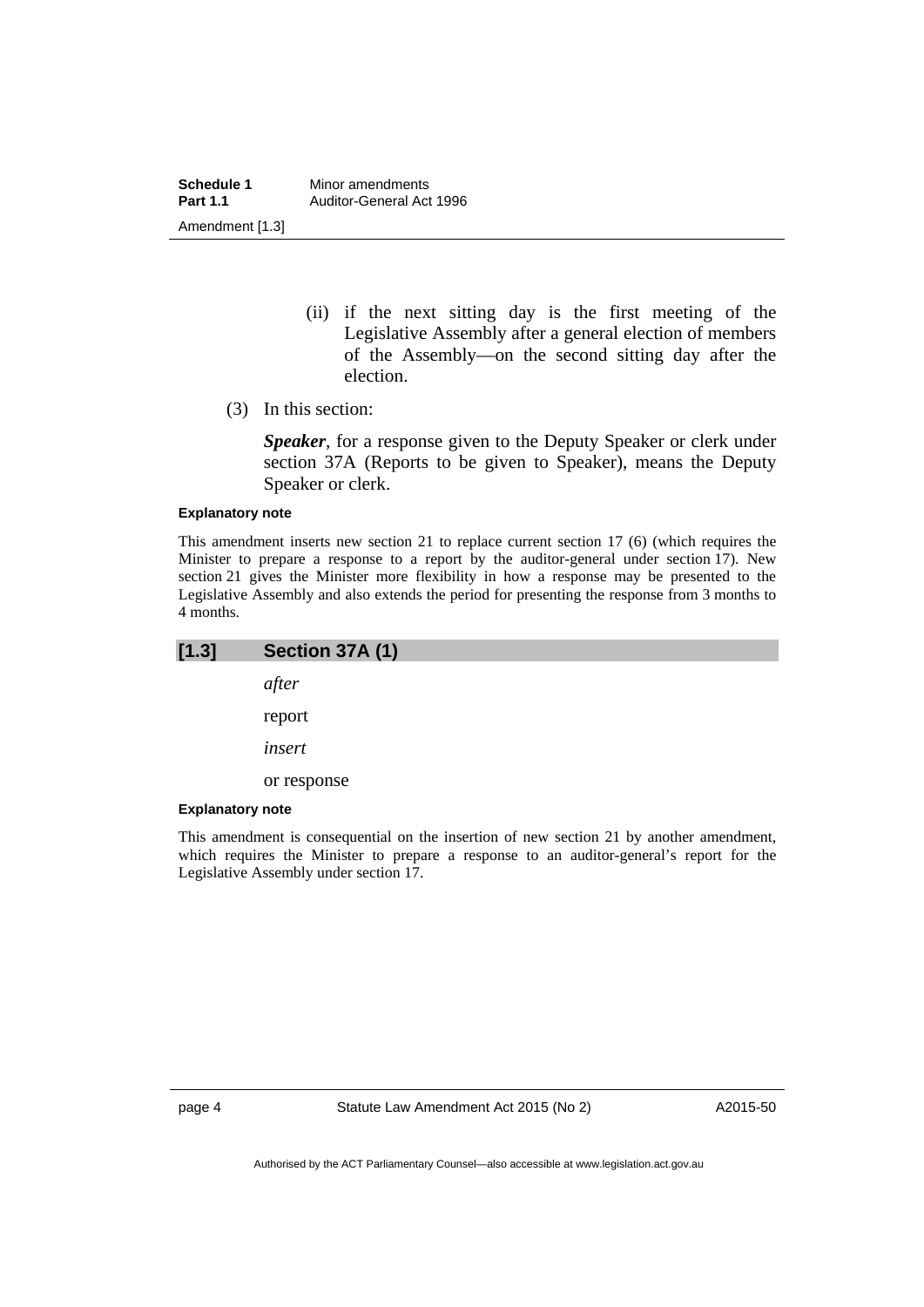# <span id="page-8-0"></span>**Part 1.2 Medicines, Poisons and Therapeutic Goods Act 2008**

## **[1.4] Section 13**

*substitute* 

# **13 Meaning of** *prohibited substance* **and** *schedule 10 substance***—Act**

In this Act:

*prohibited substance* means a substance to which the [medicines and](http://www.comlaw.gov.au/Series/F2012L01200)  [poisons standard](http://www.comlaw.gov.au/Series/F2012L01200), schedule 9 applies.

*Note* Sch 9 substances are generally illegal substances that are subject to abuse. They include some derivatives of the scheduled substances (see s 16 (2)).

*schedule 10 substance* means a substance to which the [medicines](http://www.comlaw.gov.au/Series/F2012L01200)  [and poisons standard,](http://www.comlaw.gov.au/Series/F2012L01200) schedule 10 applies.

*Note* Sch 10 substances are substances, other than those in sch 9, the sale, supply and use of which is prohibited because of the degree of danger to health they represent. The schedule includes some derivatives of the substances to which the schedule applies (see s 16 (2)).

#### **Explanatory note**

The Act refers to a number of provisions in the medicines and poisons standard in relation to the packaging and labelling of regulated substances. Section 15 (1) defines the medicines and poisons standards as meaning the poisons standard made under the *[Therapeutic Goods Act 1989](https://www.comlaw.gov.au/Details/C2015C00471)* (Cwlth), section 52D (2), as in force from time to time and as modified by regulation (if any). In June 2015, the Commonwealth replaced the current poisons standard with [Poisons Standard](https://www.comlaw.gov.au/Details/F2015L00749) June 2015 (the *new poisons standard*). This amendment is consequential on the making of the new poisons standard, which renames appendix C substances as schedule 10 substances.

A2015-50

page 5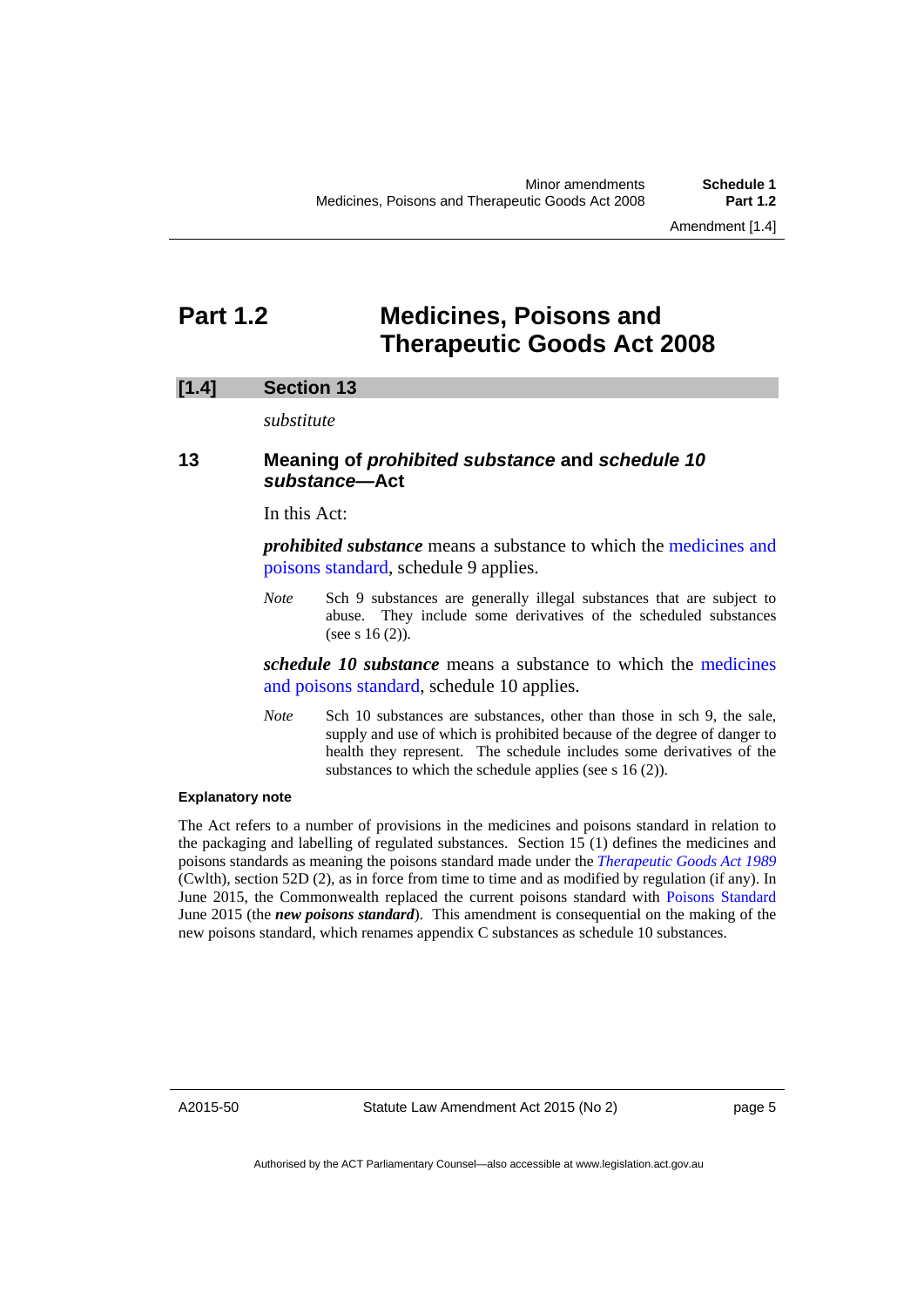**Schedule 1** Minor amendments<br>**Part 1.2** Medicines. Poisons **Part 1.2** Medicines, Poisons and Therapeutic Goods Act 2008 Amendment [1.5]

# **[1.5] Section 71 (1) and (2)**

*omit* 

schedule paint

*substitute* 

group paint

#### **Explanatory note**

This amendment is consequential on the making of the [new Poisons Standard](https://www.comlaw.gov.au/Details/F2015L00749) June 2015 (Cwlth), which renames first and second schedule paints as first and second group paints.

## **[1.6] Section 71 (3)**

*omit* 

third schedule paint

*substitute* 

paint or tinter

#### **Explanatory note**

This amendment is consequential on the making of the [new Poisons Standard](https://www.comlaw.gov.au/Details/F2015L00749) June 2015 (Cwlth), which replaces references to third schedule paints with references to paint or tinters of a particular kind (to be prescribed by regulation).

## **[1.7] Dictionary, definition of** *appendix C substance*

*omit* 

#### **Explanatory note**

This amendment is consequential on the making of the [new Poisons Standard](https://www.comlaw.gov.au/Details/F2015L00749) June 2015 (Cwlth) which renames appendix C substances as schedule 10 substances.

page 6 Statute Law Amendment Act 2015 (No 2)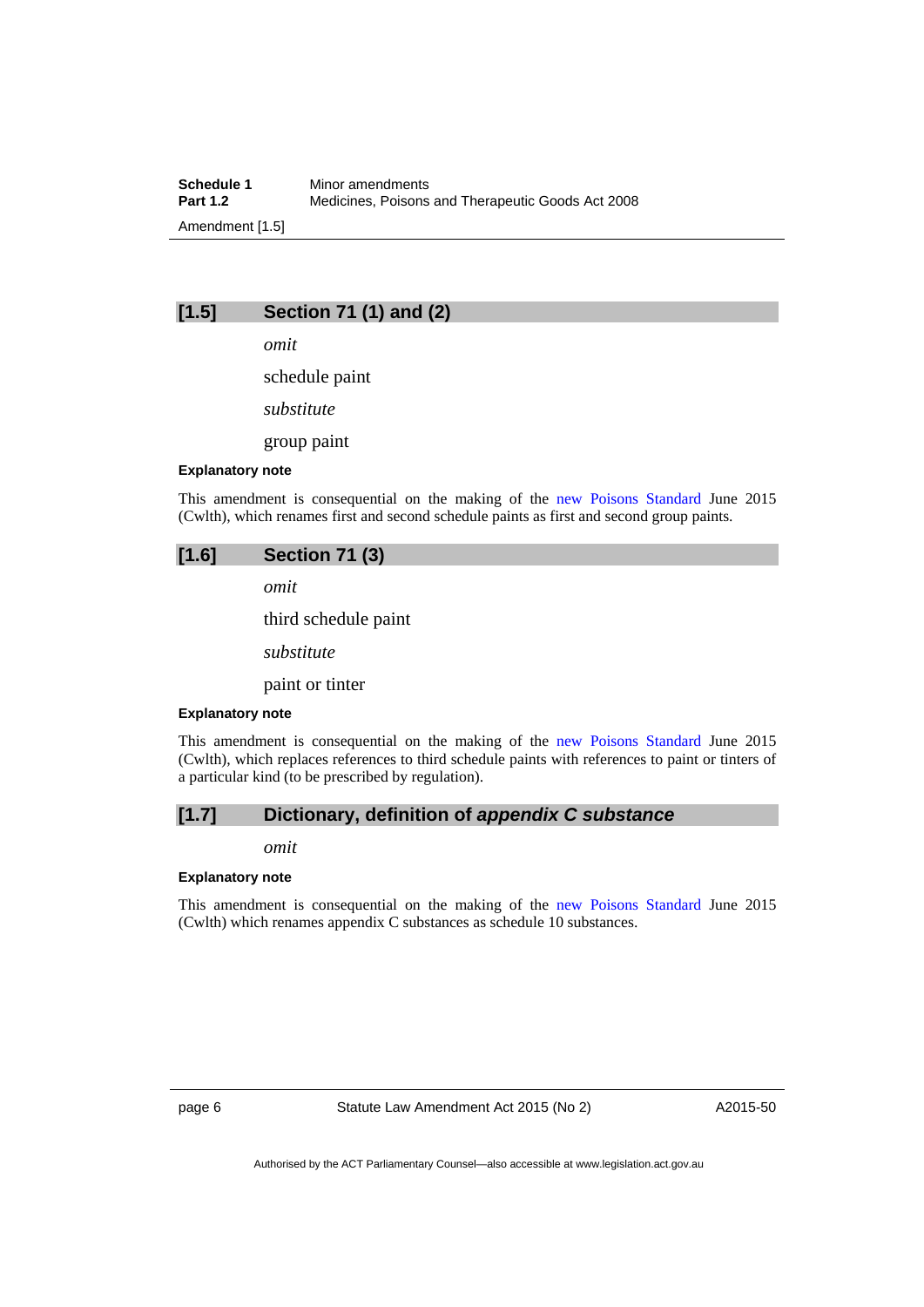# **[1.8] Dictionary, new definition of** *schedule 10 substance*

*insert* 

*schedule 10 substance*—see section 13.

#### **Explanatory note**

This amendment is consequential on the making of the [new Poisons Standard](https://www.comlaw.gov.au/Details/F2015L00749) June 2015 (Cwlth) which renames appendix C substances as schedule 10 substances.

# **[1.9] Further amendments, mentions of** *appendix C*

*omit* 

appendix C

*substitute* 

schedule 10

*in* 

- section 10
- $\bullet$  section 19 (1) (i)
- section 20 (2), (3) and (5), definition of *administration-related dealing*
- section 25, definition of *declared substance*, paragraph (d)
- section 39 (1), definition of *reportable substance*, paragraph (d)

#### **Explanatory note**

This amendment is consequential on the making of the [new Poisons Standard](https://www.comlaw.gov.au/Details/F2015L00749) June 2015 (Cwlth) which renames appendix C substances as schedule 10 substances.

A2015-50

page 7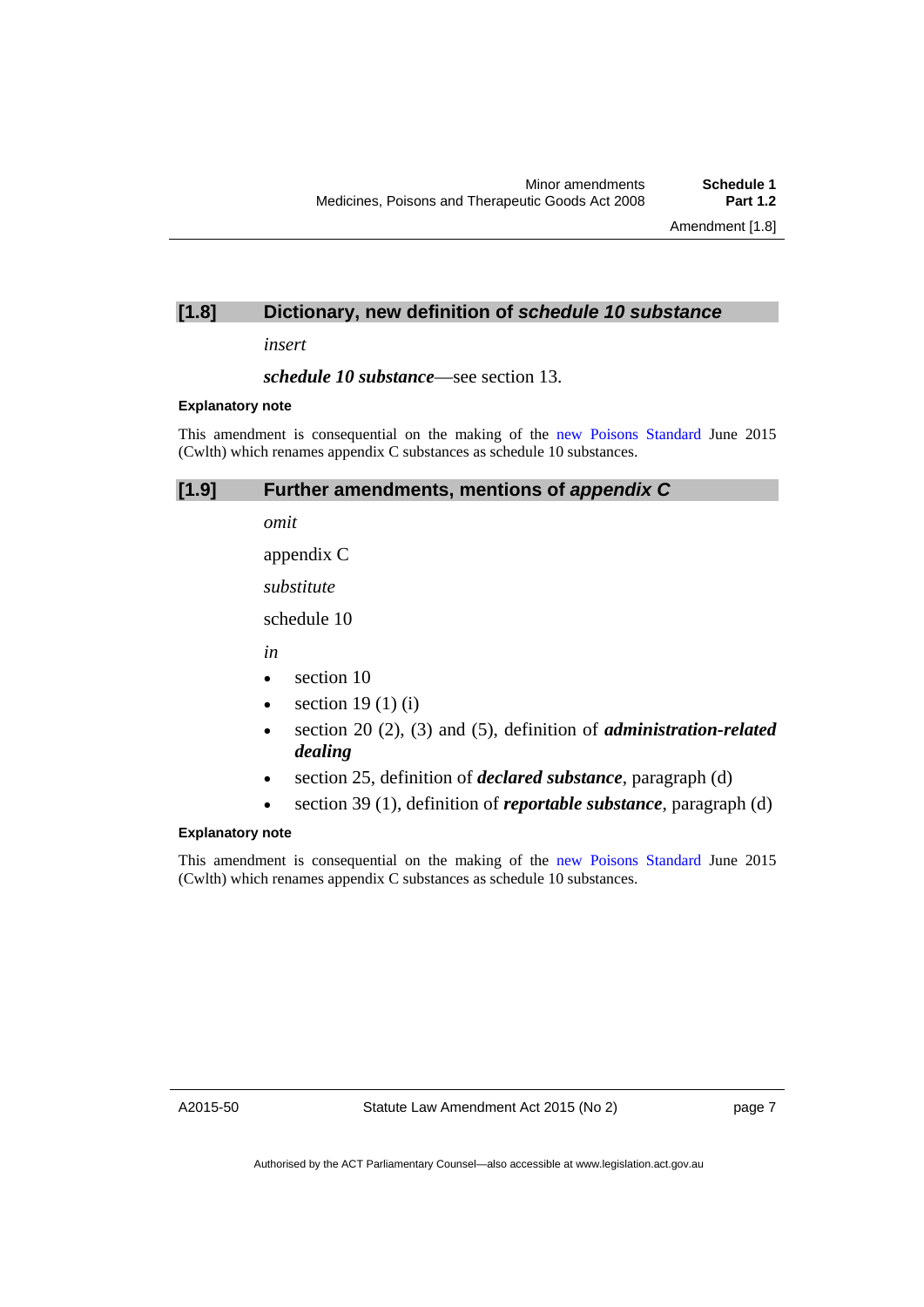# <span id="page-11-0"></span>**Part 1.3 Medicines, Poisons and Therapeutic Goods Regulation 2008**

#### **[1.10] Section 501 (a)**

*omit* 

medicines and poisons standard, paragraphs 21 to 27

*substitute* 

[medicines and poisons standard](http://www.comlaw.gov.au/Series/F2012L01200), sections 2.1 (2) to 2.6 (2)

#### **Explanatory note**

This amendment updates cross-references to provisions in the medicines and poisons standard as a consequence of the making of the [new Poisons Standard](https://www.comlaw.gov.au/Details/F2015L00749) June 2015 (Cwlth).

#### **[1.11] Section 502 (2) (a)**

*omit* 

medicines and poisons standard, paragraphs 3 to 19

*substitute* 

[medicines and poisons standard](http://www.comlaw.gov.au/Series/F2012L01200), sections 1.1 (2) to 1.6 (2)

#### **Explanatory note**

This amendment updates cross-references to provisions in the medicines and poisons standard as a consequence of the making of the [new Poisons Standard](https://www.comlaw.gov.au/Details/F2015L00749) June 2015 (Cwlth).

page 8 Statute Law Amendment Act 2015 (No 2)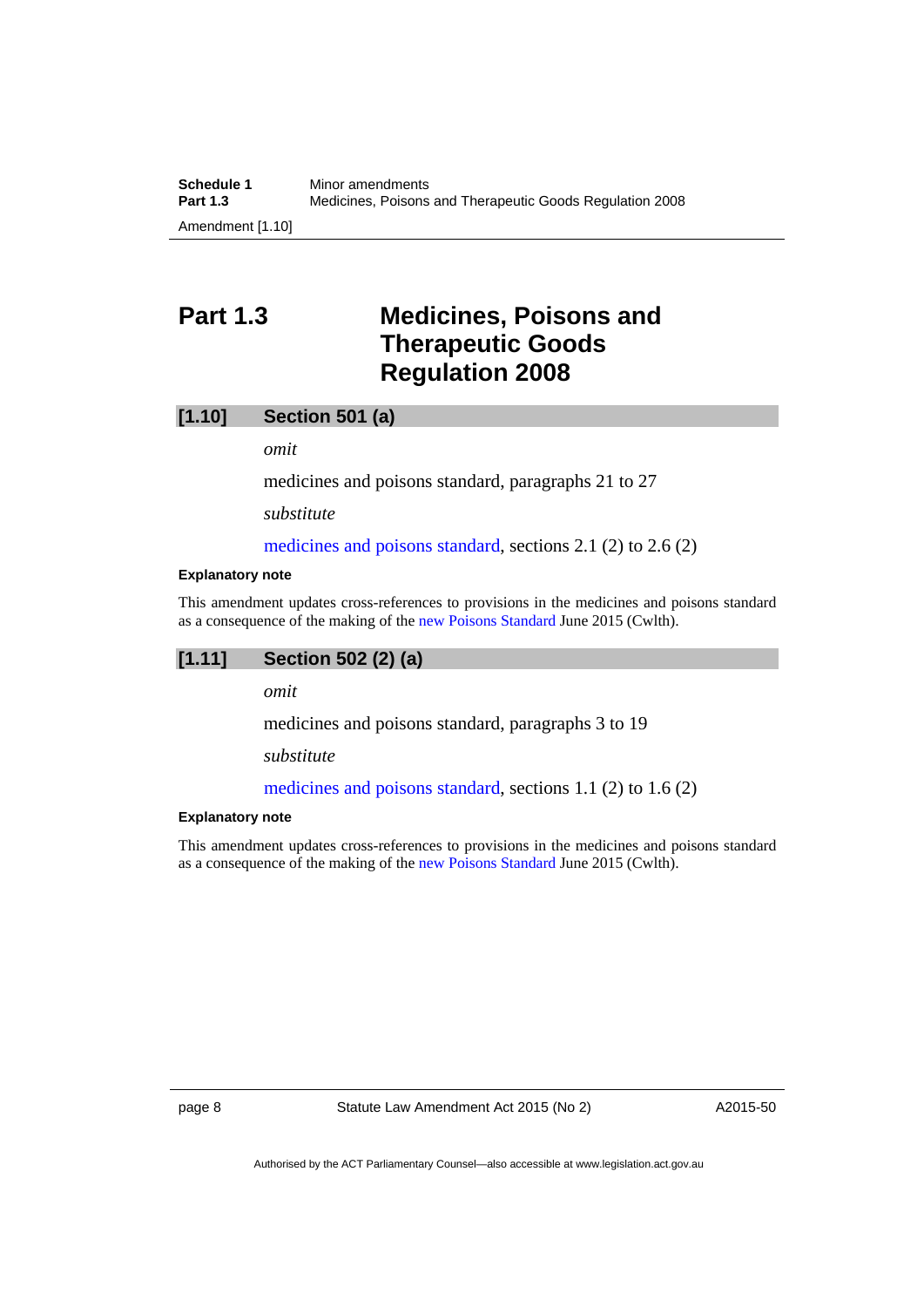# **[1.12] Section 665 (1) (a)**

*omit* 

medicines and poisons standard, paragraphs 21 to 27

*substitute* 

[medicines and poisons standard](http://www.comlaw.gov.au/Series/F2012L01200), sections 2.1 (2) to 2.6 (2)

#### **Explanatory note**

This amendment updates cross-references to provisions in the medicines and poisons standard as a consequence of the making of the [new Poisons Standard](https://www.comlaw.gov.au/Details/F2015L00749) June 2015 (Cwlth).

## **[1.13] Section 666 (a)**

*omit* 

medicines and poisons standard, paragraphs 3 to 19

*substitute* 

[medicines and poisons standard](http://www.comlaw.gov.au/Series/F2012L01200), sections 1.1 (2) to 1.6 (2)

#### **Explanatory note**

This amendment updates cross-references to provisions in the medicines and poisons standard as a consequence of the making of the [new Poisons Standard](https://www.comlaw.gov.au/Details/F2015L00749) June 2015 (Cwlth).

# **[1.14] Sections 676 (f) and 686 (f)**

*substitute* 

- (f) the following are kept at the supplier's business premises or, if the chief health officer approves, in writing, another place, the place approved by the chief health officer, for at least 2 years after the day the poison is supplied:
	- (i) the filled purchase order;
	- (ii) the delivery acknowledgement under paragraph (e) or section 720 (d) (ii);

A2015-50

page 9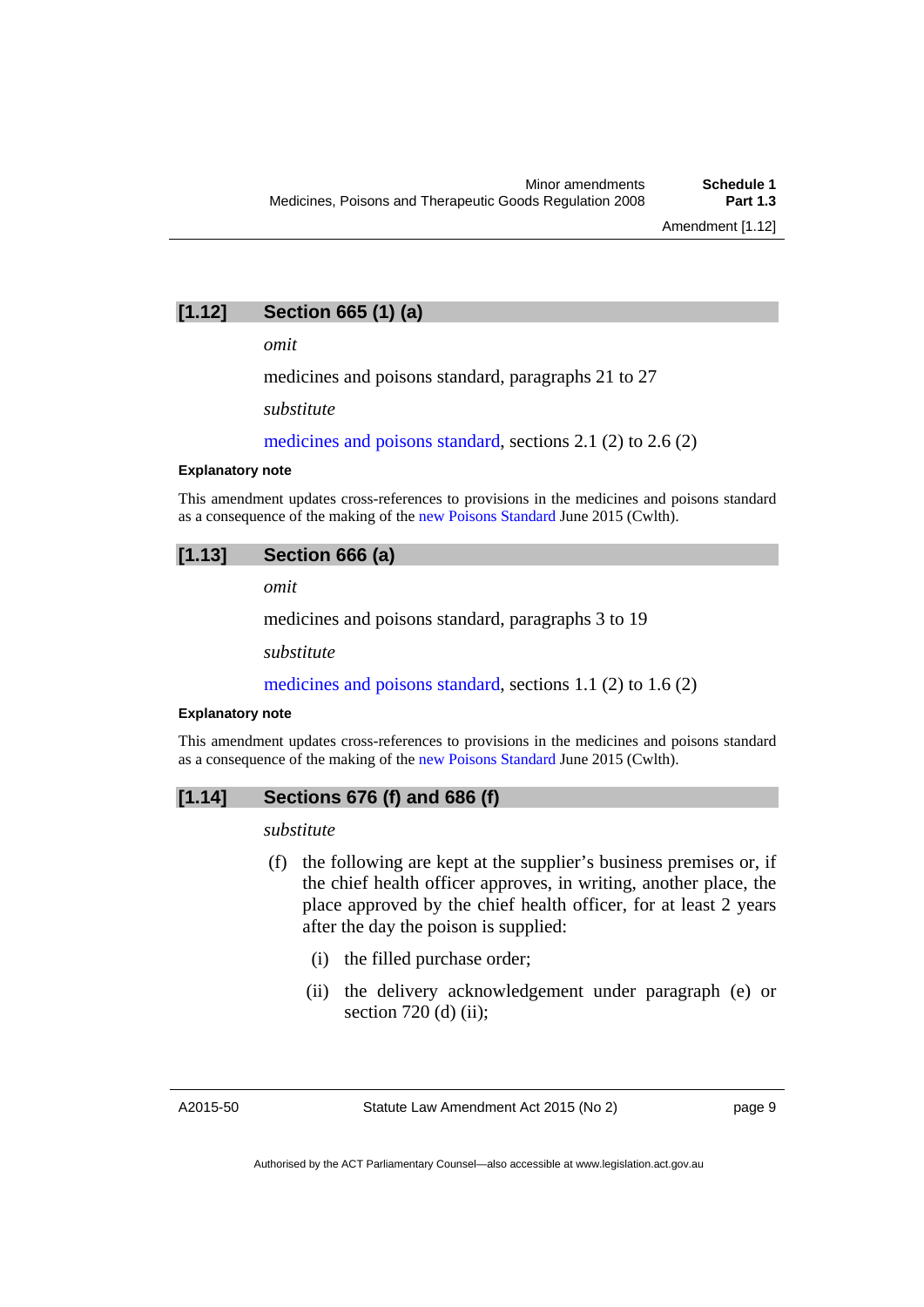(fa) the record for section 722 is kept at the supplier's business premises or, if the chief health officer approves, in writing, another place, the place approved by the chief health officer, for at least 5 years after the day the poison is supplied;

#### **Explanatory note**

The regulation refers to a number of provisions in the medicines and poisons standard in relation to the packaging and labelling of regulated substances. The *[Medicines, Poisons and](http://www.legislation.act.gov.au/a/2008-26)  [Therapeutic Goods Act 2008](http://www.legislation.act.gov.au/a/2008-26)*, section 15 (1) defines the medicines and poisons standard as meaning the poisons standard made under the *[Therapeutic Goods Act 1989](https://www.comlaw.gov.au/Details/C2015C00471)* (Cwlth), section 52D (2), as in force from time to time and as modified by regulation (if any). In June 2015, the Commonwealth replaced the current poisons standard with [Poisons Standard](https://www.comlaw.gov.au/Details/F2015L00749) June 2015 (the *new poisons standard*). This amendment is consequential on the requirement in the [new poisons standard](https://www.comlaw.gov.au/Details/F2015L00749), part 2, section 5.1 to keep records relating to the supply of dangerous poisons for 5 years.

# **[1.15] Section 722**

*substitute* 

# **722 Recording supply of dangerous poisons**

A person who supplies a dangerous poison on a purchase order to someone else must keep a written record of the supply in accordance with the [medicines and poisons standard](http://www.comlaw.gov.au/Series/F2012L01200), section 5.1 (1) and (2).

#### **Explanatory note**

This amendment remakes section 722 as a consequence of the remaking of the poisons standard and to require a person supplying dangerous poisons to act in accordance with the [new poisons](https://www.comlaw.gov.au/Details/F2015L00749)  [standard,](https://www.comlaw.gov.au/Details/F2015L00749) part 2, section 5.1.

page 10 Statute Law Amendment Act 2015 (No 2)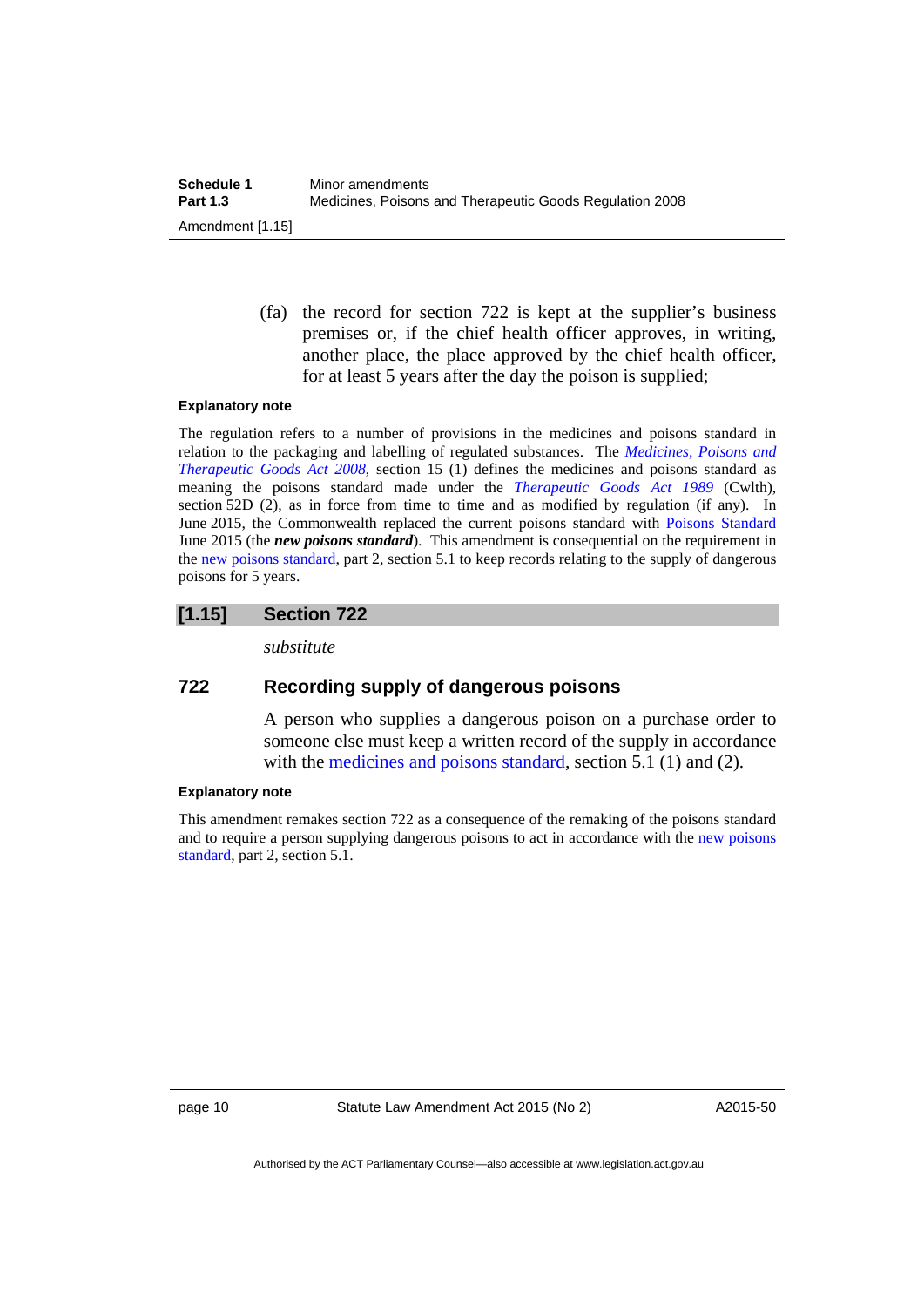# **[1.16] Section 731 (a)**

*omit* 

medicines and poisons standard, paragraphs 21 to 27

*substitute* 

[medicines and poisons standard](http://www.comlaw.gov.au/Series/F2012L01200), sections 2.1 (2) to 2.6 (2)

#### **Explanatory note**

This amendment updates cross-references to provisions in the medicines and poisons standard as a consequence of the making of the [new Poisons Standard](https://www.comlaw.gov.au/Details/F2015L00749) June 2015 (Cwlth).

# **[1.17] Section 732 (a)**

*omit* 

medicines and poisons standard, paragraphs 3 to 19

*substitute* 

[medicines and poisons standard](http://www.comlaw.gov.au/Series/F2012L01200), sections 1.1 (2) to 1.6 (2)

#### **Explanatory note**

This amendment updates cross-references to provisions in the medicines and poisons standard as a consequence of the making of the [new Poisons Standard](https://www.comlaw.gov.au/Details/F2015L00749) June 2015 (Cwlth).

## **[1.18] Section 735 (2)**

*substitute* 

 (2) The dangerous poison must be kept in accordance with the [medicines and poisons standard](http://www.comlaw.gov.au/Series/F2012L01200), section 3.1 (1) and (2).

#### **Explanatory note**

This amendment remakes subsection (2) to apply the [Poisons Standard](https://www.comlaw.gov.au/Details/F2015L00749) June 2015, part 2, section 3.1 (1) and (2) to the storage of dangerous poisons.

A2015-50

page 11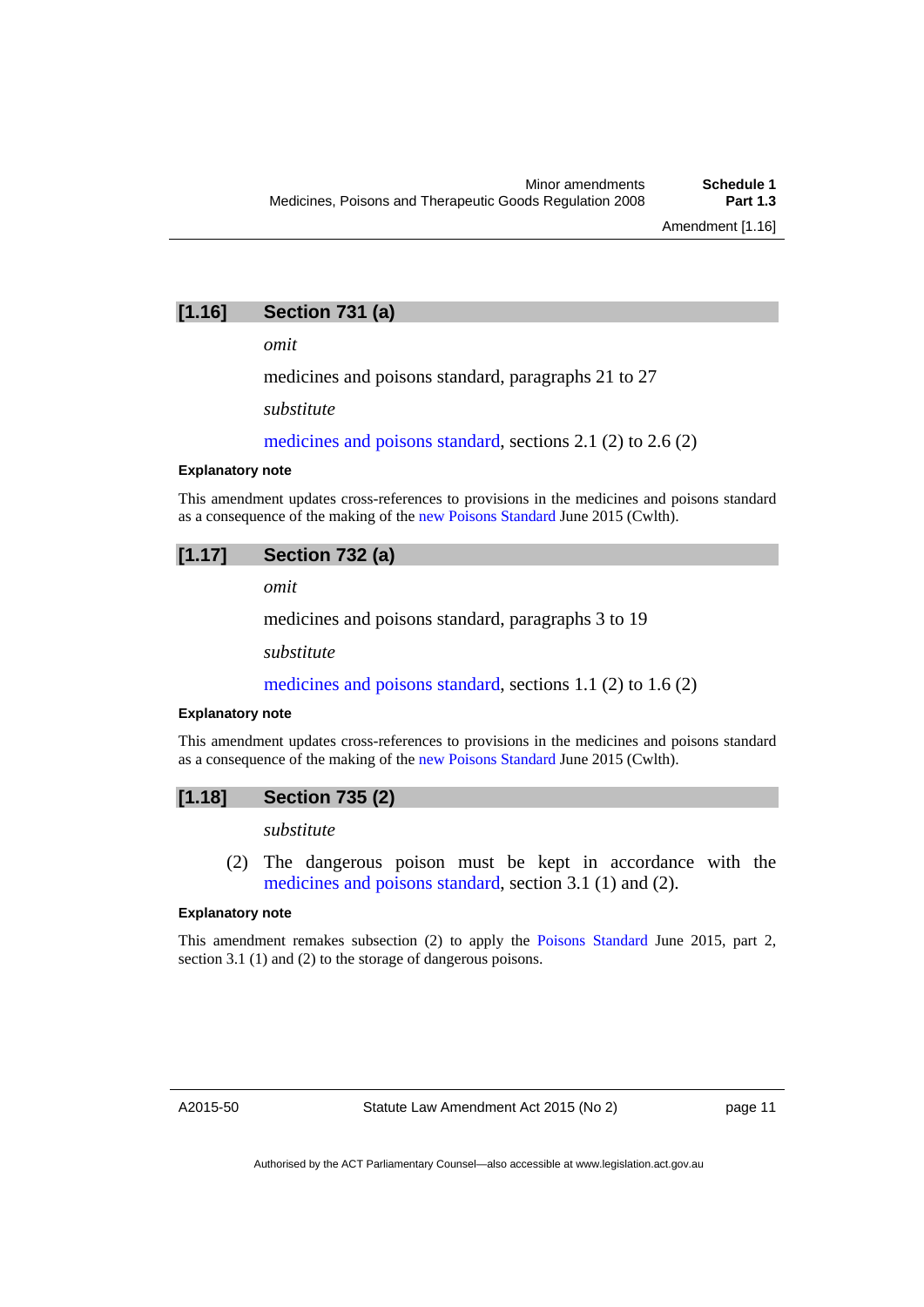**Schedule 1** Minor amendments<br>**Part 1.3** Medicines. Poisons **Part 1.3** Medicines, Poisons and Therapeutic Goods Regulation 2008 Amendment [1.19]

# **[1.19] Section 751 (1)**

*omit* 

first schedule

*substitute* 

first group

#### **Explanatory note**

This amendment is consequential on the making of the [new Poisons Standard](https://www.comlaw.gov.au/Details/F2015L00749) June 2015 (Cwlth), which renames first schedule paints as first group paints.

# **[1.20] Section 751 (2)**

*substitute* 

 (2) A paint or tinter mentioned in the [medicines and poisons standard,](http://www.comlaw.gov.au/Series/F2012L01200) section 7.1 (2) is prescribed.

#### **Explanatory note**

This amendment updates section 751 (2) as a consequence of the making of the [new Poisons](https://www.comlaw.gov.au/Details/F2015L00749)  [Standard](https://www.comlaw.gov.au/Details/F2015L00749) June 2015 (Cwlth), part 2, section 7.1.

## **[1.21] Section 752 and note**

*substitute* 

# **752 Manufacture, supply and use of paints for toys—Act, s 72 (b)**

A paint that complies with the specification requirements for coating materials prescribed by the [medicines and poisons standard](http://www.comlaw.gov.au/Series/F2012L01200), section 7.1 (3) may be manufactured, supplied or used for application to toys.

#### **Explanatory note**

This amendment updates section 752 as a consequence of the making of the [new Poisons](https://www.comlaw.gov.au/Details/F2015L00749)  [Standard](https://www.comlaw.gov.au/Details/F2015L00749) June 2015 (Cwlth), part 2, section 7.1.

page 12 Statute Law Amendment Act 2015 (No 2)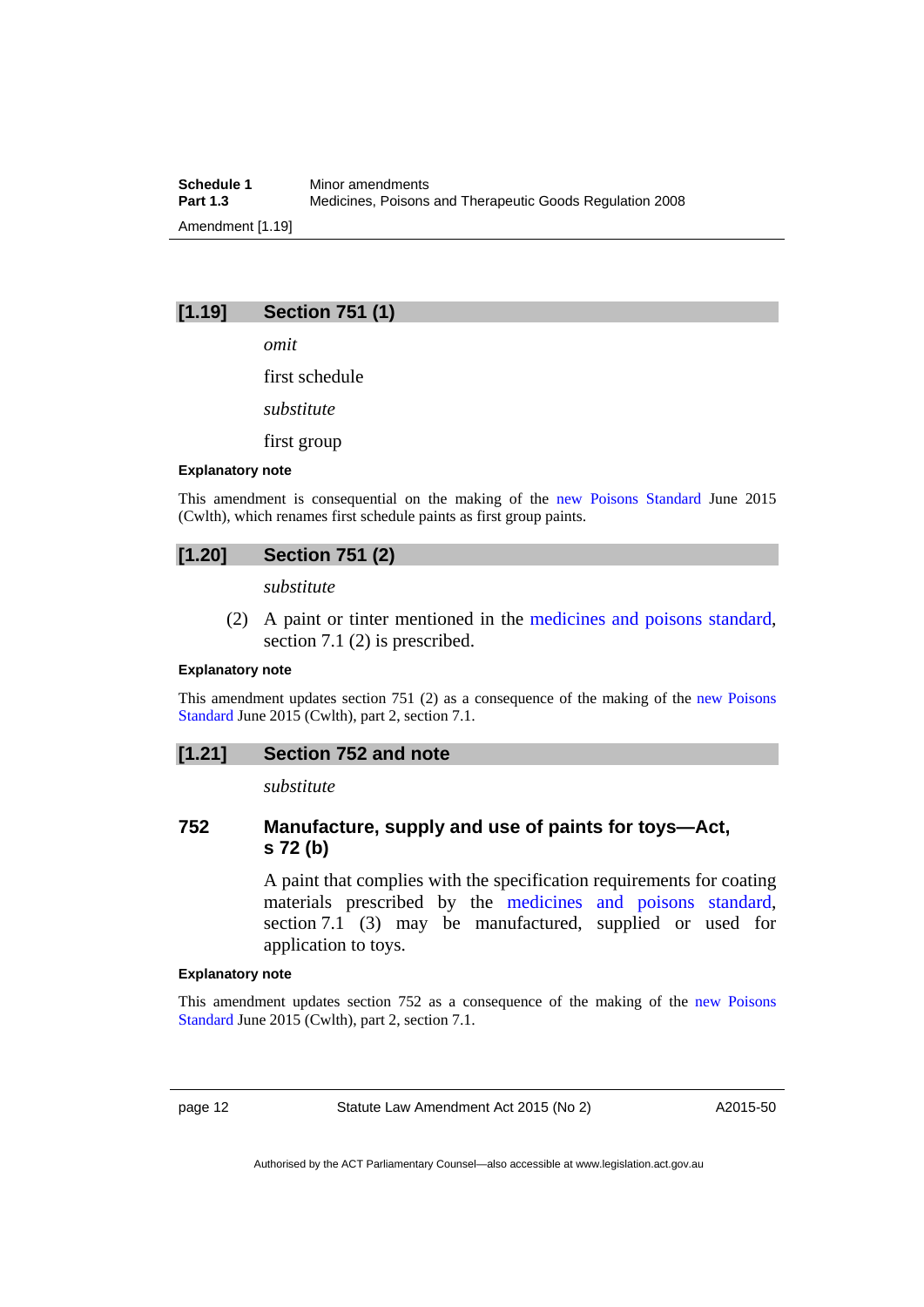# **[1.22] Section 753 (1) and note**

#### *substitute*

 (1) A pesticide mentioned in the [medicines and poisons standard](http://www.comlaw.gov.au/Series/F2012L01200), section 7.1 (4) is prescribed.

#### **Explanatory note**

This amendment updates section 753 (1) as a consequence of the making of the [new Poisons](https://www.comlaw.gov.au/Details/F2015L00749)  [Standard](https://www.comlaw.gov.au/Details/F2015L00749) June 2015 (Cwlth), part 2, section 7.1.

# **[1.23] Chapter 21 heading**

*omit* 

# **appendix C**

*substitute* 

# **schedule 10**

#### **Explanatory note**

This amendment is consequential on the making of the [new Poisons Standard](https://www.comlaw.gov.au/Details/F2015L00749) June 2015 (Cwlth) which renames appendix C substances as schedule 10 substances.

*omit* 

an appendix C

*substitute* 

a schedule 10

#### **Explanatory note**

This amendment is consequential on the making of the [new Poisons Standard](https://www.comlaw.gov.au/Details/F2015L00749) June 2015 (Cwlth) which renames appendix C substances as schedule 10 substances.

A2015-50

Statute Law Amendment Act 2015 (No 2)

page 13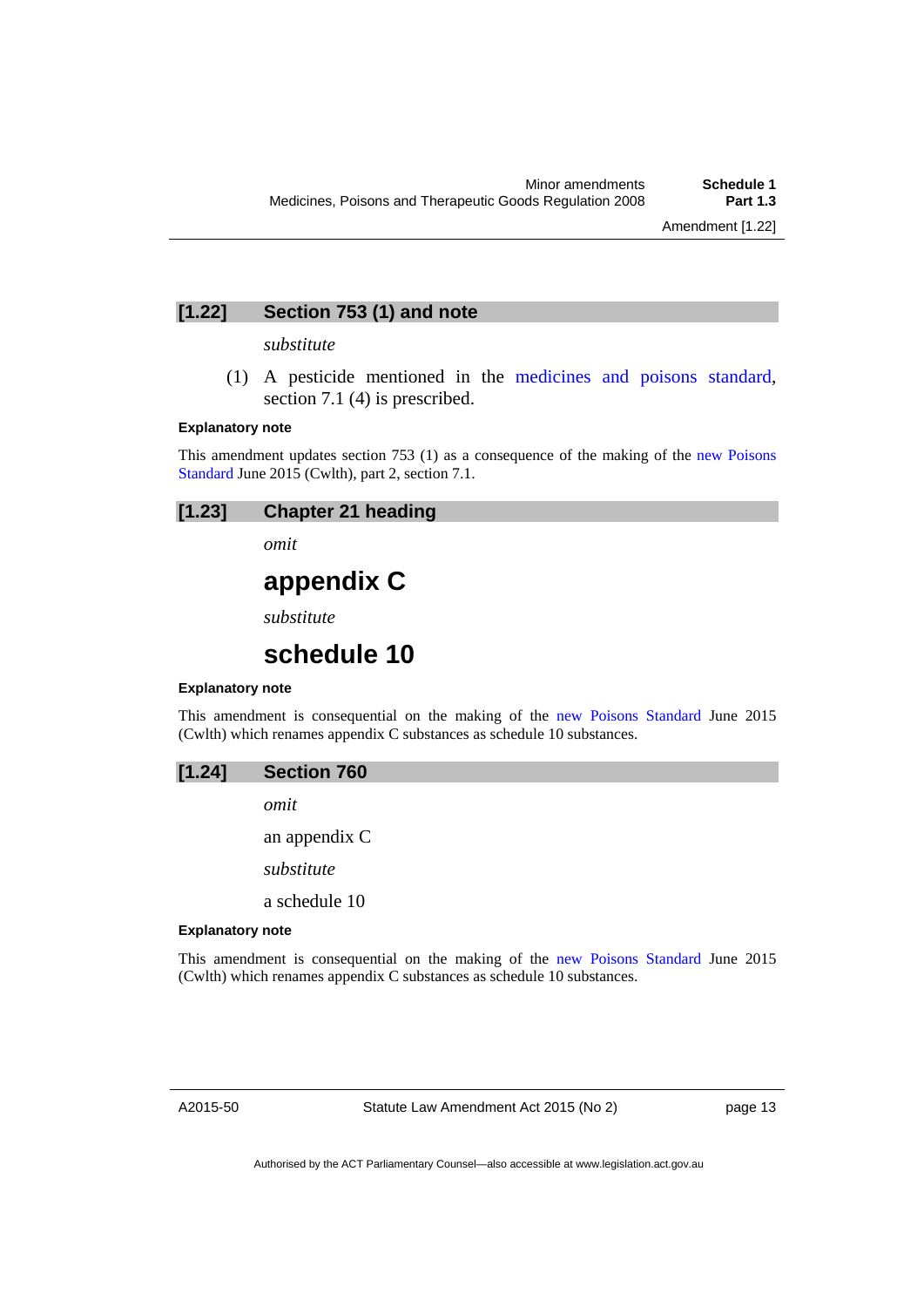**Schedule 1** Minor amendments<br>**Part 1.3** Medicines. Poisons **Part 1.3** Medicines, Poisons and Therapeutic Goods Regulation 2008 Amendment [1.25]

## **[1.25] Section 760, note**

*omit* 

Appendix C

*substitute* 

Schedule 10

#### **Explanatory note**

This amendment is consequential on the making of the [new Poisons Standard](https://www.comlaw.gov.au/Details/F2015L00749) June 2015 (Cwlth) which renames appendix C substances as schedule 10 substances.

# **[1.26] Section 863 (a)**

*omit* 

#### **Explanatory note**

This amendment is consequential on the remaking of section 752 by another amendment.

# **[1.27] Section 863, note 3**

*omit* 

#### **Explanatory note**

This amendment is consequential on the remaking of section 752 by another amendment.

# **[1.28] Dictionary, definition of** *complying purchase order***, paragraph (c)**

*omit* 

an appendix C

*substitute* 

a schedule 10

#### **Explanatory note**

This amendment is consequential on the making of the [new Poisons Standard](https://www.comlaw.gov.au/Details/F2015L00749) June 2015 (Cwlth) which renames appendix C substances as schedule 10 substances.

page 14 Statute Law Amendment Act 2015 (No 2)

A2015-50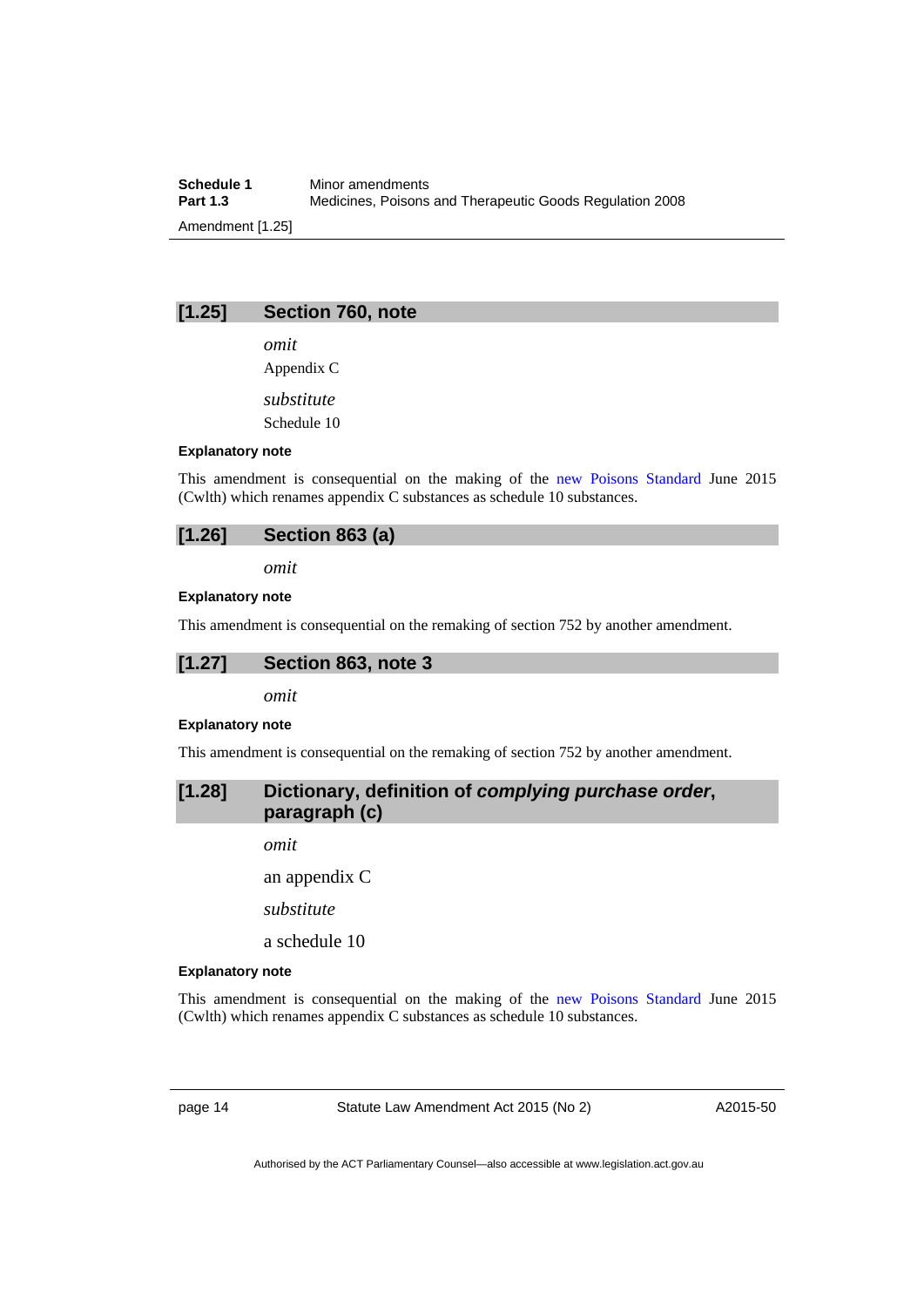Amendment [1.29]

# **[1.29] Dictionary, definition of** *prohibited substance*

*omit* 

appendix C

*substitute* 

schedule 10

#### **Explanatory note**

This amendment is consequential on the making of the [new Poisons Standard](https://www.comlaw.gov.au/Details/F2015L00749) June 2015 (Cwlth) which renames appendix C substances as schedule 10 substances.

# <span id="page-18-0"></span>**Part 1.4 Road Transport (Third-Party Insurance) Act 2008**

# **[1.30] Section 102, definition of** *required document***, paragraphs (b) and (c)**

*after* 

a report

*insert* 

, or surveillance film,

#### **Explanatory note**

The definition of *required document* lists 3 categories that are required documents for a motor accident claim under part 4.3 (which is about obligations to give documents and information). Under paragraph (a) of the definition, a report or other document about the motor accident for the claim is a required document. Paragraphs (b) and (c) of the definition, however, prescribe that only reports about certain things are required documents. This amendment revises those paragraphs to make it clear that surveillance film in relation to the things mentioned in those paragraphs is a required document.

A2015-50

Statute Law Amendment Act 2015 (No 2)

page 15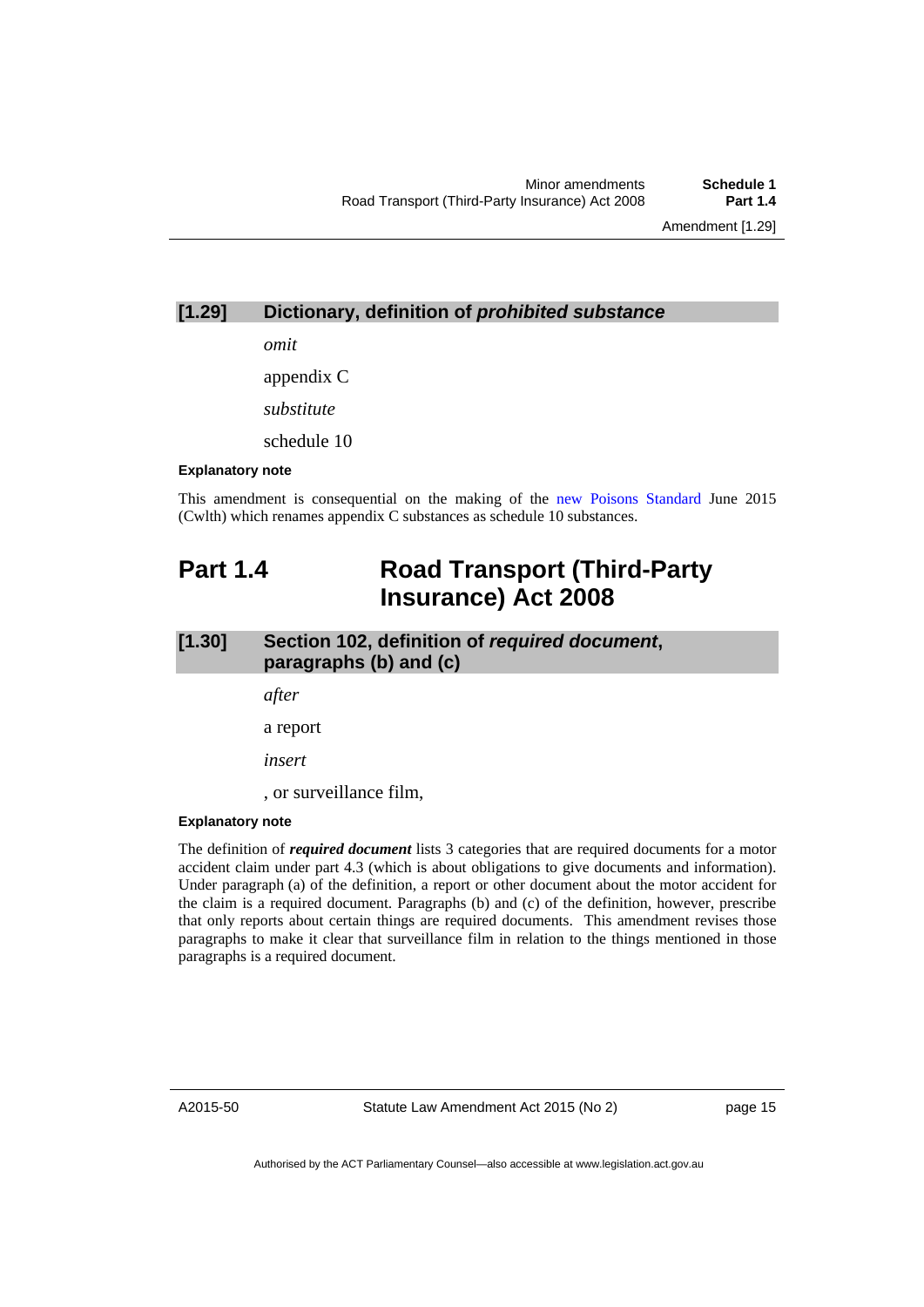# **[1.31] Section 150 (1) and (3)**

*omit*  part *substitute*  chapter

#### **Explanatory note**

Chapter 4 sets out a number of pre-litigation steps to be undertaken by each party to a third-party insurance claim, including mandatory conferences and final offers of settlement before instituting court proceedings. Under section 150, the court may grant a claimant leave to start court proceedings even if the claimant has not complied with part 4.9 (which is about court proceedings) if the proceeding is urgent. On the face of it, section 150 does not give the court power to give leave to begin a proceeding in circumstances where there has been non-compliance with the pre-litigation steps in chapter 4 and the court has not dispensed with those requirements. This amendment revises section 150 (1) and (3) to make it clear that if a court has allowed a proceeding to begin, the court may stay the proceeding and order the claimant to comply with chapter 4.

## **[1.32] Section 150 (5)**

*substitute* 

- (5) If, under subsection (4), the proceeding is not stayed, the following parts do not apply to the personal injury:
	- (a) part 4.7 (Compulsory conferences before court proceedings);
	- (b) part 4.8 (Mandatory final offers);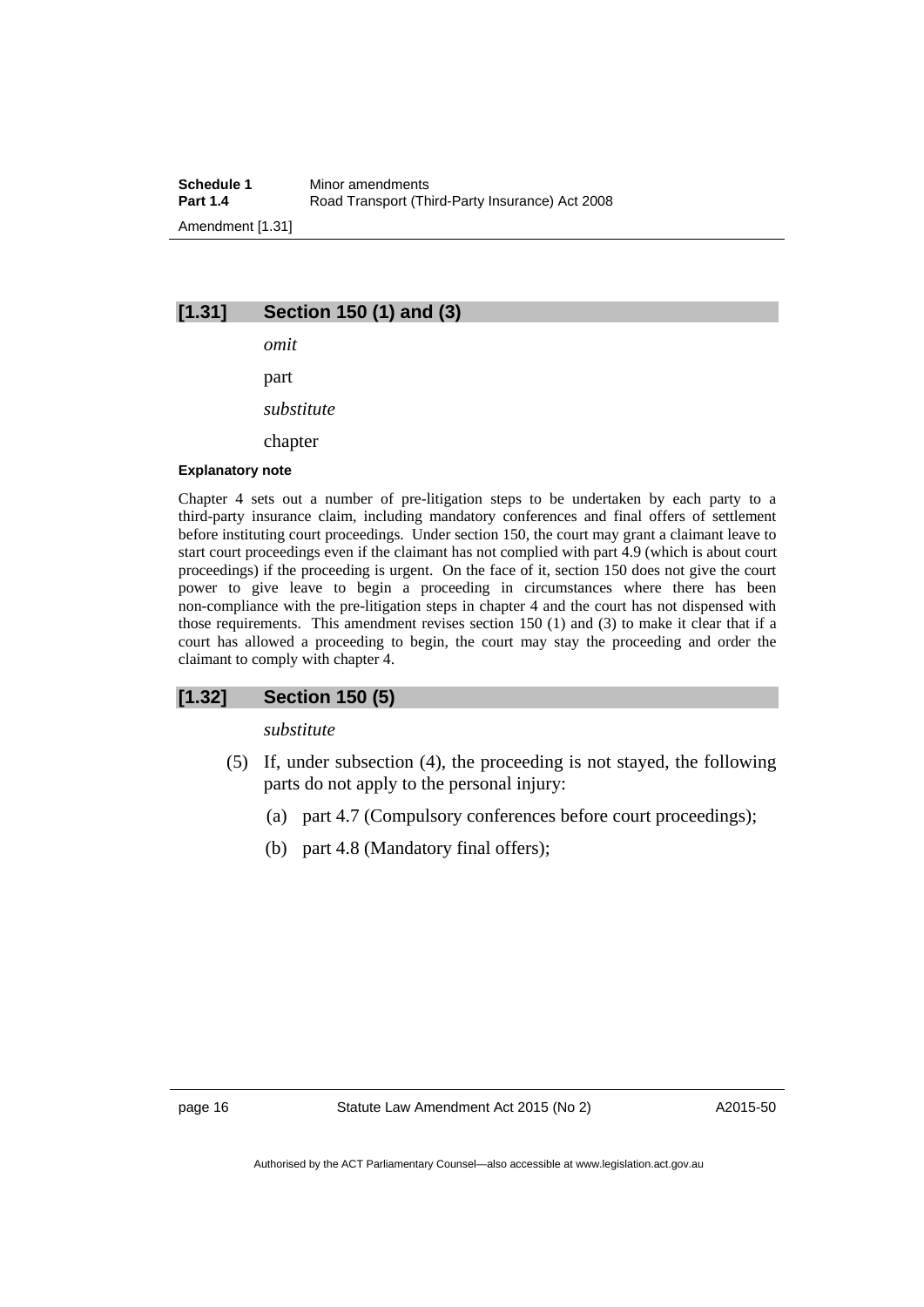## (c) this part (other than this section).

#### **Explanatory note**

Currently, under section 150 (5), if a proceeding in relation to a motor accident claim is not stayed under section 150 (4) (and the court makes an order under that section in relation to expediting the proceeding), chapter 4 (other than part 4.9 but including section 150) applies to the personal injury that is the subject of the claim, including provisions about compulsory conferences and mandatory final offers of settlement before instituting court proceedings. This amendment clarifies that if a proceeding is not stayed in the circumstances mentioned in section 150 (4), parts 4.7, 4.8 and 4.9 (other than section 150) do not apply to the personal injury.

# **[1.33] New chapter 11**

*insert* 

# **Chapter 11 Transitional—Statute Law Amendment Act 2015 (No 2)**

# **293 Meaning of** *commencement day***—ch 11**

In this chapter:

*commencement day* means the day the *Statute Law Amendment Act 2015 (No 2)*, section 5 commences.

# **294 Application of amendment—surveillance film**

The amendment of section 102, definition of *required document*, made by the *Statute Law Amendment Act 2015 (No 2)* does not apply to a motor accident claim if the notice of claim was given under section 84, or a proceeding on the claim was started, before the commencement day.

page 17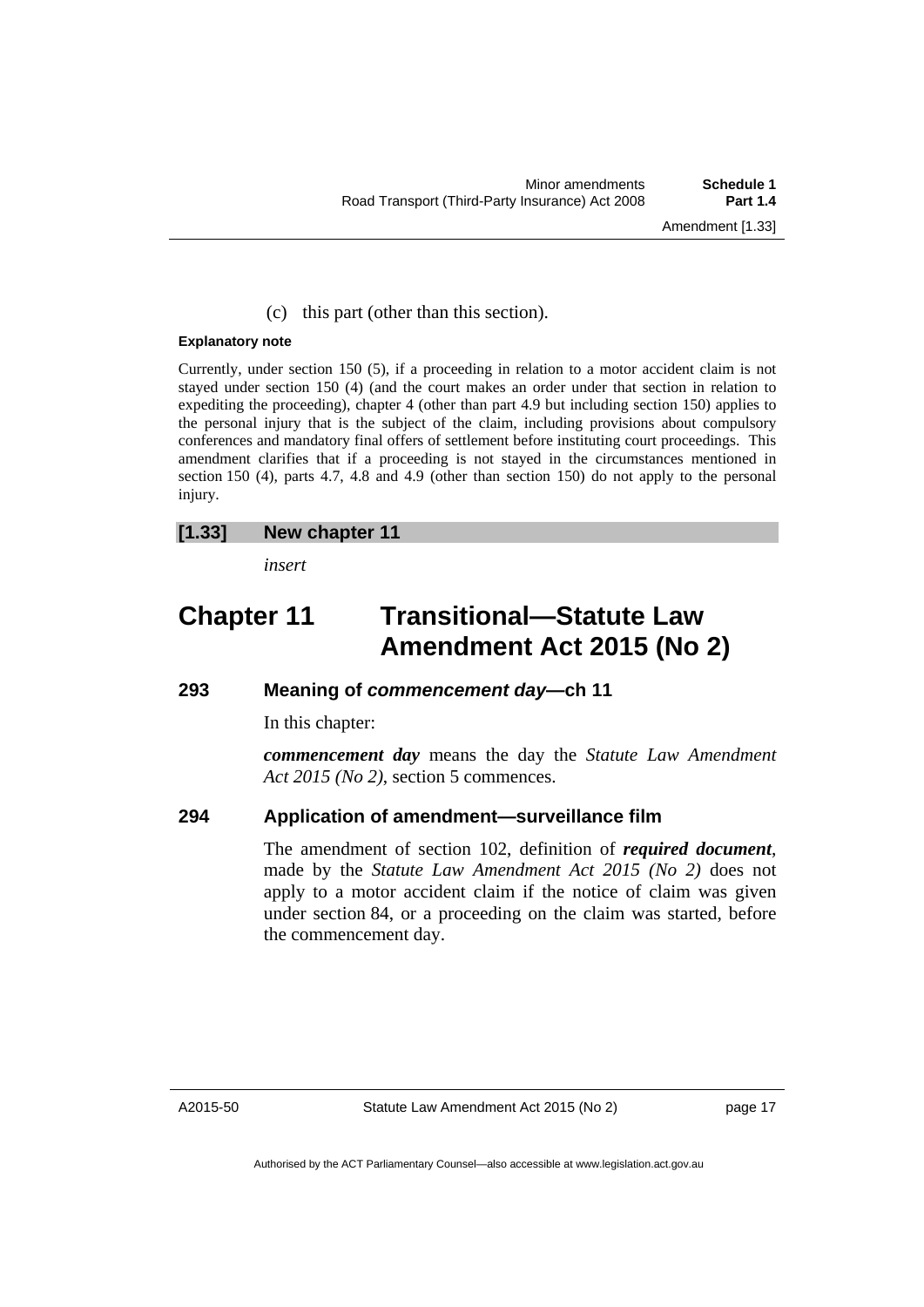# **295 Expiry—ch 11**

This chapter expires 12 months after the commencement day.

*Note* Transitional provisions are kept in the Act for a limited time. A transitional provision is repealed on its expiry but continues to have effect after its repeal (see [Legislation Act,](http://www.legislation.act.gov.au/a/2001-14) s 88).

#### **Explanatory note**

This amendment inserts a new transitional chapter in the Act to make it clear that the amendment of section 102, definition of *required document* applies only to motor accident claims made after the commencement of the amendment.

page 18 Statute Law Amendment Act 2015 (No 2)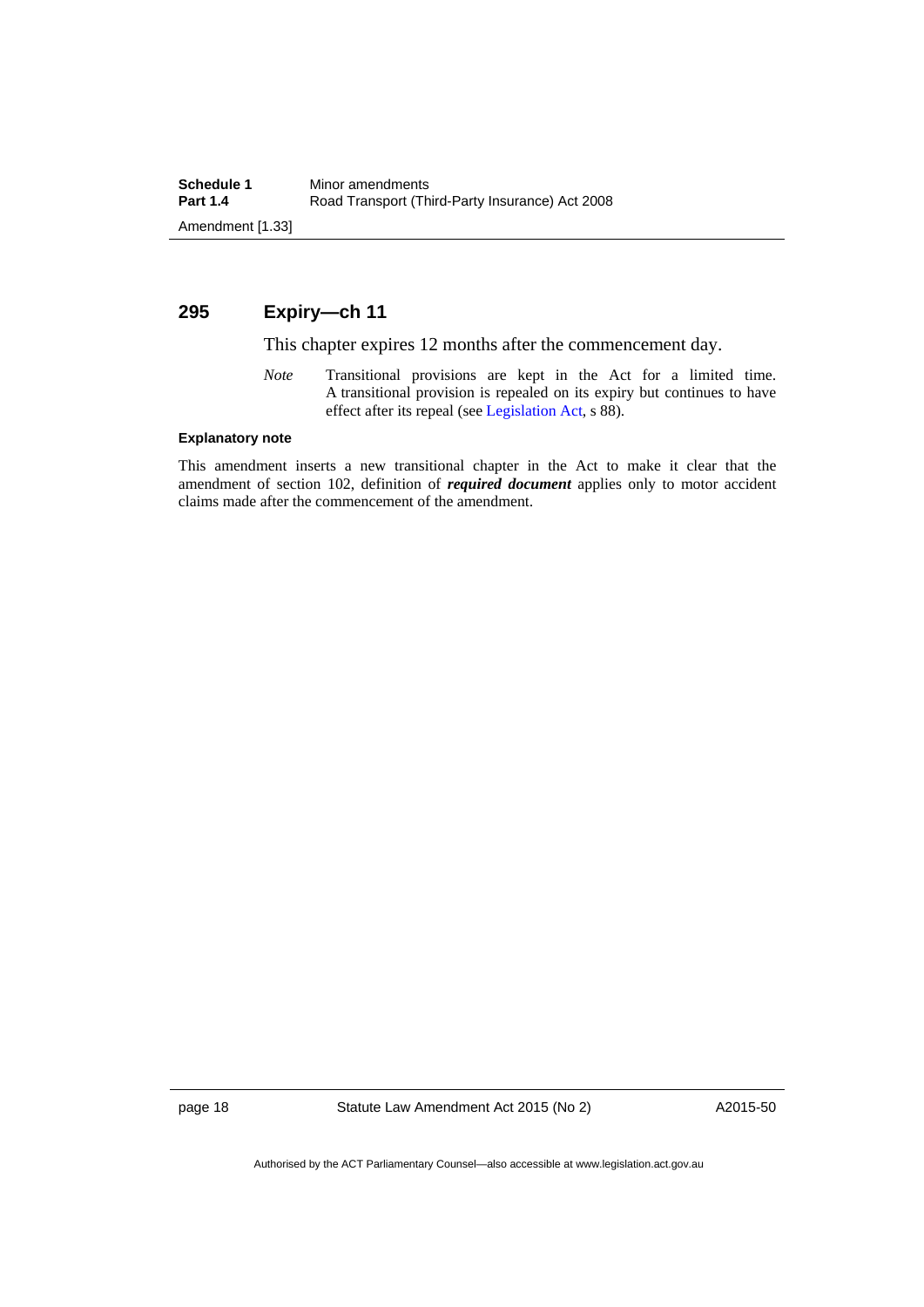# <span id="page-22-0"></span>**Schedule 2 Legislation Act 2001**

 $(see s 5)$ 

# **[2.1] Section 104 (4)**

*omit* 

#### **Explanatory note**

This amendment omits the definition of '*statutory instrument*, of another jurisdiction' because the term is no longer used in this section.

# **[2.2] New section 257**

*in part 19.7, insert* 

# **257 Out-of-session presentation of documents to Legislative Assembly**

- (1) This section applies if a provision of a law requires a person to present a document to the Legislative Assembly within a stated period that is not expressed as a stated number of sitting days.
- (2) If it is not reasonably practicable to present the document within the stated period—
	- (a) the person may give the document, and a copy for each member of the Legislative Assembly, to the Speaker before the end of the stated period; and
	- (b) the document is taken for all purposes to have been presented to the Legislative Assembly on the day the person gives it to the Speaker; and
	- (c) the Speaker must arrange for a copy of the document to be given to each member of the Legislative Assembly; and
	- (d) the Speaker must present the document to the Legislative Assembly—
		- (i) on the next sitting day; or

A2015-50

page 19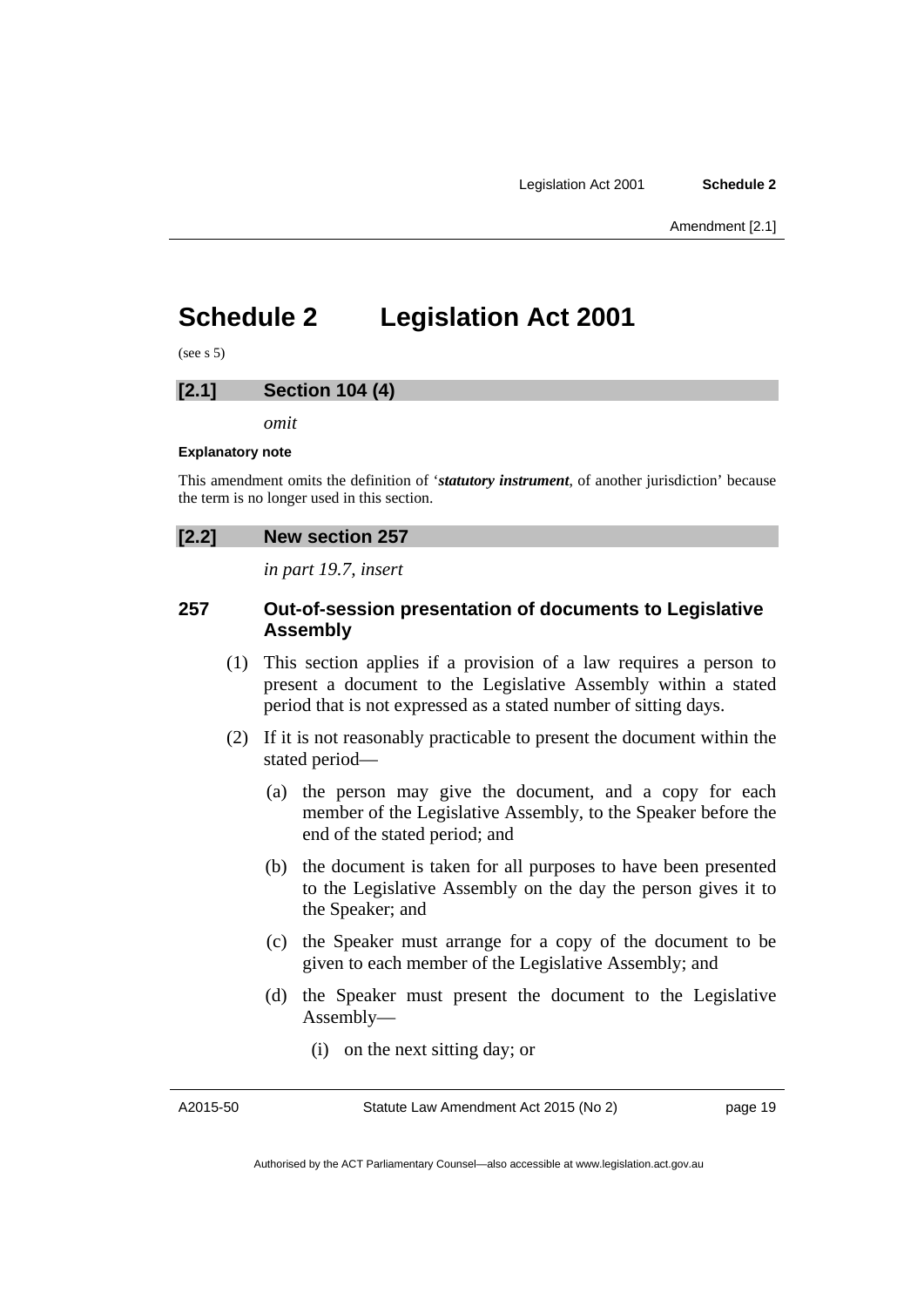#### **Schedule 2** Legislation Act 2001

Amendment [2.2]

(ii) if the next sitting day is the first meeting of the Legislative Assembly after a general election of members of the Assembly—on the second sitting day after the election.

#### **Example**

A report is given to the Minister under the XYZ Act on 1 November. The Act requires the Minister to present a response to the report to the Legislative Assembly within 3 months after receiving it. The latest sitting day in that period is 10 December. It is not reasonably practicable for the Minister to prepare the response by 10 December. Under this section, the Minister may give the response to the Speaker on 1 February.

- *Note* An example is part of the Act, is not exhaustive and may extend, but does not limit, the meaning of the provision in which it appears (see s 126 and s 132).
- (3) In this section:

*Speaker* includes—

- (a) if the Speaker is unavailable—the Deputy Speaker; and
- (b) if both the Speaker and the Deputy Speaker are unavailable the clerk of the Legislative Assembly.

*unavailable*—the Speaker or Deputy Speaker is *unavailable* if—

- (a) he or she is absent from duty; or
- (b) there is a vacancy in the office of Speaker or Deputy Speaker.

#### **Explanatory note**

A number of ACT laws require a document to be presented in the Legislative Assembly within a stated time. However, there are occasions when it is not practicable to present the document within the stated time and many of those laws do not provide for the presenting of the document out-of-session.

This amendment inserts a new section in the [Legislation Act](http://www.legislation.act.gov.au/a/2001-14) allowing reports, and responses to reports, that are required to be presented in the Legislative Assembly to be presented out-of-session. The new section is consistent with similar provisions in, for example, the *[Annual Reports \(Government Agencies\) Act 2004](http://www.legislation.act.gov.au/a/2004-8)*, the *[Climate Change and Greenhouse Gas](http://www.legislation.act.gov.au/a/2010-41)  [Reduction Act 2010](http://www.legislation.act.gov.au/a/2010-41)*, the *[Coroners Act 1997](http://www.legislation.act.gov.au/a/1997-57)* and the *[Government Agencies \(Campaign](http://www.legislation.act.gov.au/a/2009-55)  [Advertising\) Act 2009](http://www.legislation.act.gov.au/a/2009-55)*.

page 20 Statute Law Amendment Act 2015 (No 2)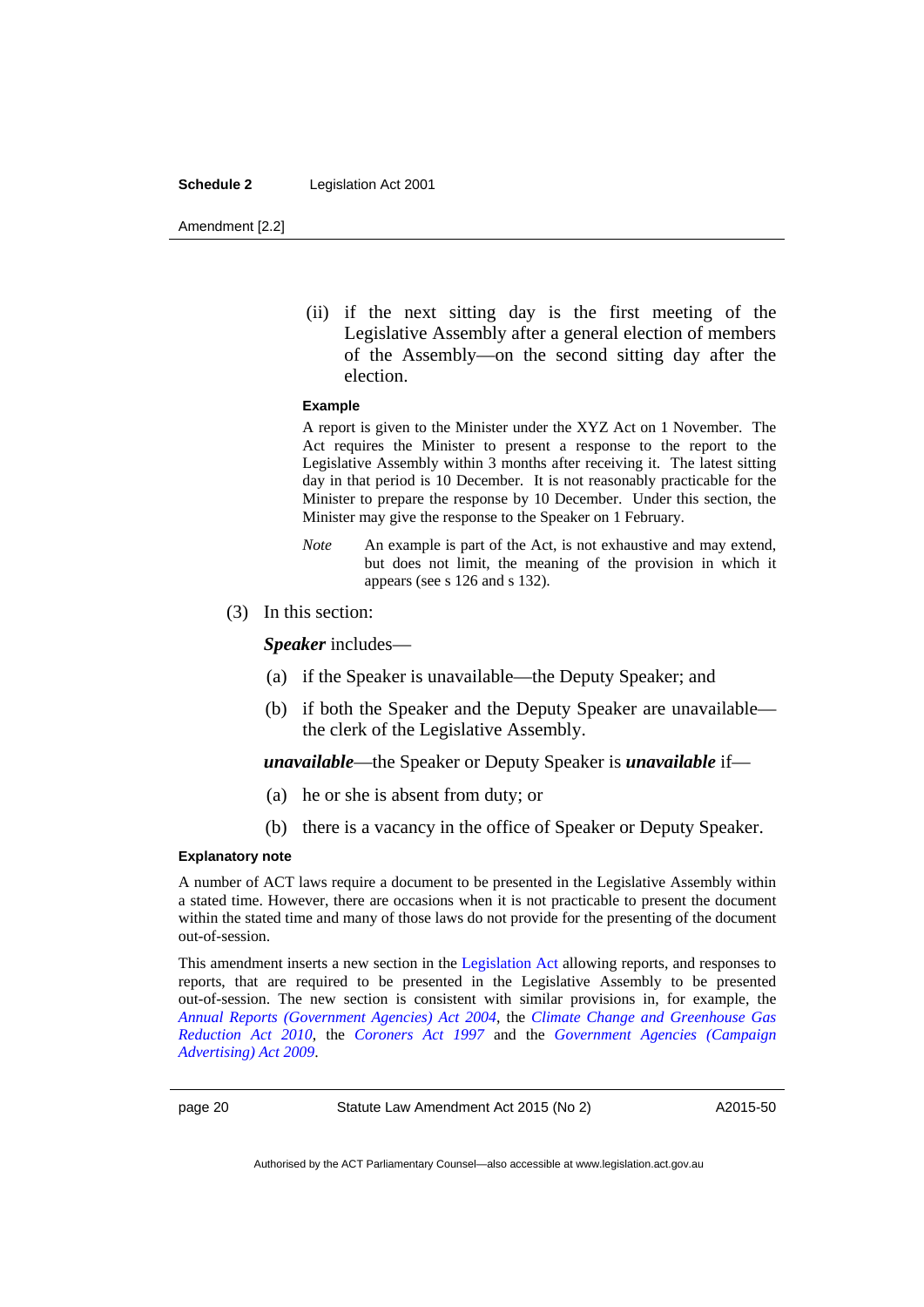# <span id="page-24-0"></span>**Schedule 3 Technical amendments**

(see s 5)

# <span id="page-24-1"></span>**Part 3.1 ACT Civil and Administrative Tribunal Act 2008**

# **[3.1] Section 22B (2), note**

#### *substitute*

*Note* For what must be included in a statement of reasons, see the Legislation [Act](http://www.legislation.act.gov.au/a/2001-14), s 179.

#### **Explanatory note**

This amendment updates the note in line with current legislative drafting practice.

$$
[3.2] \qquad \text{Section 60 (3), note}
$$

*substitute* 

*Note* For what must be included in a statement of reasons, see the Legislation [Act](http://www.legislation.act.gov.au/a/2001-14), s 179.

#### **Explanatory note**

This amendment updates the note in line with current legislative drafting practice.

**[3.3] Dictionary, definition of** *trust amount* 

*omit* 

section 115B (1)

*substitute* 

section 115A

#### **Explanatory note**

This amendment corrects a cross-reference.

A2015-50

Statute Law Amendment Act 2015 (No 2)

page 21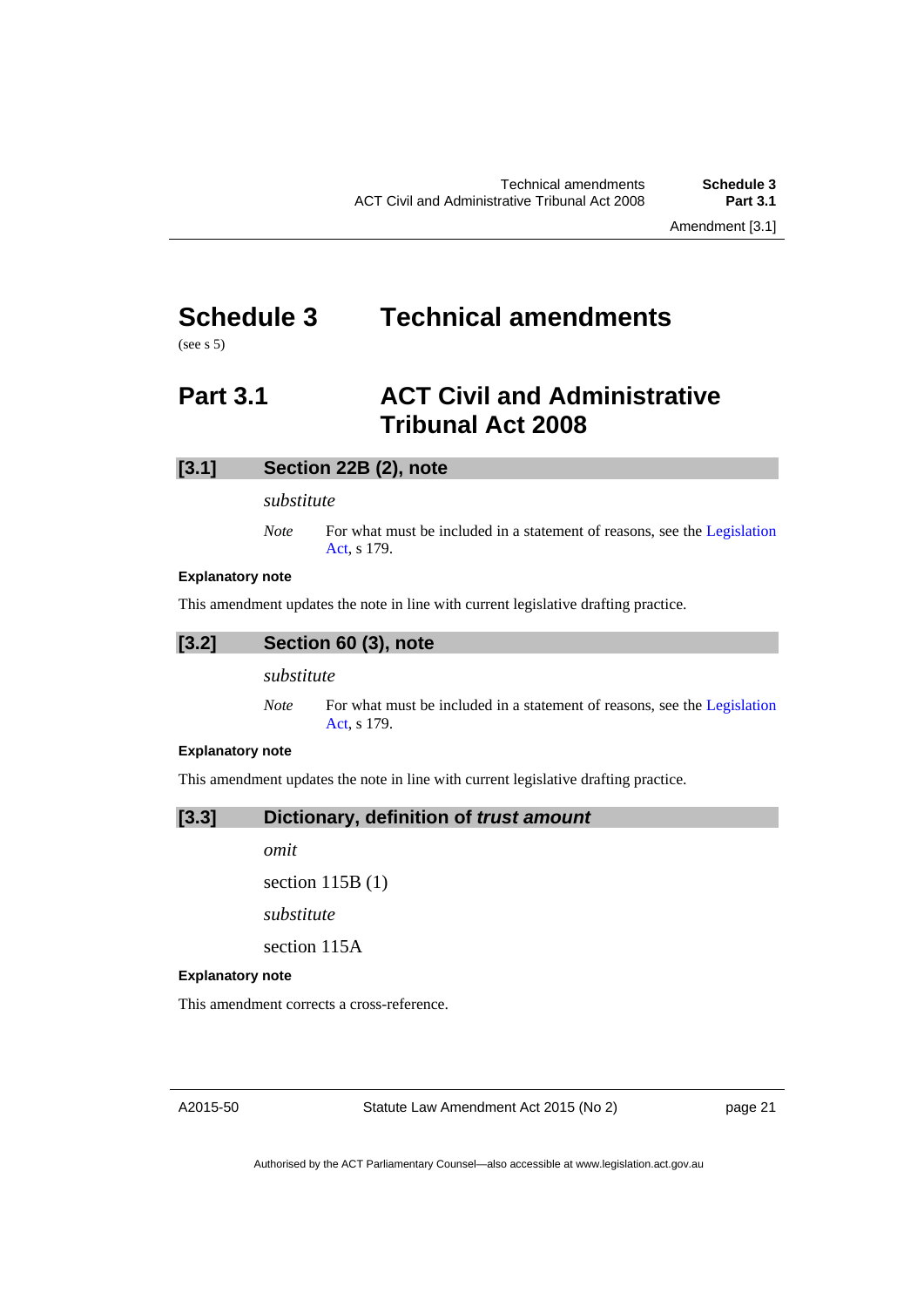**Schedule 3 Technical amendments**<br>**Part 3.2 Auditor-General Act 199 Part 3.2** Auditor-General Act 1996 Amendment [3.4]

# <span id="page-25-0"></span>**Part 3.2 Auditor-General Act 1996**

# **[3.4] Section 9B (3), note**

*substitute* 

*Note* For what must be included in a statement of reasons, see the Legislation [Act](http://www.legislation.act.gov.au/a/2001-14), s 179.

### **Explanatory note**

This amendment updates the note in line with current legislative drafting practice.

# **[3.5] Section 9BB (5), note**

*substitute* 

*Note* For what must be included in a statement of reasons, see the Legislation [Act](http://www.legislation.act.gov.au/a/2001-14), s 179.

#### **Explanatory note**

This amendment updates the note in line with current legislative drafting practice.

### **[3.6] Section 9BC (2), new note**

*insert* 

*Note* For what must be included in a statement of reasons, see the Legislation [Act](http://www.legislation.act.gov.au/a/2001-14), s 179.

#### **Explanatory note**

This amendment inserts a standard note about a statement of reasons.

# **[3.7] Dictionary, note 2**

*omit* 

officer of the Assembly

# **Explanatory note**

This amendment omits a definition of a term that is no longer used in the Act.

page 22 Statute Law Amendment Act 2015 (No 2)

A2015-50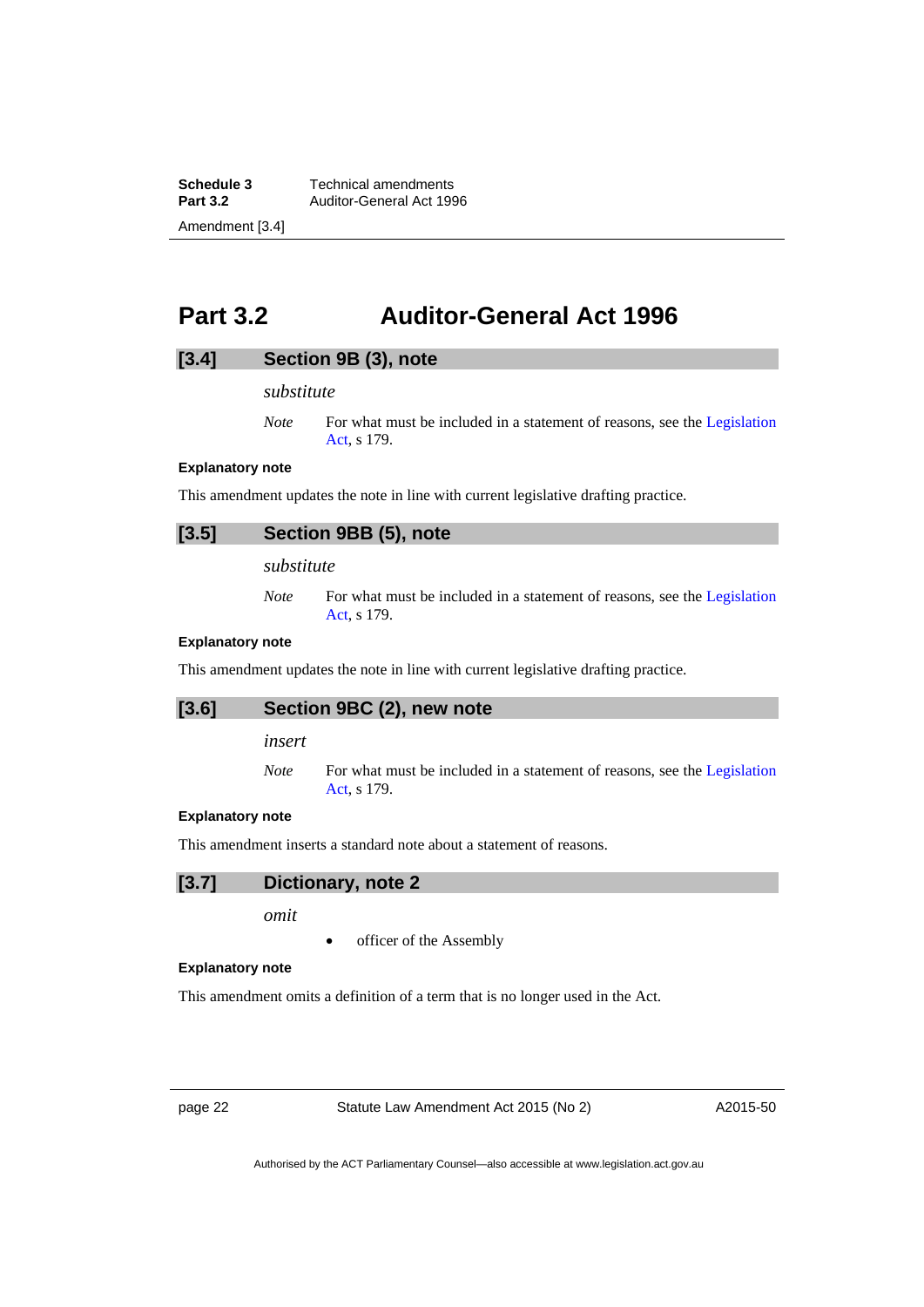# **[3.8] Dictionary, definition of** *appropriation*

*omit* 

#### **Explanatory note**

This amendment omits a definition of a term that is no longer used in the Act.

# <span id="page-26-0"></span>**Part 3.3 Building Act 2004**

## **[3.9] Section 36A (1) (b)**

*substitute* 

- (b) the entity—
	- (i) has given advice on the application; or
	- (ii) has not given advice within the time prescribed for giving the advice; and

#### **Explanatory note**

This amendment corrects a grammatical error.

# **[3.10] Section 112 (4), new note**

#### *insert*

*Note* For what must be included in a statement of reasons, see the Legislation [Act](http://www.legislation.act.gov.au/a/2001-14), s 179.

#### **Explanatory note**

This amendment inserts a standard note about a statement of reasons.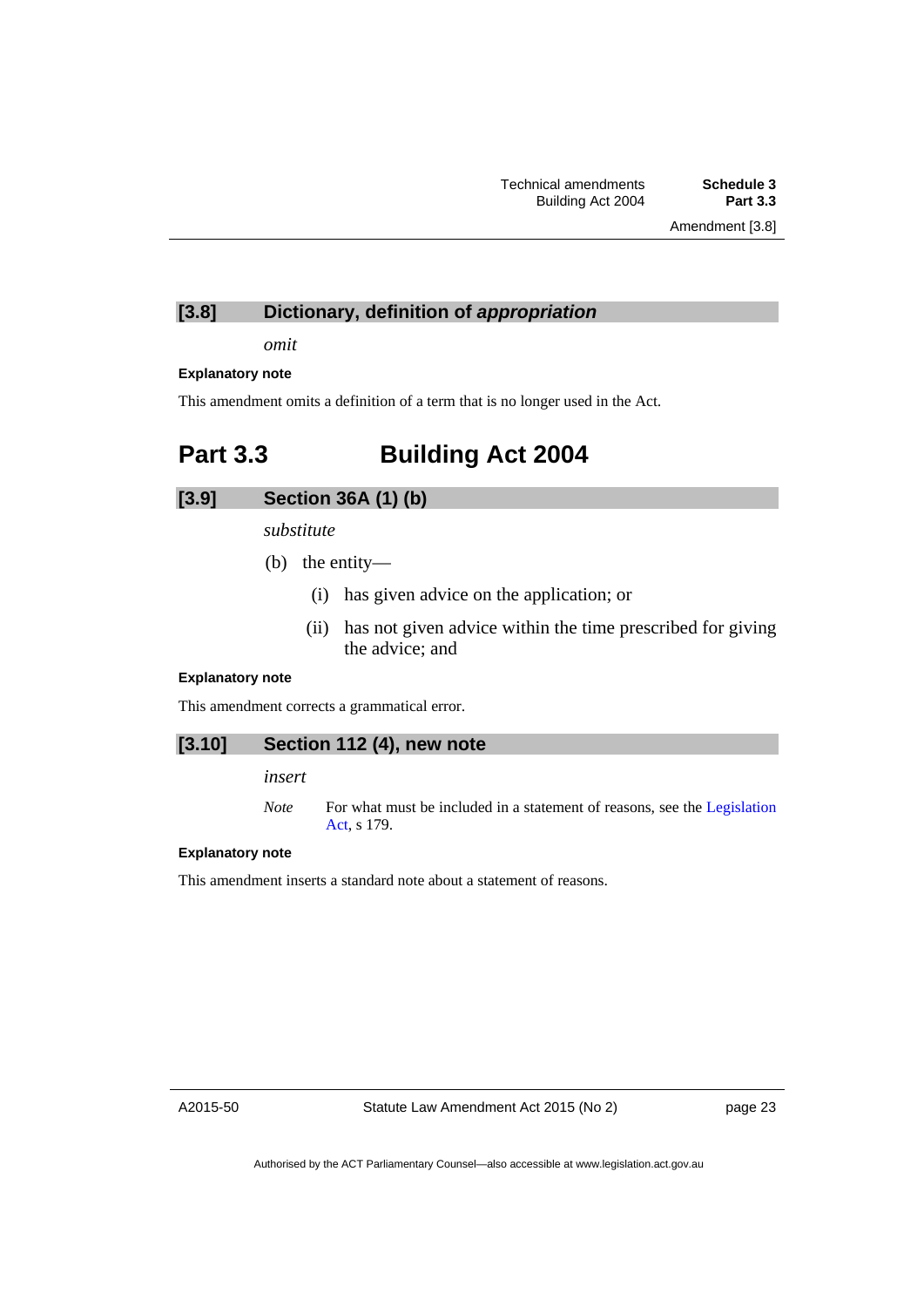# <span id="page-27-0"></span>**Part 3.4 Building (General) Regulation 2008**

#### **[3.11] Section 7 (1), example 3**

*omit* 

the fire brigade

*substitute* 

fire and rescue

### **Explanatory note**

This amendment updates the reference. The name of the ACT Fire Brigade was changed to ACT Fire and Rescue by the *[Justice and Community Safety Legislation Amendment Act 2012](http://www.legislation.act.gov.au/a/2012-13/default.asp)*. The term 'fire and rescue' is defined in the [Legislation Act,](http://www.legislation.act.gov.au/a/2001-14) dictionary, part 1 to mean ACT Fire and Rescue established under the *[Emergencies Act 2004](http://www.legislation.act.gov.au/a/2004-28)*.

# **[3.12] Section 35 (b)**

*omit* 

chief officer (fire brigade)

*substitute* 

chief officer (fire and rescue)

#### **Explanatory note**

This amendment updates the reference. The name of the ACT Fire Brigade was changed to ACT Fire and Rescue by the *[Justice and Community Safety Legislation Amendment Act 2012](http://www.legislation.act.gov.au/a/2012-13/default.asp)*. The term 'chief officer (fire and rescue)' is defined in the [Legislation Act,](http://www.legislation.act.gov.au/a/2001-14) dictionary, part 1 to mean the chief officer (fire and rescue) under the *[Emergencies Act 2004](http://www.legislation.act.gov.au/a/2004-28)*.

page 24 Statute Law Amendment Act 2015 (No 2)

A2015-50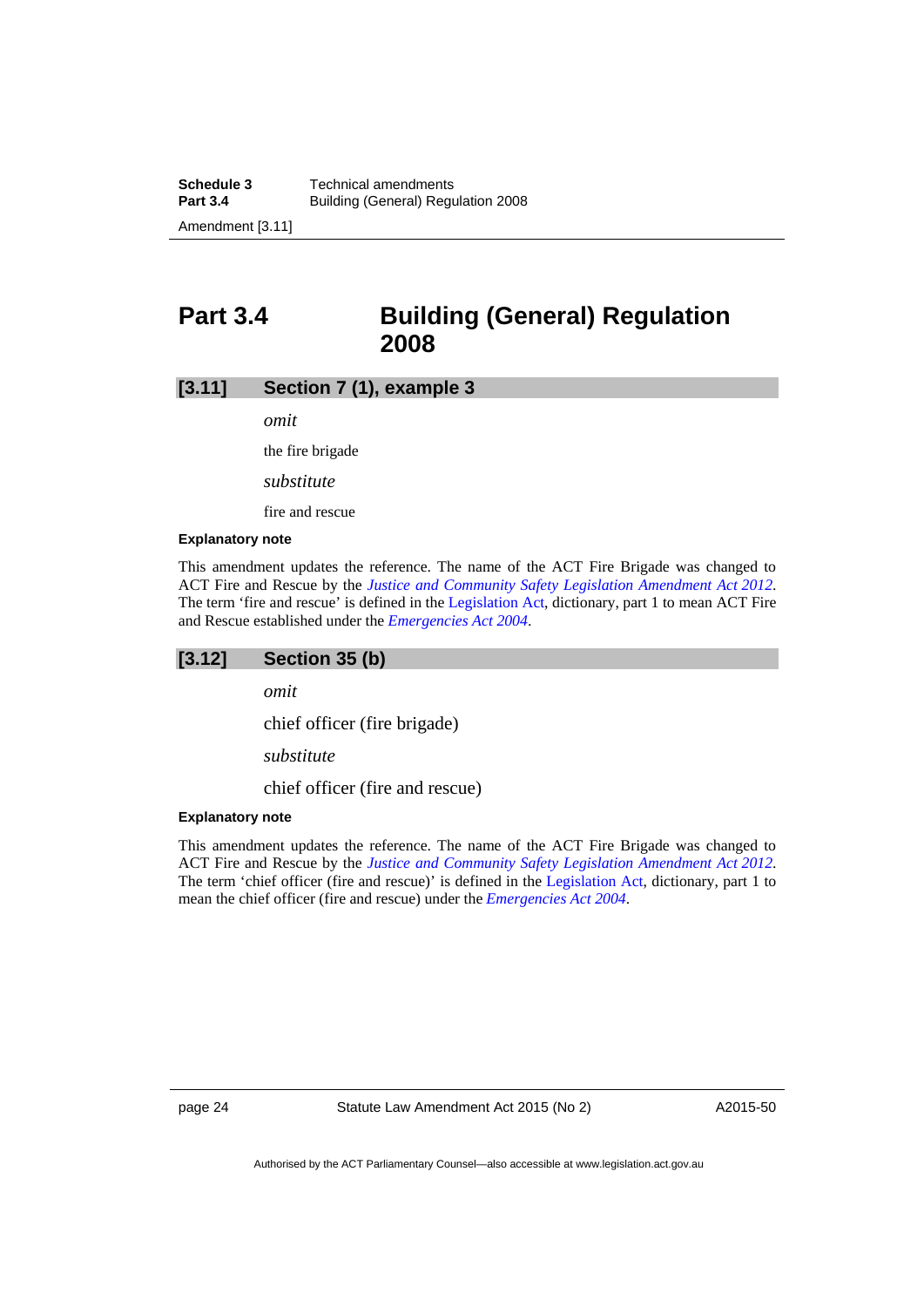Amendment [3.13]

# **[3.13] Schedule 2, part 2.2, items 6 and 7, column 3**

*omit* 

chief officer (fire brigade)

*substitute* 

chief officer (fire and rescue)

#### **Explanatory note**

This amendment updates the reference. The name of the ACT Fire Brigade was changed to ACT Fire and Rescue by the *[Justice and Community Safety Legislation Amendment Act 2012](http://www.legislation.act.gov.au/a/2012-13/default.asp)*. The term 'chief officer (fire and rescue)' is defined in the [Legislation Act,](http://www.legislation.act.gov.au/a/2001-14) dictionary, part 1 to mean the chief officer (fire and rescue) under the *[Emergencies Act 2004](http://www.legislation.act.gov.au/a/2004-28)*.

# <span id="page-28-0"></span>**Part 3.5 Children and Young People Act 2008**

# **[3.14] Section 70 (4) (b) (ii), example**

*omit* 

#### **Explanatory note**

This amendment omits the example because it is inaccurate. The discrimination commissioner does not substantiate a discrimination complaint as this is a matter for the ACT Civil and Administrative Tribunal.

# **[3.15] Section 73, definition of** *family group conference facilitator*

*substitute* 

*family group conference facilitator*—see section 78.

#### **Explanatory note**

This amendment updates the definition in line with current legislative drafting practice.

A2015-50

Statute Law Amendment Act 2015 (No 2)

page 25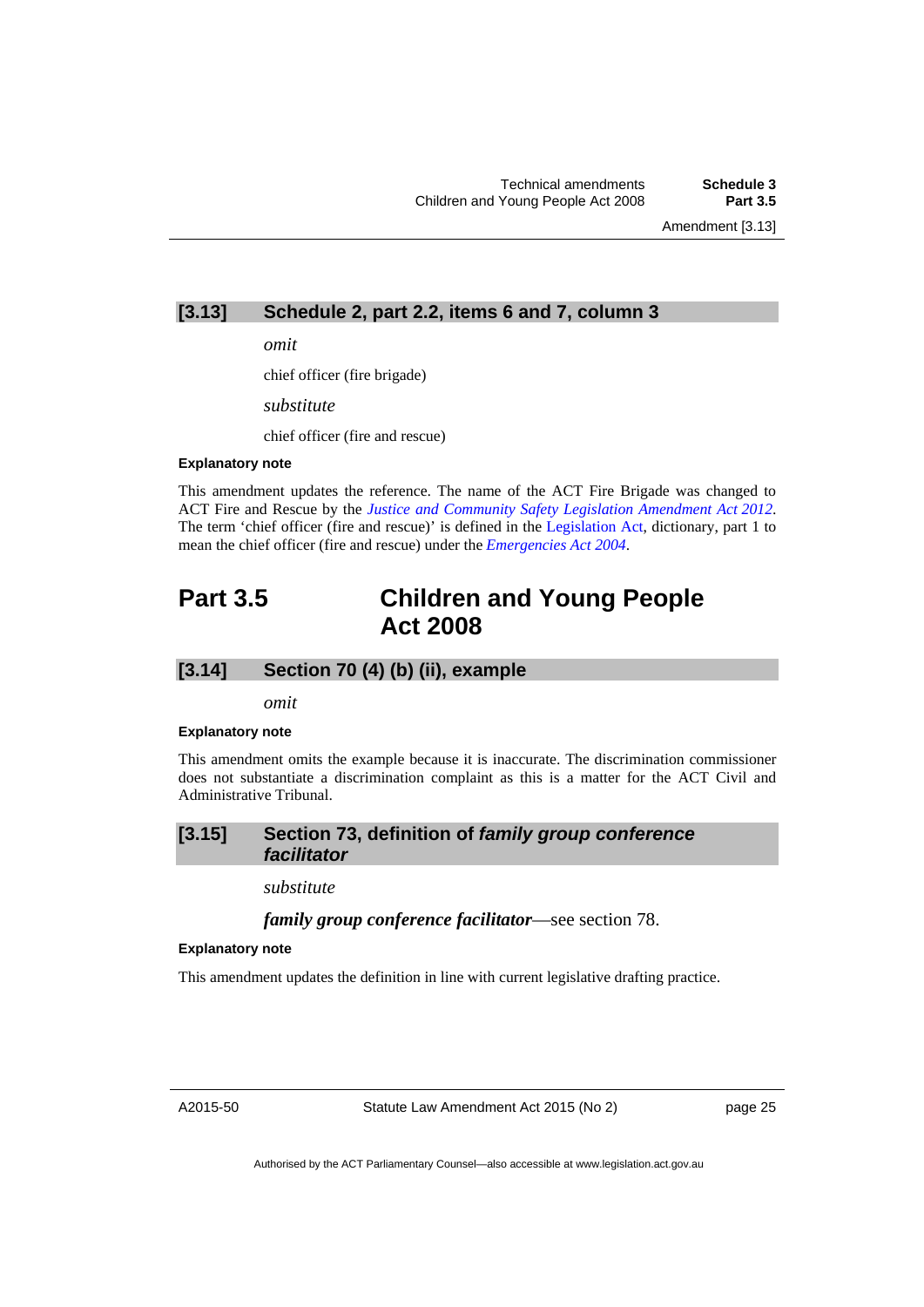**Schedule 3 Technical amendments**<br>**Part 3.5 Children and Young Pec Part 3.5** Children and Young People Act 2008 Amendment [3.16]

# **[3.16] Section 307 (5), note 2**

#### *substitute*

*Note 2* For what must be included in a statement of reasons, see the Legislation [Act](http://www.legislation.act.gov.au/a/2001-14), s 179.

#### **Explanatory note**

This amendment updates the note in line with current legislative drafting practice.

| [3.17] Section 313 (2), note 2 |
|--------------------------------|
|                                |

*substitute* 

*Note* 2 For what must be included in a statement of reasons, see the Legislation [Act](http://www.legislation.act.gov.au/a/2001-14), s 179.

#### **Explanatory note**

This amendment updates the note in line with current legislative drafting practice.

# **[3.18] Section 314 (3), note 2**

*substitute* 

*Note 2* For what must be included in a statement of reasons, see the Legislation [Act](http://www.legislation.act.gov.au/a/2001-14), s 179.

# **Explanatory note**

This amendment updates the note in line with current legislative drafting practice.

# **[3.19] Section 353, definition of** *prenatal report*

*omit* 

section 362

*substitute* 

section 362 (2)

#### **Explanatory note**

This amendment corrects a cross-reference.

page 26 Statute Law Amendment Act 2015 (No 2)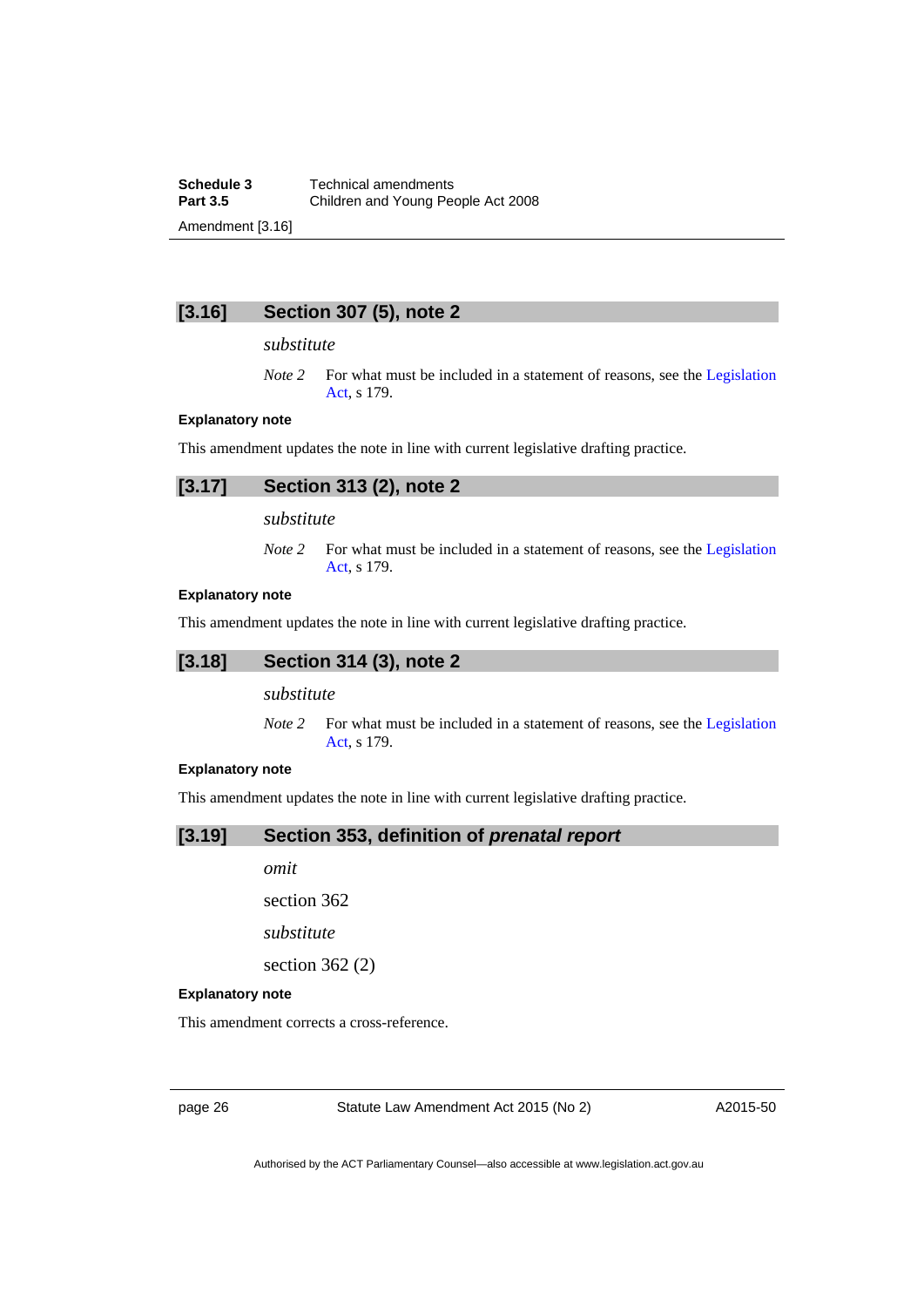Amendment [3.20]

# **[3.20] Section 353, definition of** *voluntary report*

*omit* 

section 354

*substitute* 

section 354 (2)

#### **Explanatory note**

This amendment corrects a cross-reference.

# **[3.21] Section 357 (1) (a)**

*omit* 

neglect

*substitute* 

non-accidental physical injury

#### **Explanatory note**

This amendment revises section 357 (1) (a) to be consistent with section 356 (1) (c) (ii).

### **[3.22] New section 492A**

*in part 14.13, insert* 

# **492A Definitions—pt 14.13**

In this part:

*annual review report order*—see section 500 (2).

*waiver order*—see section 498 (1).

# **Explanatory note**

This amendment inserts a section in order to inset a signpost definition for a term defined elsewhere in the Act.

A2015-50

Statute Law Amendment Act 2015 (No 2)

page 27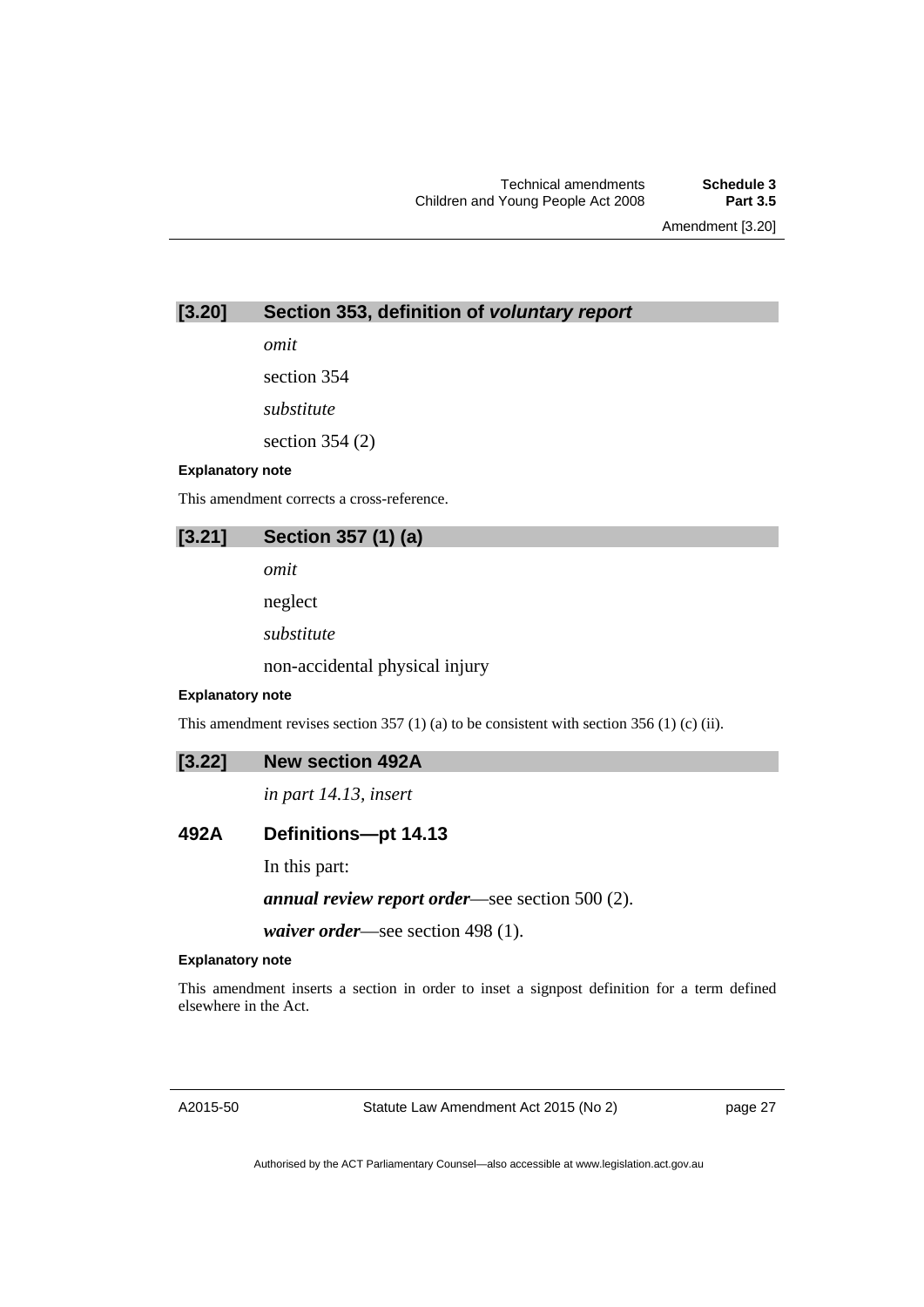# **[3.23] Section 530 (2), new definition of** *therapeutic protection register*

*insert* 

#### *therapeutic protection register*—see section 633 (1).

#### **Explanatory note**

This amendment inserts a signpost definition for a term used only in chapter 16.

# **[3.24] Section 551, new note**

*insert* 

*Note 2* For what must be included in a statement of reasons, see the Legislation [Act](http://www.legislation.act.gov.au/a/2001-14), s 179.

#### **Explanatory note**

This amendment inserts a standard note about a statement of reasons.

#### **[3.25] New section 552A**

*in division 16.2.5, insert* 

# **552A Definitions—div 16.2.5**

In this division:

*initial review*—see section 553 (2).

*ongoing review*—see section 554 (2).

#### **Explanatory note**

This amendment inserts a definitions section in division 16.2.5 for the definitions of terms used only in division 16.2.5.

page 28 Statute Law Amendment Act 2015 (No 2)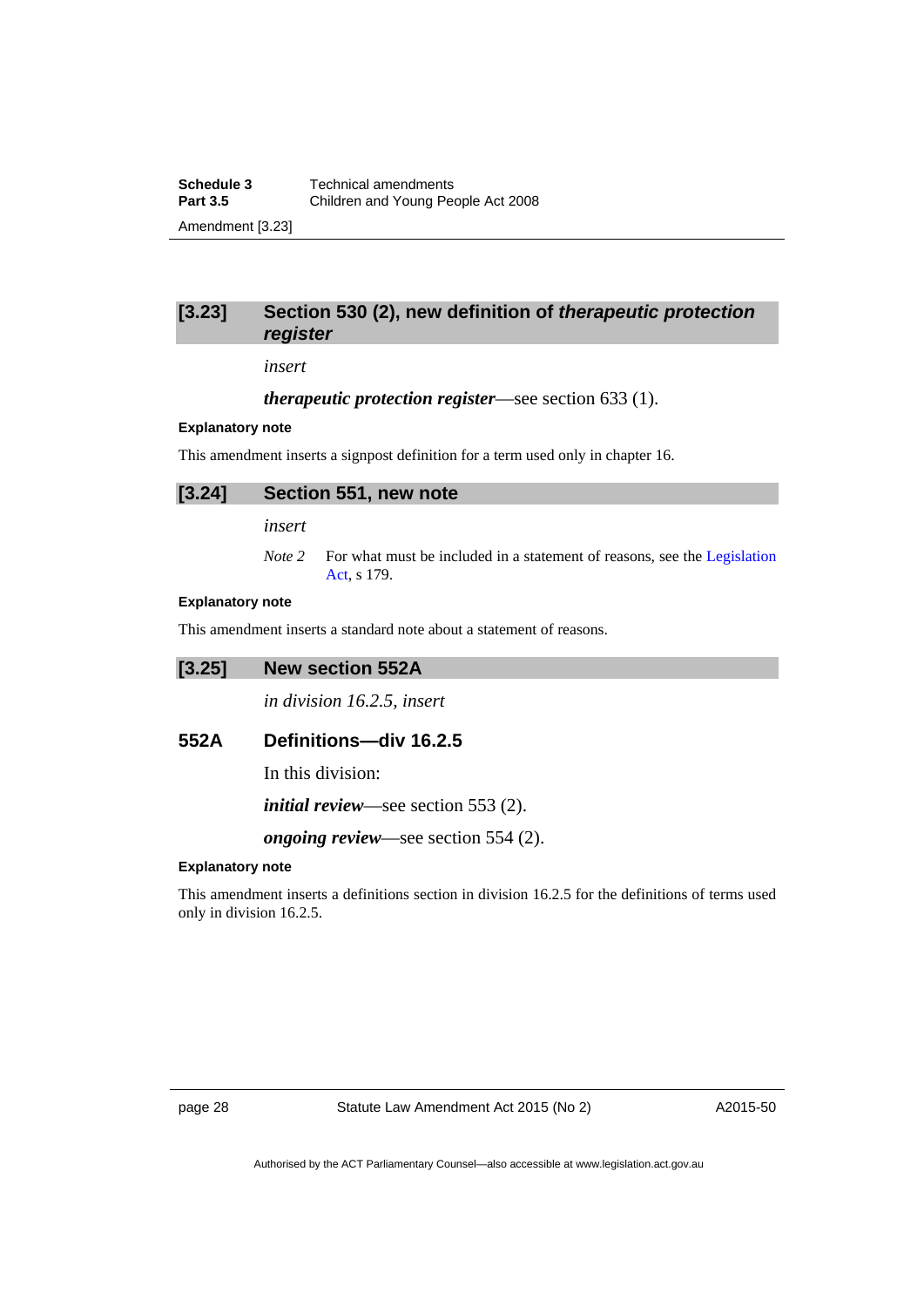Amendment [3.26]

# **[3.26] Section 563, new note**

*insert* 

*Note 2* For what must be included in a statement of reasons, see the Legislation [Act](http://www.legislation.act.gov.au/a/2001-14), s 179.

#### **Explanatory note**

This amendment inserts a standard note about a statement of reasons.

| [3.27] Section 571, new note |
|------------------------------|
|                              |

*insert* 

*Note* 2 For what must be included in a statement of reasons, see the Legislation [Act](http://www.legislation.act.gov.au/a/2001-14), s 179.

#### **Explanatory note**

This amendment inserts a standard note about a statement of reasons.



*omit* 

### (the *safe custody period*)

#### **Explanatory note**

This amendment omits a definition of a term that is no longer used in the Act.

#### **[3.29] Section 722 (3), new note**

#### *insert*

*Note* For what must be included in a statement of reasons, see the Legislation [Act](http://www.legislation.act.gov.au/a/2001-14), s 179.

#### **Explanatory note**

This amendment inserts a standard note about a statement of reasons.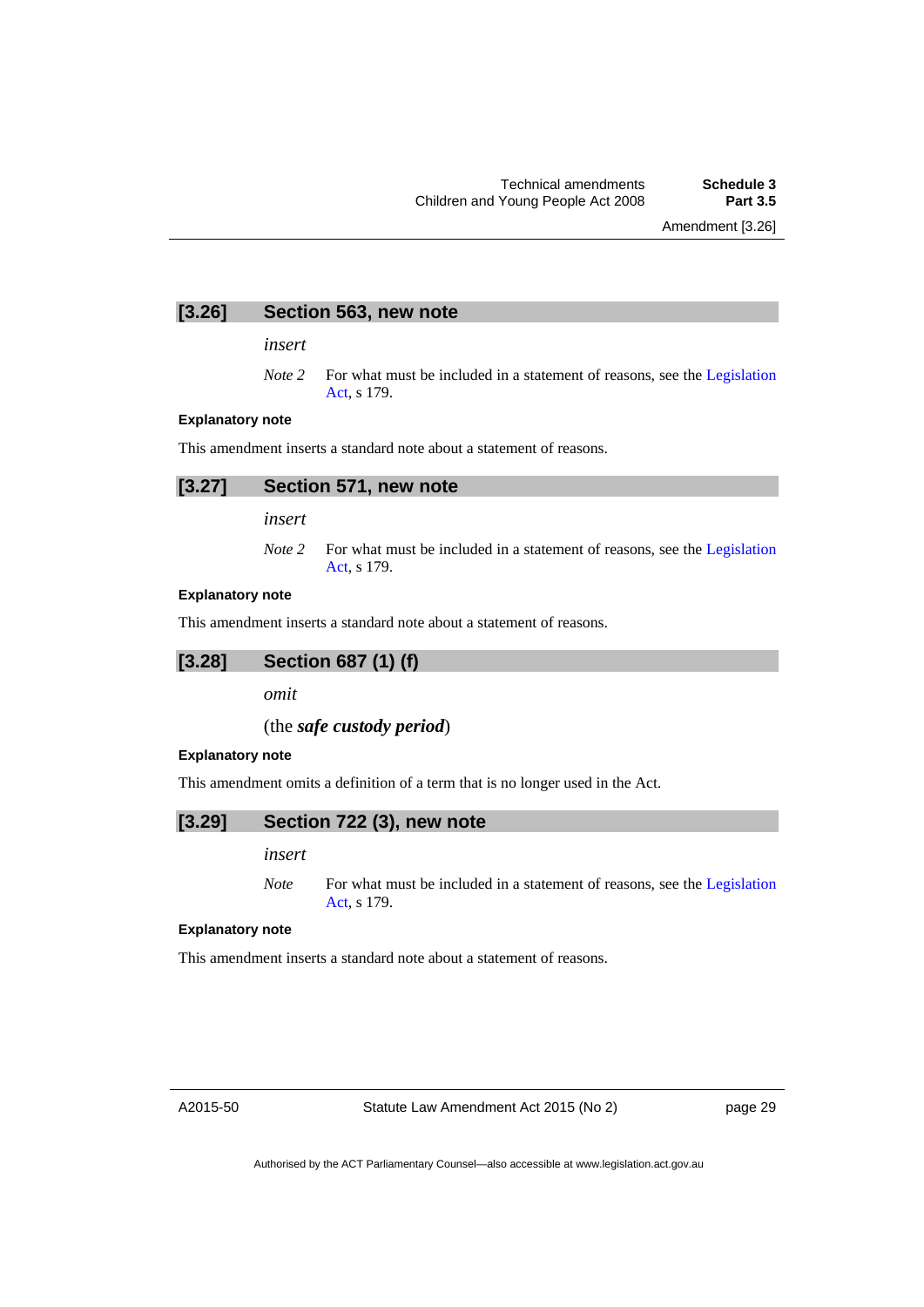**Schedule 3 Technical amendments**<br>**Part 3.5 Children and Young Pec Part 3.5** Children and Young People Act 2008 Amendment [3.30]

# **[3.30] Dictionary, definition of** *Aboriginal and Torres Strait Islander organisation*

*omit* 

#### **Explanatory note**

This amendment omits a definition of a term that is no longer used in the Act.

#### **[3.31] Dictionary, new definition of** *annual review report order*

*insert* 

*annual review report order*, for part 14.13 (Annual review reports—parental responsibility provisions and supervision provisions)—see section 500 (2).

#### **Explanatory note**

This amendment inserts a signpost definition for a term defined elsewhere in the Act.

# **[3.32] Dictionary, definition of** *cancellation notice*

*omit* 

section 766

*substitute* 

section 766 (2)

#### **Explanatory note**

This amendment corrects a cross-reference.

page 30 Statute Law Amendment Act 2015 (No 2)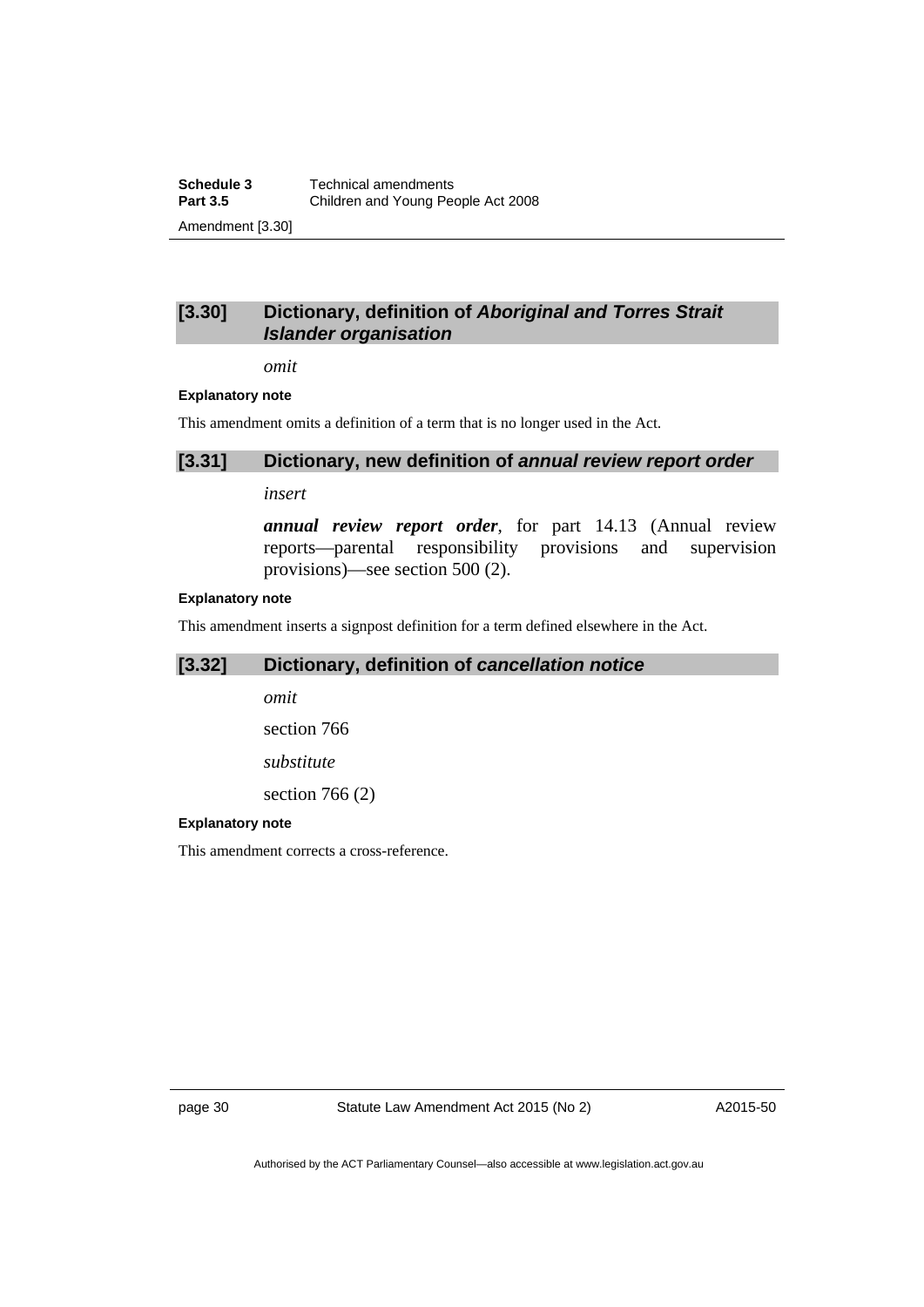Amendment [3.33]

# **[3.33] Dictionary, definition of** *childcare worker*

*omit* 

section 728 (1) *substitute*  section 728 (2)

#### **Explanatory note**

This amendment corrects a cross-reference.

# **[3.34] Dictionary, definition of** *children and young people deaths register*

*omit*  section 727N *substitute*  section 727N (1)

#### **Explanatory note**

This amendment corrects a cross-reference.

# **[3.35] Dictionary, new definition of** *court-ordered meeting*

*insert* 

*court-ordered meeting*—see section 431 (2) (a).

# **Explanatory note**

This amendment inserts a signpost definition for a term defined elsewhere in the Act.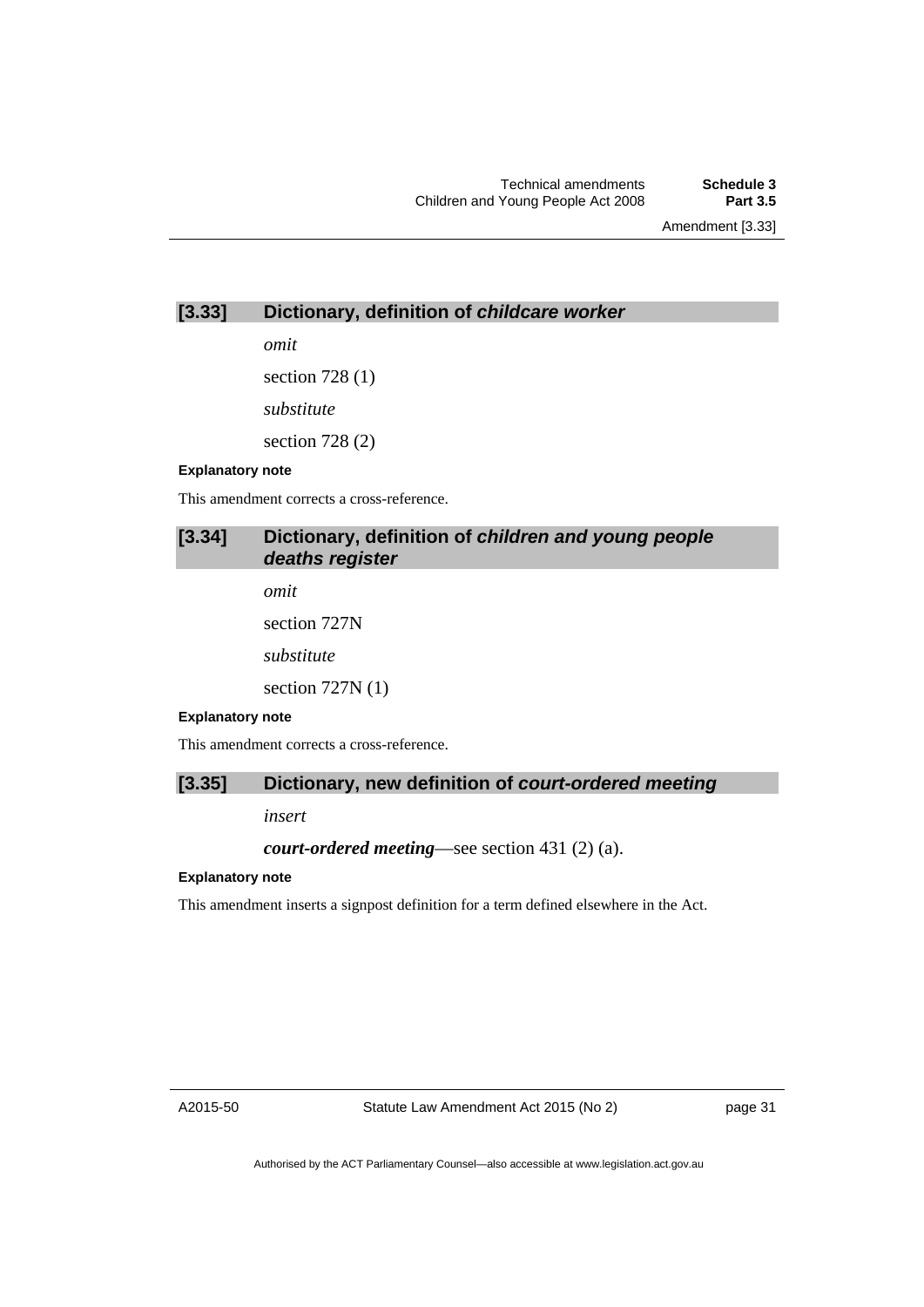# **[3.36] Dictionary, new definition of** *initial review*

#### *insert*

*initial review*, for division 16.2.5 (Review of therapeutic protection orders)—see section 553 (2).

#### **Explanatory note**

This amendment inserts a signpost definition for a term defined elsewhere in the Act.

# **[3.37] Dictionary, definition of** *interim care and protection order*

*omit* 

section 433

*substitute* 

section 433 (1)

# **Explanatory note**

This amendment corrects a cross-reference.

# **[3.38] Dictionary, definition of** *interim child welfare order*

*omit* 

section 661

*substitute* 

section 661 (1)

#### **Explanatory note**

This amendment corrects a cross-reference.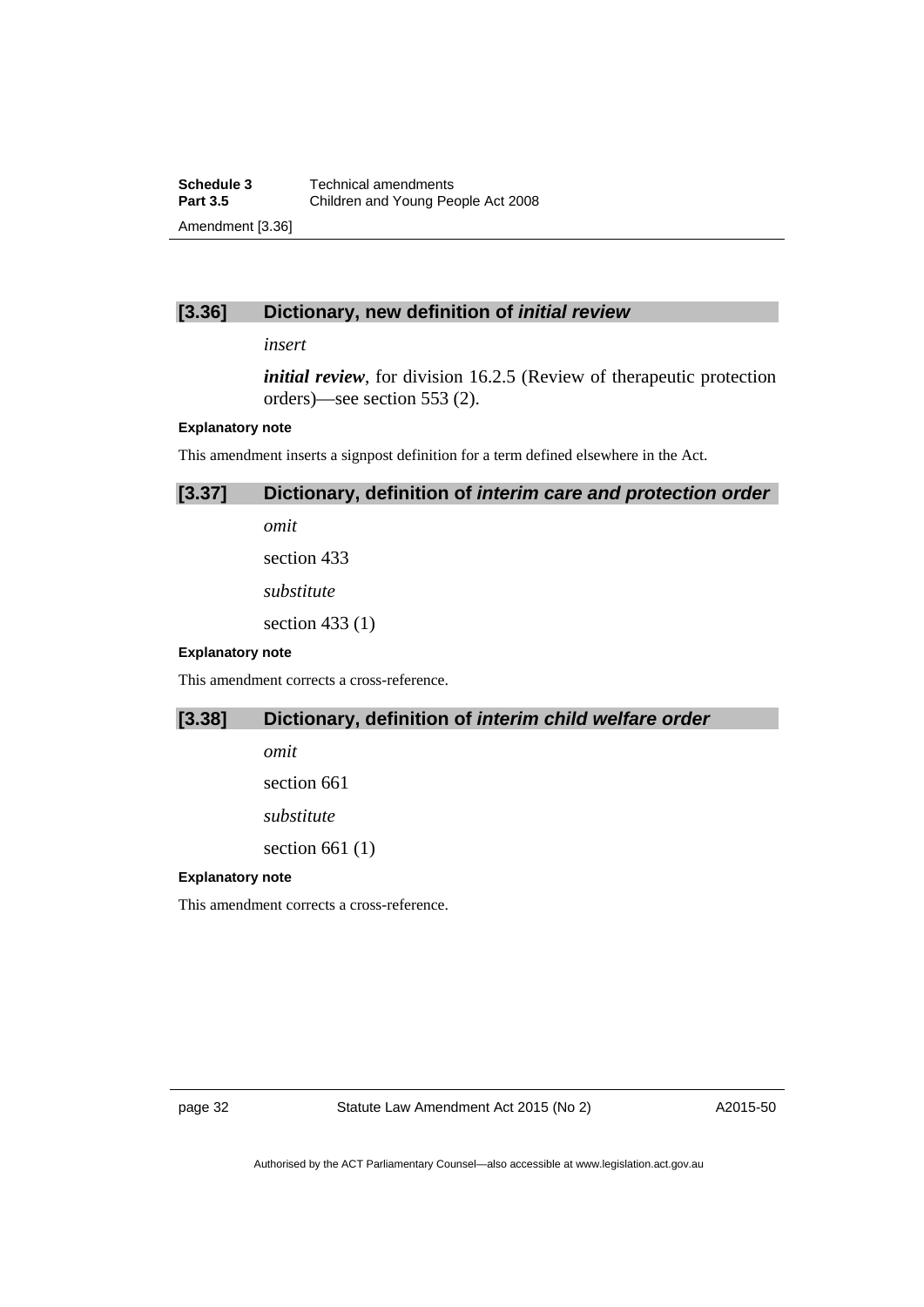Amendment [3.39]

# **[3.39] Dictionary, definition of** *mandatory report*

*omit* 

section 356

*substitute* 

section 356 (1) (e)

### **Explanatory note**

This amendment corrects a cross-reference.

# **[3.40] Dictionary, definition of** *non-treating doctor* **etc**

*omit* 

section 530

*substitute* 

section 530 (2)

*in* 

- definition of *non-treating doctor*, paragraph (c)
- definition of *non-treating health practitioner*, paragraph (b)
- definition of *non-treating health professional*, paragraph (b)
- definition of *non-treating nurse*, paragraph (c)

### **Explanatory note**

This amendment corrects cross-references.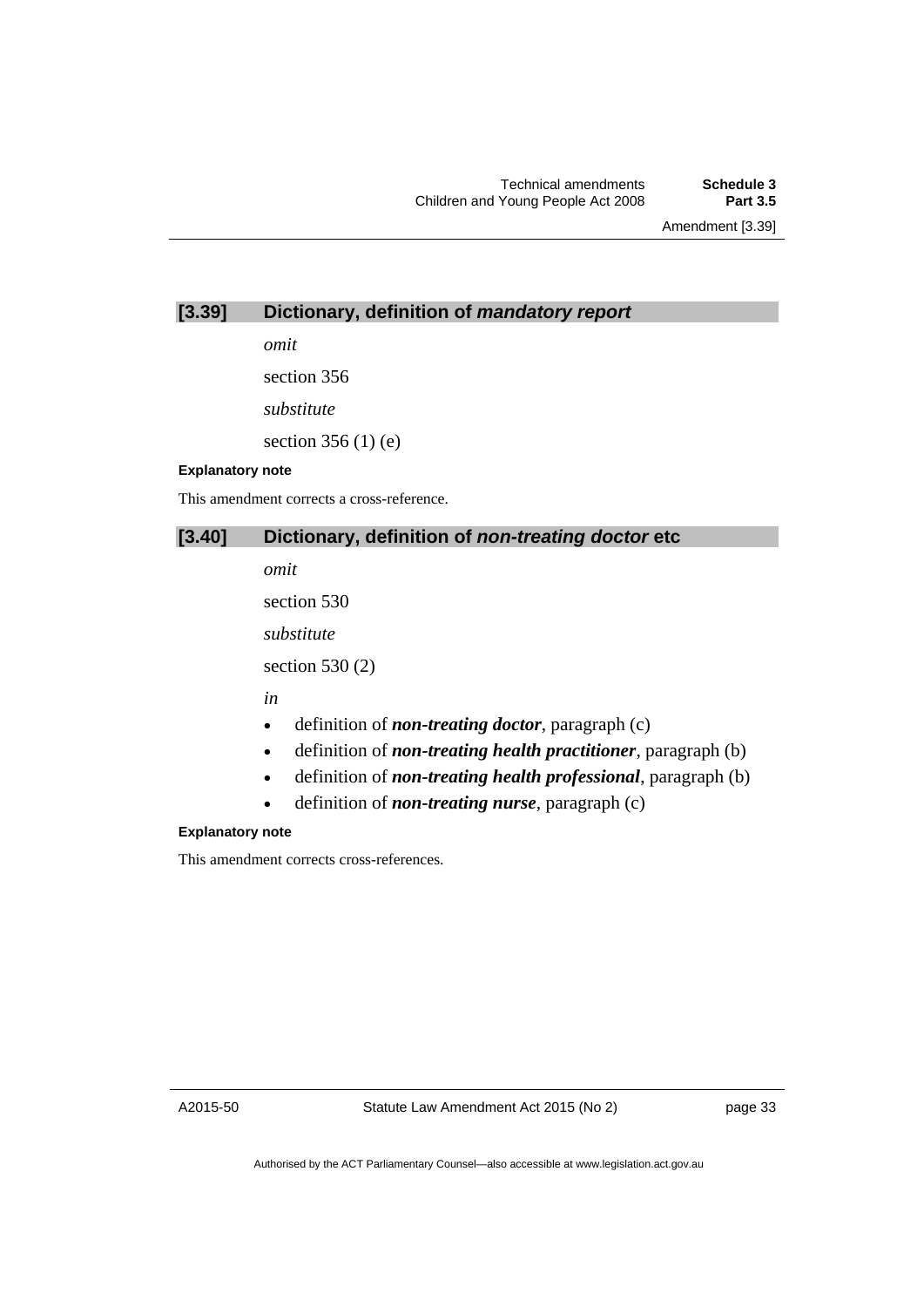# **[3.41] Dictionary, definition of** *official visitor*

*omit* 

section 10

*substitute* 

section  $10(1)(a)$ 

### **Explanatory note**

This amendment corrects a cross-reference.

# **[3.42] Dictionary, new definition of** *ongoing review*

*insert* 

*ongoing review*, for division 16.2.5 (Review of therapeutic protection orders)—see section 554 (2).

### **Explanatory note**

This amendment inserts a signpost definition for a term defined elsewhere in the Act.

## **[3.43] Dictionary, definition of** *prenatal report*

*omit* 

section 362

*substitute* 

section 362 (2)

### **Explanatory note**

This amendment corrects a cross-reference.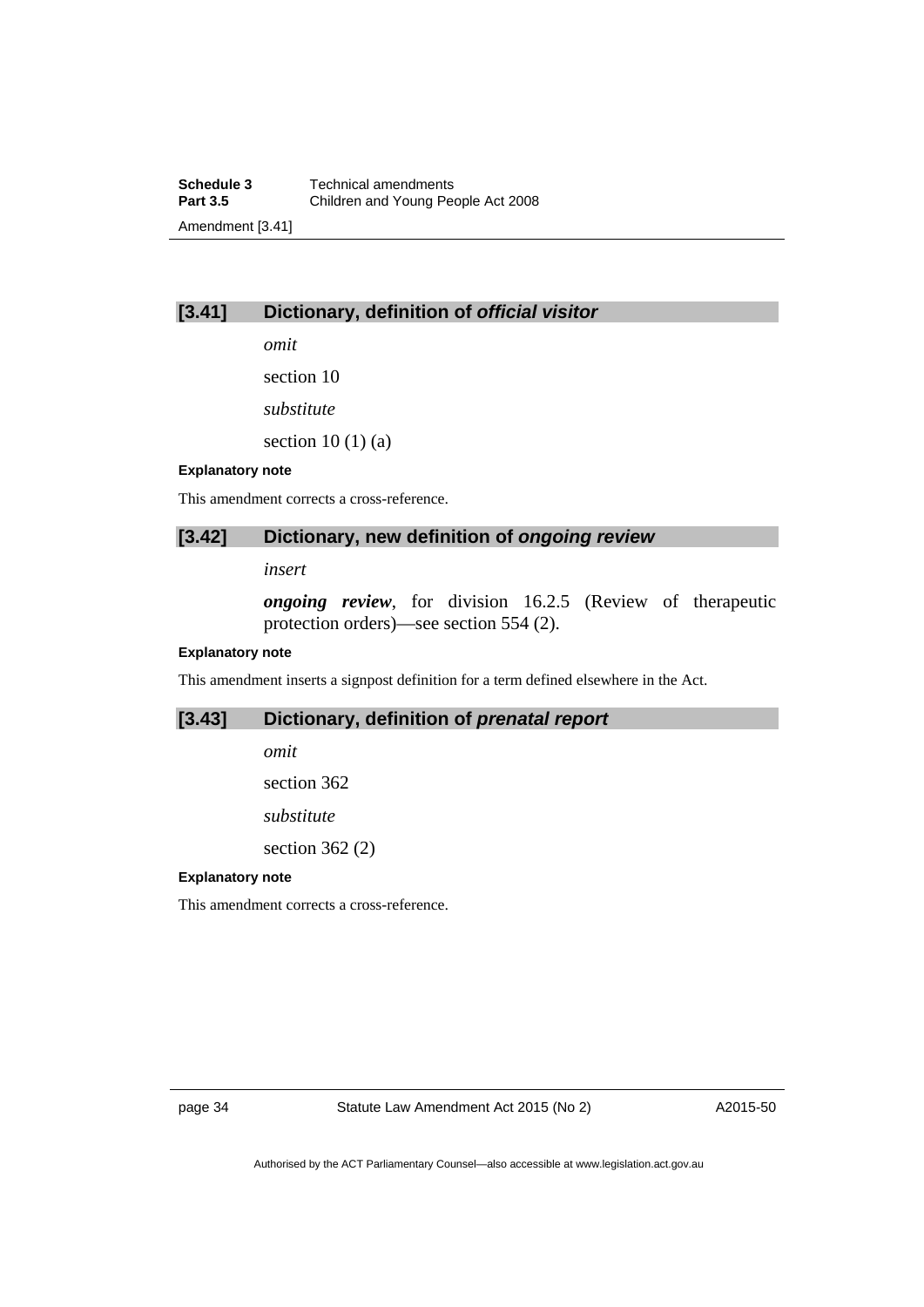## **[3.44] Dictionary, definition of** *prohibited area*

### *substitute*

*prohibited area*, for a criminal matters chapter, means a place declared by the director-general as a prohibited area under section 147.

### **Explanatory note**

This amendment updates a definition in line with current legislative drafting practice.

# **[3.45] Dictionary, new definition of** *therapeutic protection register*

*insert* 

*therapeutic protection register*, for chapter 16 (care and protection—therapeutic protection of children and young people) see section 633 (1).

### **Explanatory note**

This amendment inserts a signpost definition for a term defined elsewhere in the Act.

## **[3.46] Dictionary, definition of** *voluntary report*

*omit* 

section 354

*substitute* 

section 354 (2)

### **Explanatory note**

This amendment corrects a cross-reference.

A2015-50

page 35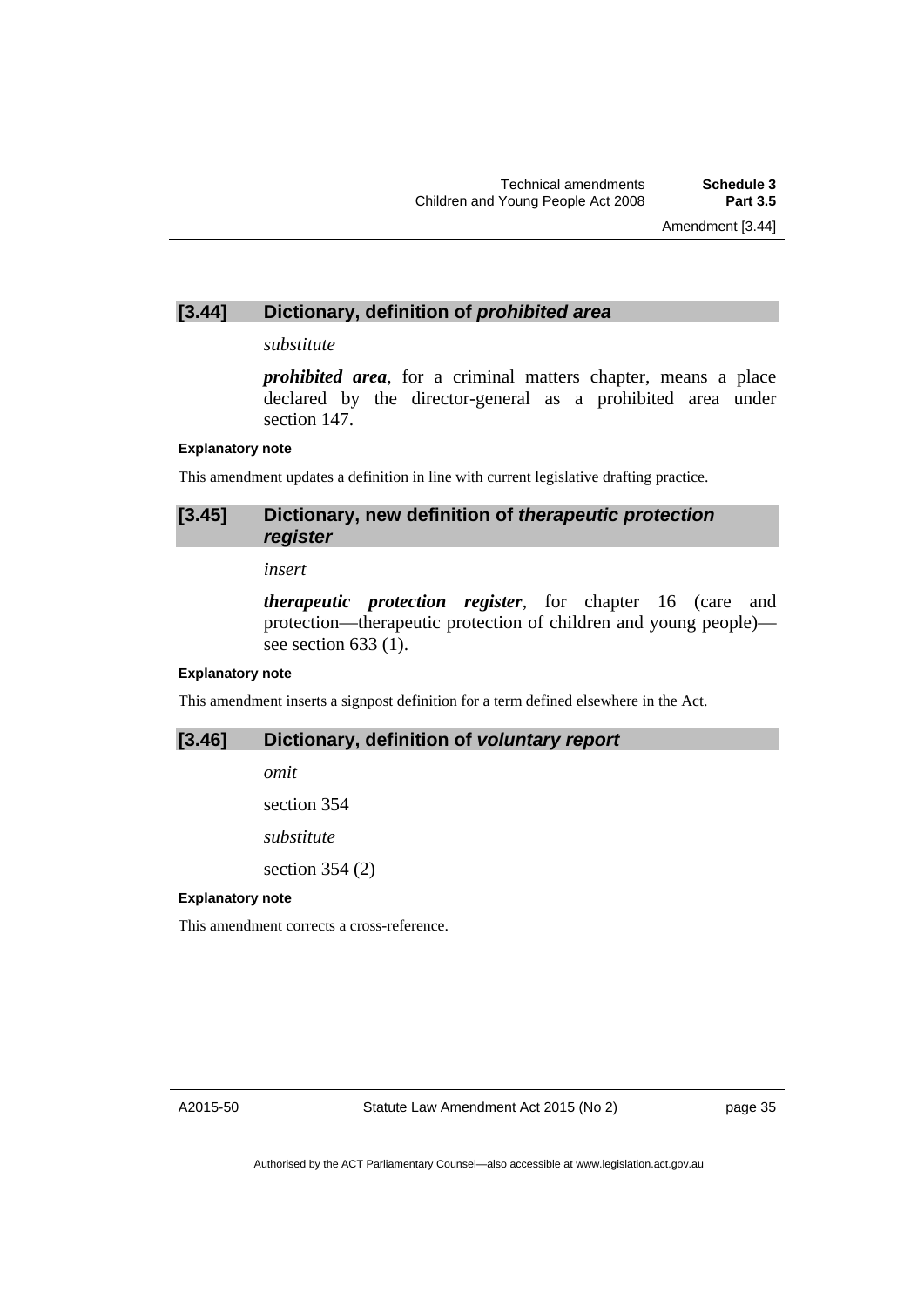**Schedule 3 Technical amendments**<br>**Part 3.6 Civil Unions Act 2012 Civil Unions Act 2012** Amendment [3.47]

## **[3.47] Dictionary, new definition of** *waiver order*

## *insert*

*waiver order*, for part 14.13 (Annual review reports—parental responsibility provisions and supervision provisions)—see section 498 (1).

### **Explanatory note**

This amendment inserts a signpost definition for a term defined elsewhere in the Act.

# **Part 3.6 Civil Unions Act 2012**

# **[3.48] Section 3, note 1**

## *substitute*

*Note 1* The dictionary at the end of this Act defines certain terms used in this Act, and includes references (*signpost definitions*) to other terms defined elsewhere in this Act.

> For example, the signpost definition '*reviewable decision*, for part 4 (Notification and review of decisions)—see section 18.' means that the term 'reviewable decision' is defined in that section for part 4.

### **Explanatory note**

This amendment replaces an example of a signpost definition because the definition currently used for the example is not used in the Act.

# **[3.49] Dictionary, note 2**

### *insert*

found guilty

### **Explanatory note**

Dictionary, note 2 lists examples of terms used in the Act that are defined in the [Legislation](http://www.legislation.act.gov.au/a/2001-14)  [Act,](http://www.legislation.act.gov.au/a/2001-14) dictionary, part 1. This amendment inserts a term that is used in the Act and defined in the [Legislation Act,](http://www.legislation.act.gov.au/a/2001-14) dictionary, part 1.

page 36 Statute Law Amendment Act 2015 (No 2)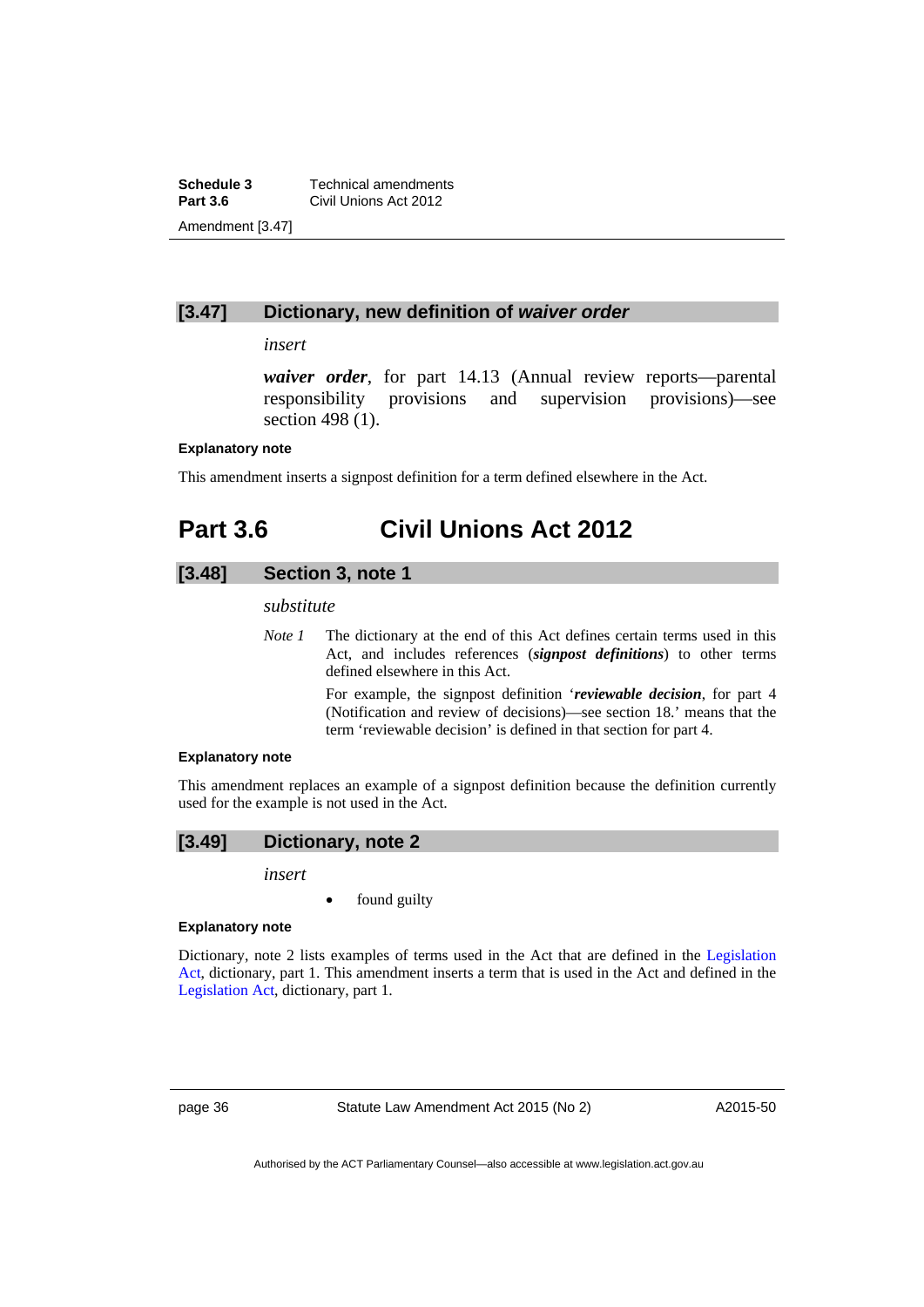Amendment [3.50]

## **[3.50] Dictionary, definition of** *reviewable decision*

*omit* 

Notice

*substitute* 

Notification

### **Explanatory note**

This amendment corrects a minor typographical error.

# **Part 3.7 Confiscation of Criminal Assets Act 2003**

## **[3.51] New section 105 (4)**

*insert* 

(4) In this section:

*proposed action*—see section 102 (1).

### **Explanatory note**

This amendment inserts a signpost definition for a term defined elsewhere in the Act.



*omit* 

, in writing,

### **Explanatory note**

This amendment omits words that are redundant because of the [Legislation Act,](http://www.legislation.act.gov.au/a/2001-14) section 42 (2), which requires notifiable instruments to be in writing.

A2015-50

Statute Law Amendment Act 2015 (No 2)

page 37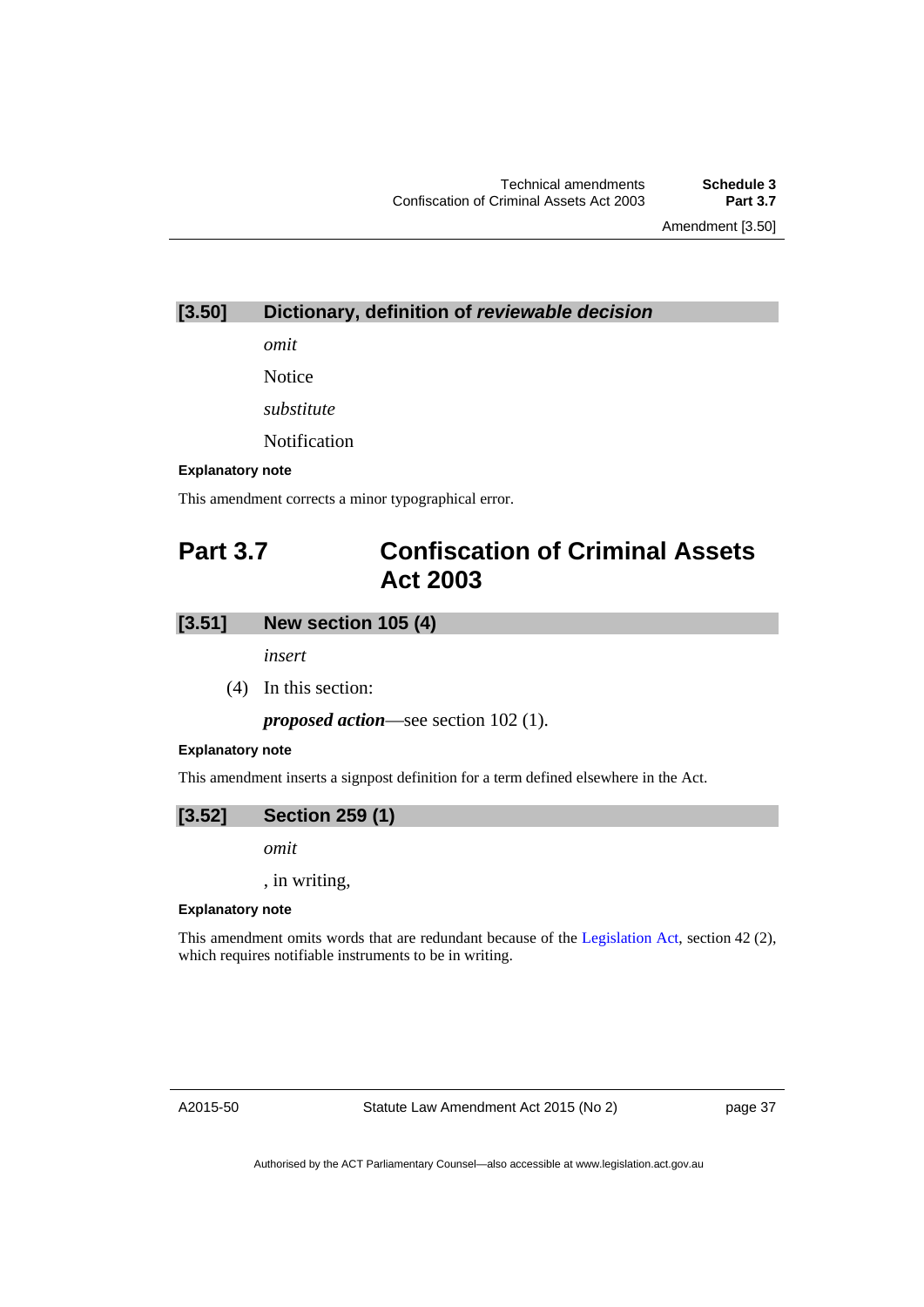## **[3.53] Dictionary, definition of** *artistic profits*

*omit* 

section 81

*substitute* 

section 81 (1)

### **Explanatory note**

This amendment corrects a cross-reference.

# **[3.54] Dictionary, definition of** *transaction suspension order*

*omit* 

section 152

*substitute* 

section 152 (1)

### **Explanatory note**

This amendment corrects a cross-reference.

## **[3.55] Further amendments, mentions of** *all or any*

*omit* 

all or any

*substitute* 

1 or more

*in* 

- $\bullet$  section 35 (1)
- $\bullet$  section 69 (1) (b)
- section 129 (1), definition of *equitable sharing program*
- $\bullet$  section 179 $(2)$
- section 211 (7), definition of *strip search*

page 38 Statute Law Amendment Act 2015 (No 2)

A2015-50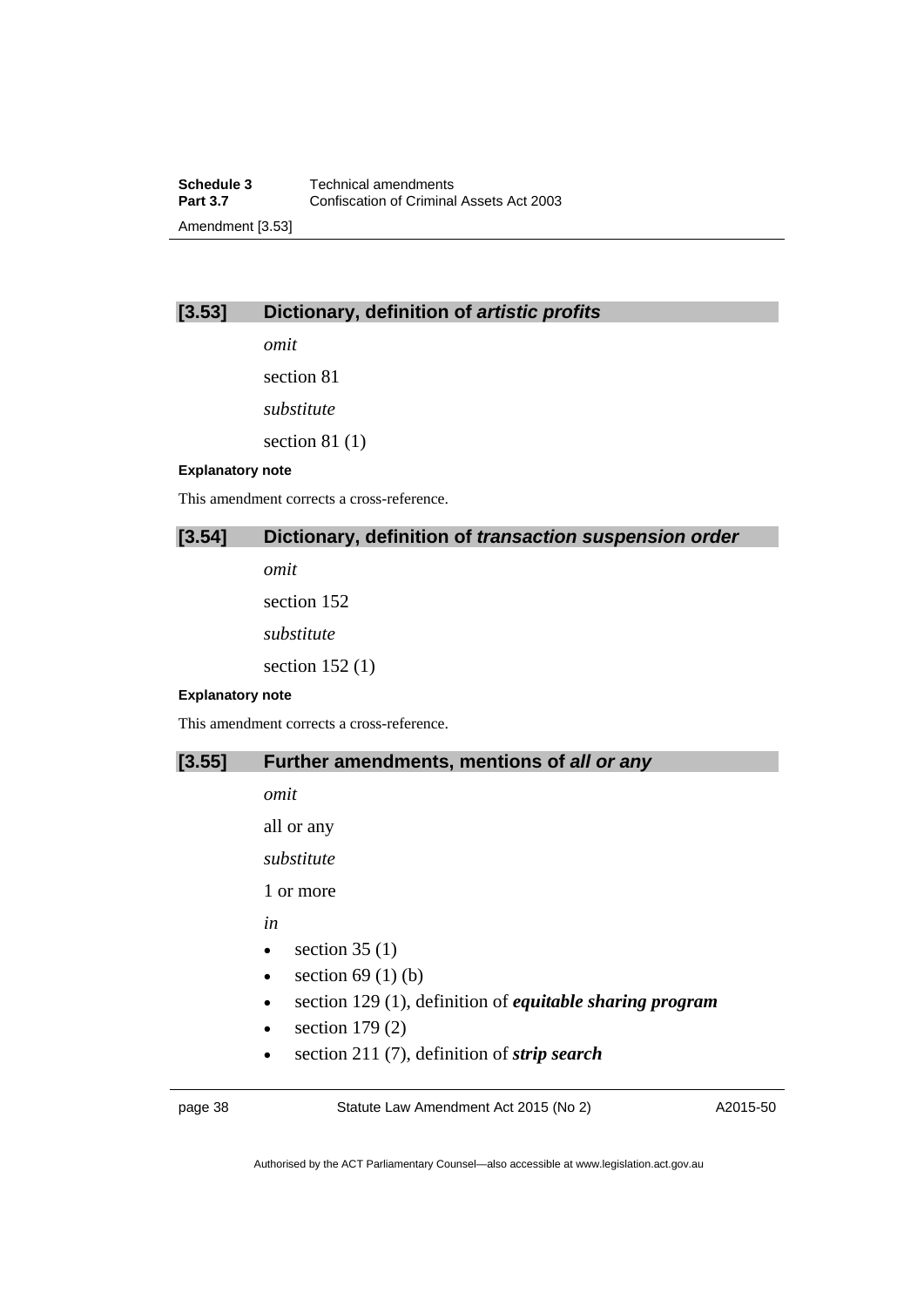Amendment [3.56]

- section 220 (1)
- dictionary, definition of *in relation to*, example

### **Explanatory note**

This amendment updates language in line with current legislative drafting practice.

# **Part 3.8 Corrections Management Act 2007**

## **[3.56] Sections 97 (5) and 165 (5), new note**

*insert* 

*Note 2* For what must be included in a statement of reasons, see the Legislation [Act](http://www.legislation.act.gov.au/a/2001-14), s 179.

### **Explanatory note**

This amendment inserts a standard note about a statement of reasons.

# **[3.57] Section 171 (5) etc, note 2**

### *substitute*

*Note 2* For what must be included in a statement of reasons, see the Legislation [Act](http://www.legislation.act.gov.au/a/2001-14), s 179.

*in* 

- $\bullet$  section 171 (5)
- $\bullet$  section 176 (2)
- $\bullet$  section 179 $(2)$
- $\bullet$  section 180 (2)

### **Explanatory note**

This amendment updates the note in line with current legislative drafting practice.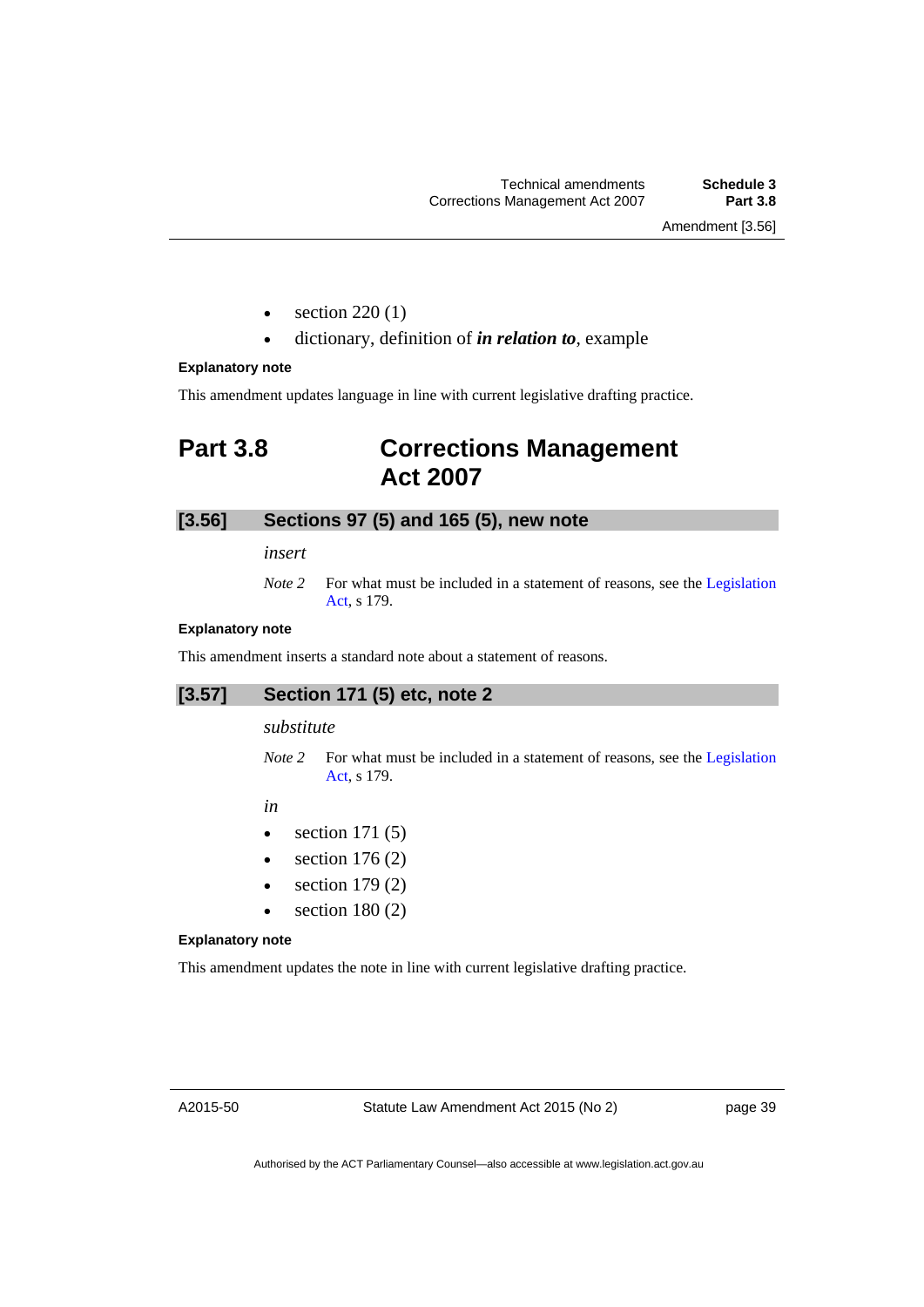# **Part 3.9 Court Procedures Regulation 2004**

### **[3.58] Section 5**

*omit* 

### **Explanatory note**

This amendment omits a provision that is redundant as a consequence of the repeal of the enabling provision in the *[Court Procedures Act 2004](http://www.legislation.act.gov.au/a/2004-59)*. Section 5 of the regulation is made under that Act, section 57, which was omitted by the *[Justice and Community Legislation Amendment](http://www.legislation.act.gov.au/a/2006-40/default.asp)  [Act 2006](http://www.legislation.act.gov.au/a/2006-40/default.asp)*, amendment 2.91.

# **Part 3.10 Crimes Act 1900**

## **[3.59] Section 114A**

*before the definition of* **deal***, insert* 

In this division:

### **Explanatory note**

This amendment inserts introductory words for a section that defines terms for the division.

## **[3.60] Section 396 (2), definition of** *member of the emergency services***, paragraph (b)**

*substitute* 

(b) fire and rescue; or

#### **Explanatory note**

Section 396 (2), definition of *member of the emergency services*, paragraph (b) refers to the fire brigade. This amendment updates the reference. The name of the ACT Fire Brigade was changed to ACT Fire and Rescue by the *[Justice and Community Safety Legislation Amendment](http://www.legislation.act.gov.au/a/2012-13/default.asp)  [Act 2012](http://www.legislation.act.gov.au/a/2012-13/default.asp)*. The term 'fire and rescue' is defined in the [Legislation Act](http://www.legislation.act.gov.au/a/2001-14), dictionary, part 1 to mean ACT Fire and Rescue established under the *[Emergencies Act 2004](http://www.legislation.act.gov.au/a/2004-28)*.

page 40 Statute Law Amendment Act 2015 (No 2)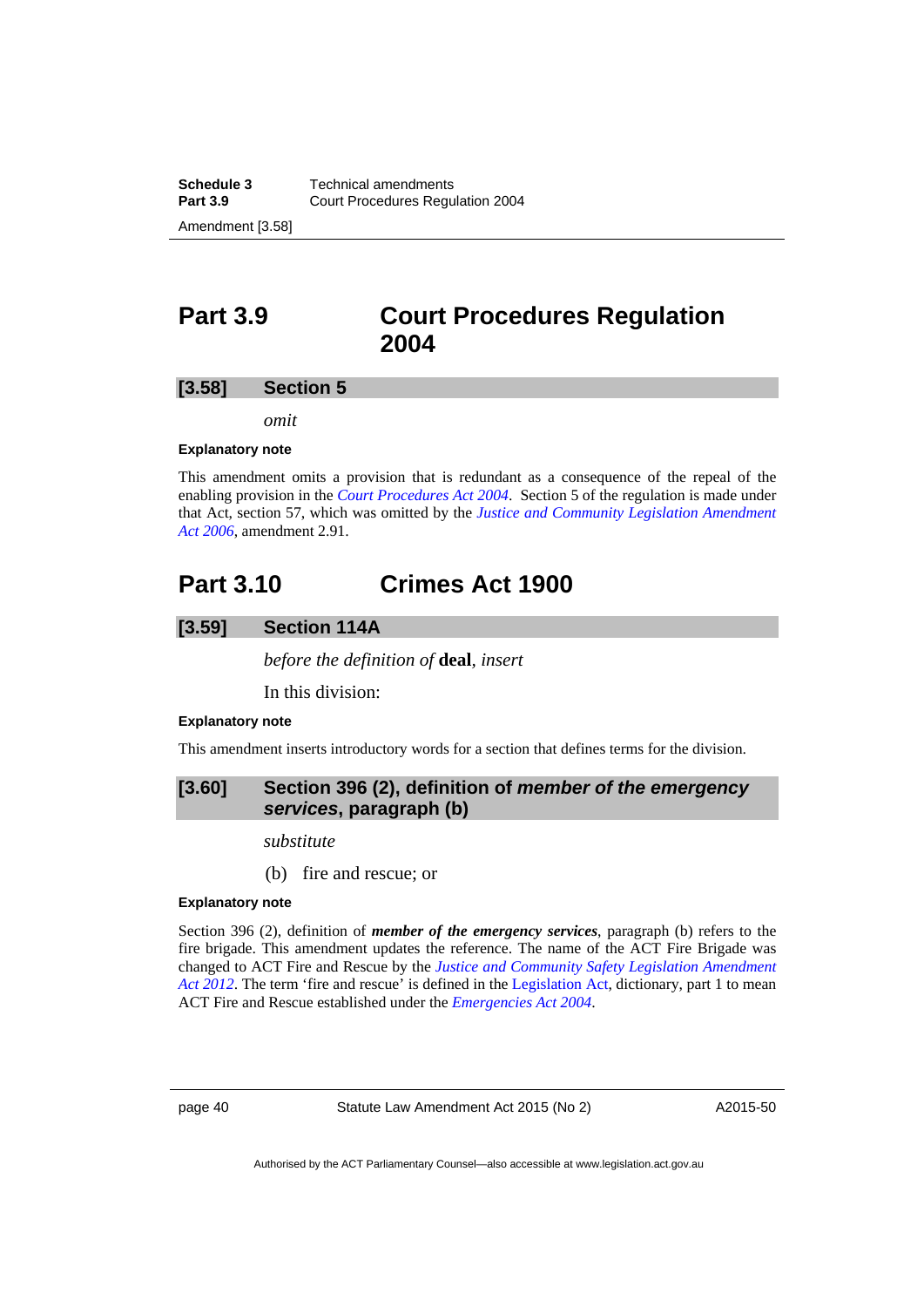### **[3.61] Dictionary, note 2**

*omit* 

fire brigade

*substitute* 

• fire and rescue

### **Explanatory note**

Dictionary, note 2 lists examples of terms used in the Act that are defined in the [Legislation Act,](http://www.legislation.act.gov.au/a/2001-14) dictionary, part 1. This amendment corrects a cross-reference. The name of the ACT Fire Brigade was changed to ACT Fire and Rescue by the *[Justice and Community Safety](http://www.legislation.act.gov.au/a/2012-13/default.asp)  [Legislation Amendment Act 2012](http://www.legislation.act.gov.au/a/2012-13/default.asp)*. The term 'fire and rescue' is defined in the [Legislation Act,](http://www.legislation.act.gov.au/a/2001-14) dictionary, part 1 to mean ACT Fire and Rescue established under the *[Emergencies Act 2004](http://www.legislation.act.gov.au/a/2004-28)*.

## **[3.62] Dictionary, definition of** *ACAT*

*omit*  section 300 *substitute* 

section 300 (1)

### **Explanatory note**

This amendment corrects a cross-reference.

## **[3.63] Dictionary, new definition of** *accused*

### *insert*

*accused*, for a person before the Magistrates Court, for part 13 (Unfitness to plead and mental impairment)—see section 300 (1).

#### **Explanatory note**

This amendment inserts a signpost definition for a term defined elsewhere in the Act.

page 41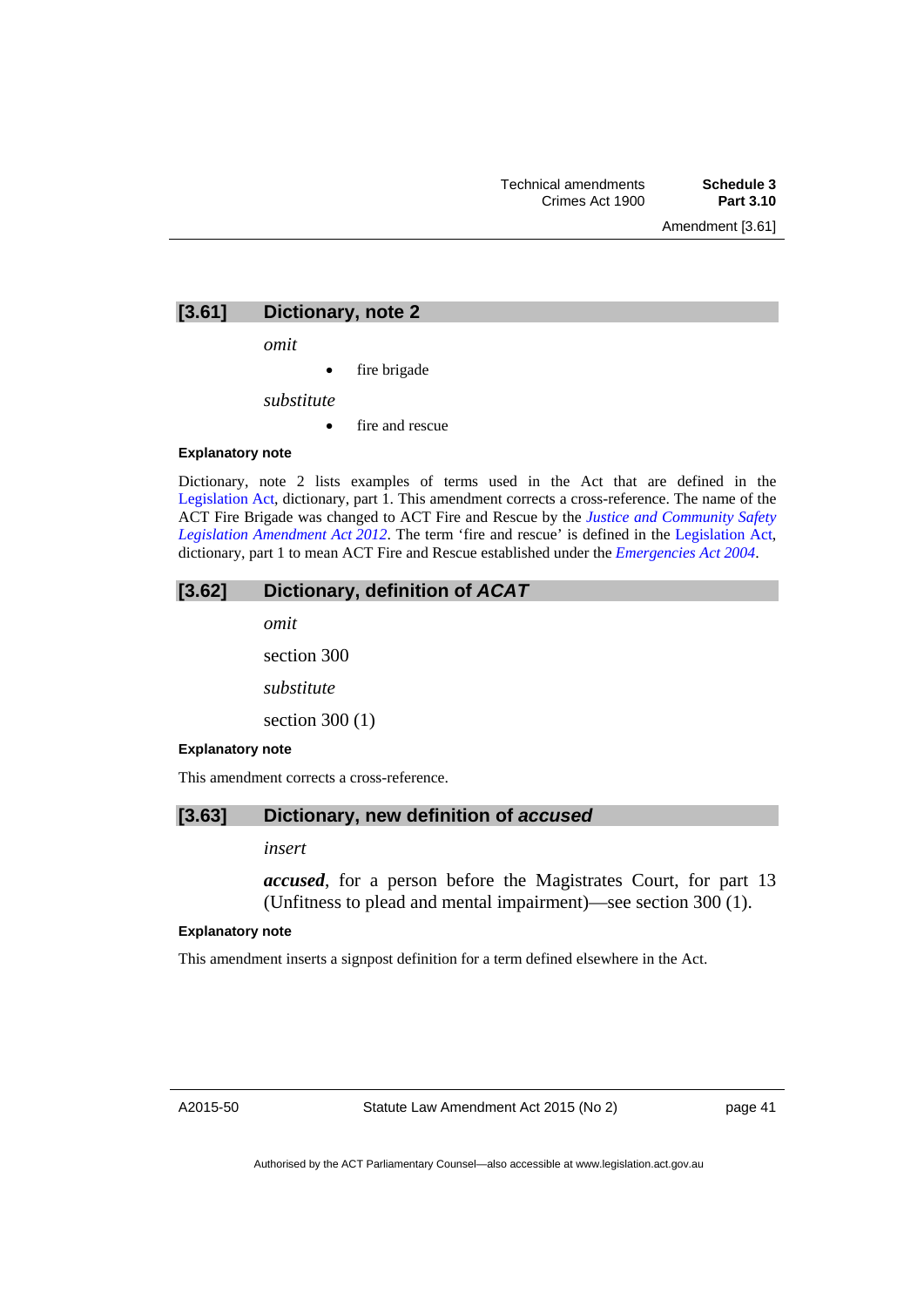**Schedule 3 Technical amendments**<br>**Part 3.10 Crimes Act 1900 Part 3.10** Crimes Act 1900 Amendment [3.64]

# **[3.64] Dictionary, definition of** *aggravated offence*

*substitute* 

*aggravated offence*—

- (a) for part 2 (Offences against the person)—see section 48A; and
- (b) for part 5 (Sexual servitude)—see section 81.

### **Explanatory note**

This amendment revises the definition to include a signpost to the definition of the term in section 48A.

### **[3.65] Dictionary, new definitions**

### *insert*

*alternative offence*, for an offence—

- (a) for part 2 (Offences against the person)—see section 48B (1); and
- (b) for part 13 (Unfitness to plead and mental impairment)—see section 300 (1).

*anabolic steroid*, for part 8 (Anabolic steroids)—see section 170.

*appropriate authority*, in relation to a State or another Territory, for part 11 (Investigation of extraterritorial offences)—see section 253 (1).

*assisting officer*, in relation to a warrant, for part 10 (Criminal investigation)—see section 185.

### **Explanatory note**

This amendment inserts signpost definitions for terms defined elsewhere in the Act.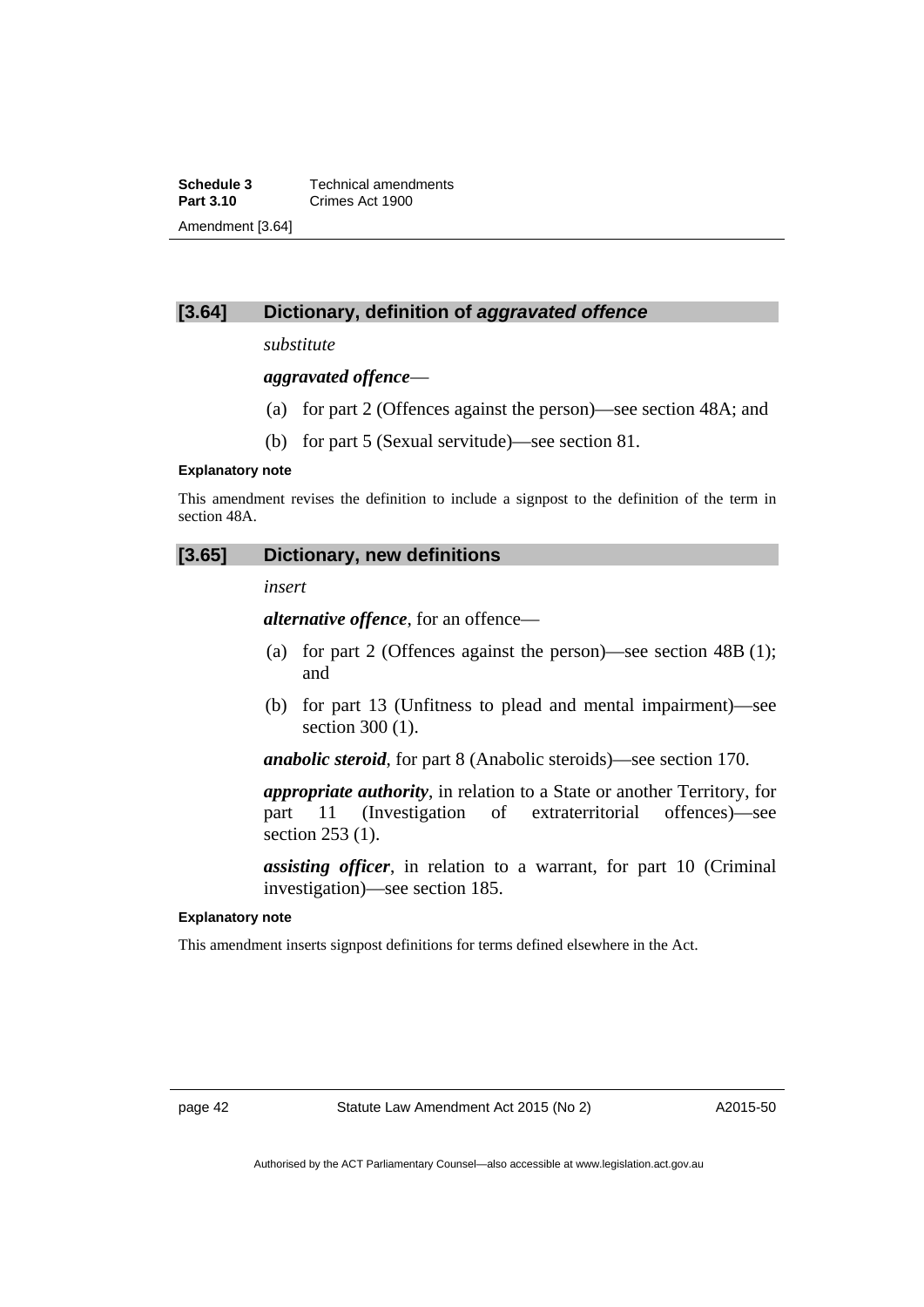## **[3.66] Dictionary, definitions of** *child*

## *substitute*

## *child*—

- (a) for the Act generally—
	- (i) means a person who has not attained the age of 18 years; and
	- (ii) in relation to a person, includes a child—
		- (A) who normally or regularly resides with the person; or
		- (B) of whom the person is a guardian; and
- (b) for subdivision 10.7.2 (Preliminary procedures in relation to children and young people)—see section 252D.

### **Explanatory note**

This amendment combines 2 definitions for the same term.

## **[3.67] Dictionary, new definition of** *Commonwealth Crimes Act*

## *insert*

*Commonwealth Crimes Act*, for part 10 (Criminal investigation) see section 185.

## **Explanatory note**

This amendment inserts a signpost definition for a term defined elsewhere in the Act.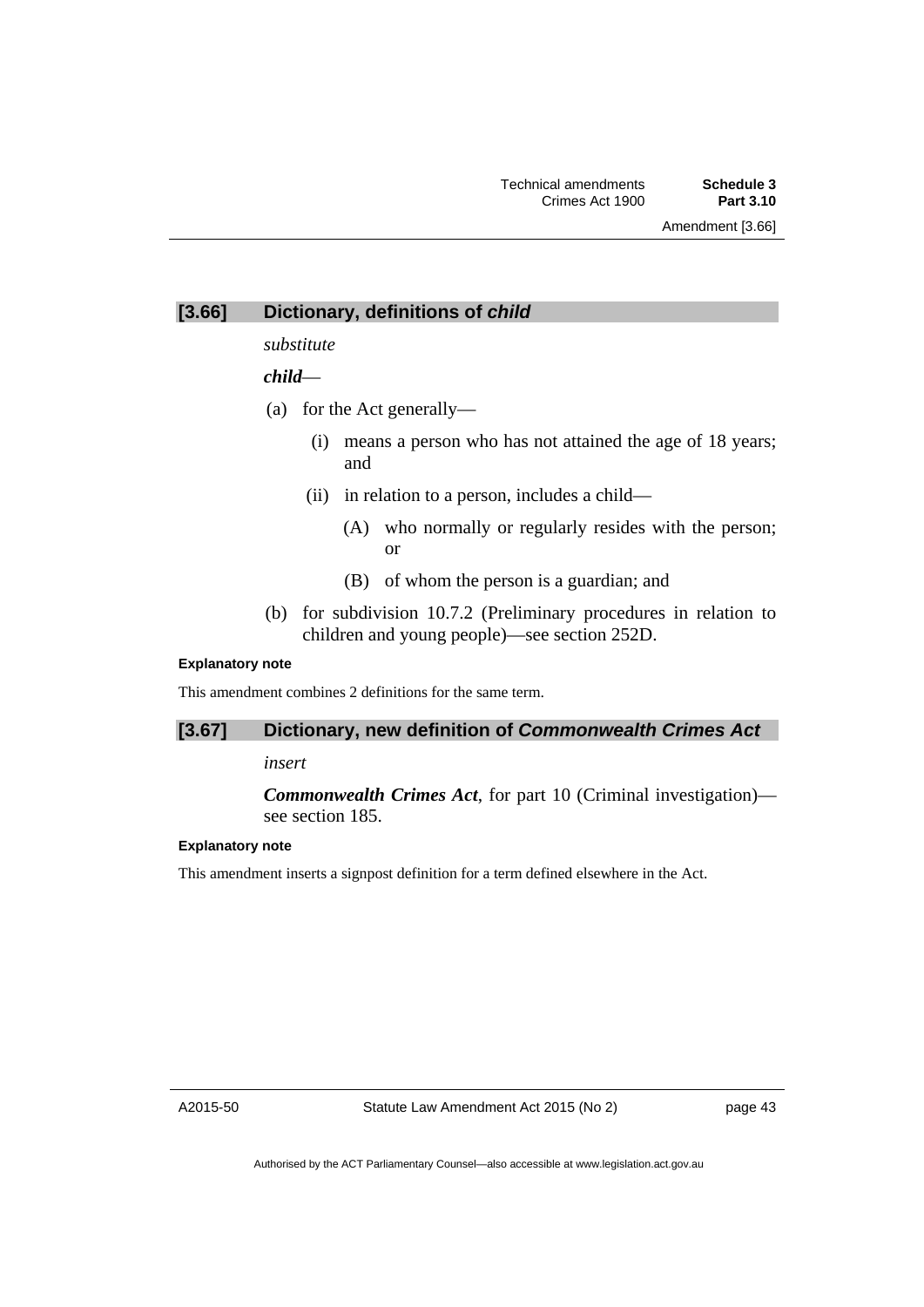**Schedule 3 Technical amendments**<br>**Part 3.10 Crimes Act 1900 Part 3.10** Crimes Act 1900 Amendment [3.68]

## **[3.68] Dictionary, definition of** *conduct*

### *substitute*

*conduct*, for part 2A (Industrial manslaughter) and part 13 (Unfitness to plead and mental impairment)—see the [Criminal](http://www.legislation.act.gov.au/a/2002-51)  [Code](http://www.legislation.act.gov.au/a/2002-51), section 13.

### **Explanatory note**

This amendment updates the definition to include a reference to part 13 because 'conduct' is defined in the same way for that part.

### **[3.69] Dictionary, new definitions**

*insert* 

*contaminate*, for goods, for division 6.6 (Contamination of goods and related offences)—see section 135.

*conveyance*, for part 10 (Criminal investigation)—see section 185.

*corresponding law*, for part 11 (Investigation of extraterritorial offences)—see section 253 (1).

*deal*, with money or other property, for division 6.2A (Money laundering and organised fraud)—see section 114A.

*defendant*, for part 13 (Unfitness to plead and mental impairment)—see the *[Magistrates Court Act 1930](http://www.legislation.act.gov.au/a/1930-21)*, section 18A.

*detention during pleasure*, for part 7 (Escape provisions)—see section 158.

*economic loss*, caused through public awareness of the contamination of goods, or the possibility of contamination, for part 6 (Offences relating to property)—see section 136.

*engage in conduct*, for part 13 (Unfitness to plead and mental impairment)—see the [Criminal Code](http://www.legislation.act.gov.au/a/2002-51), section 13.

*evidential material*, for part 10 (Criminal investigation)—see section 185.

page 44 Statute Law Amendment Act 2015 (No 2)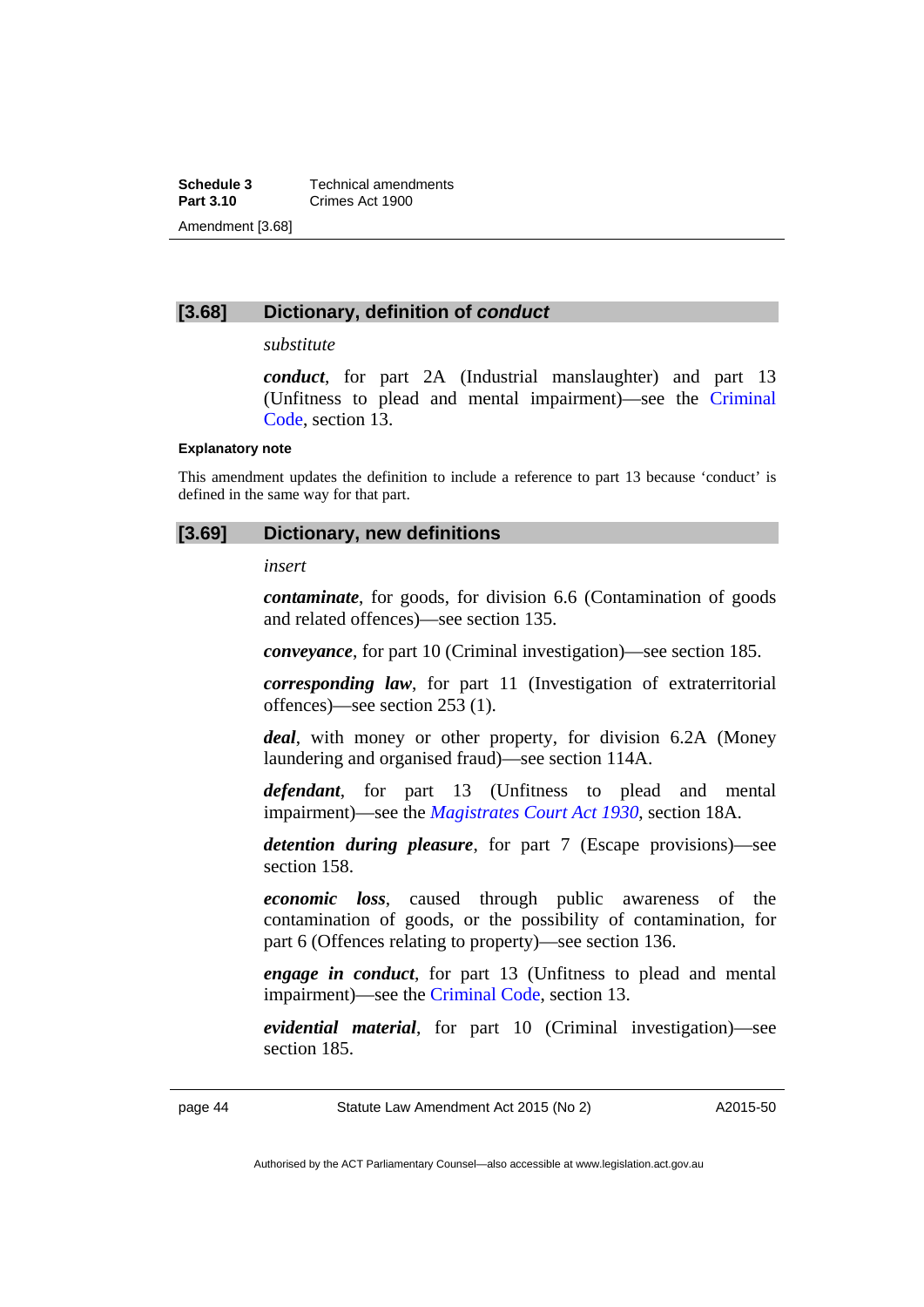*executing officer*, in relation to a warrant, for part 10 (Criminal investigation)—see section 185.

*female genital mutilation*, for part 4 (Female genital mutilation) see section 73.

*frisk search*, for part 10 (Criminal investigation)—see section 185.

*Full Court*, for part 20 (Inquiries into convictions)—see section 421.

*goods*, for division 6.6 (Contamination of goods and related offences)—see section 135.

### **Explanatory note**

This amendment inserts signpost definitions for terms defined elsewhere in the Act.

# **[3.70] Dictionary, definition of** *harm*

*omit* 

### **Explanatory note**

This amendment omits a redundant definition. The term is defined only for section 48A.

### **[3.71] Dictionary, new definitions of** *inquiry* **and** *issuing officer*

*insert* 

*inquiry*, for part 20 (Inquiries into convictions)—see section 421.

*issuing officer*, in relation to a warrant to search premises or a person or a warrant for arrest, for part 10 (Criminal investigation) see section 185.

### **Explanatory note**

This amendment inserts signpost definitions for terms defined elsewhere in the Act.

page 45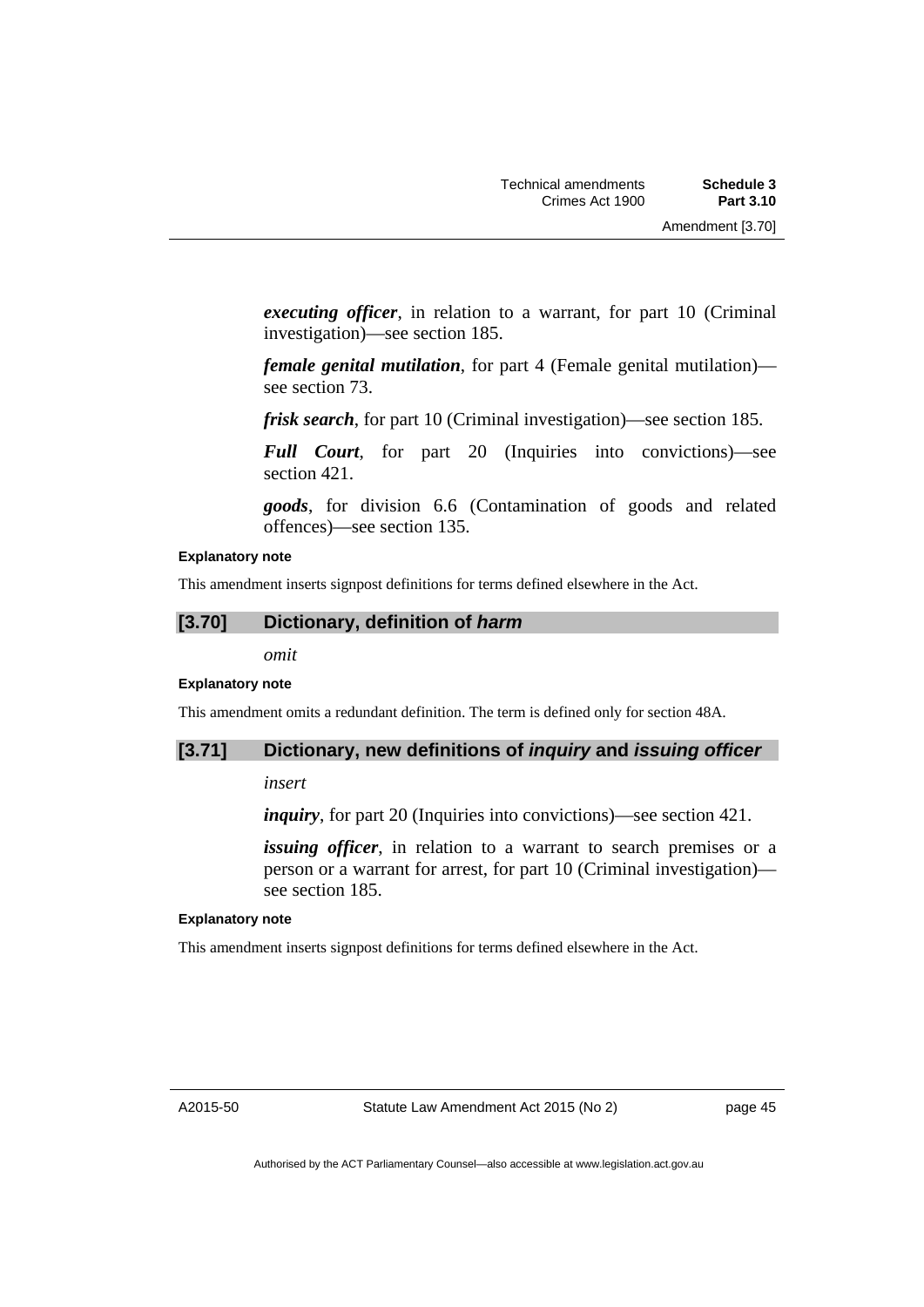**Schedule 3 Technical amendments**<br>**Part 3.10 Crimes Act 1900 Part 3.10** Crimes Act 1900 Amendment [3.72]

# **[3.72] Dictionary, definition of** *knife*

*substitute* 

*knife* includes—

- (a) a knife blade; and
- (b) a razor blade; and
- (c) any other blade; but
- (d) does not include a knife of a class or description excluded from this definition by regulation.

### **Explanatory note**

This amendment updates the definition in line with current legislative drafting practice.

## **[3.73] Dictionary, new definition of** *lawful custody*

*insert* 

*lawful custody*, for part 7 (Escape provisions)—see section 157.

### **Explanatory note**

This amendment inserts a signpost definition for a term defined elsewhere in the Act.

## **[3.74] Dictionary, definition of** *Magistrates Court*

*omit* 

section 300 *substitute*  section 300 (2)

### **Explanatory note**

This amendment corrects a cross-reference.

page 46 Statute Law Amendment Act 2015 (No 2)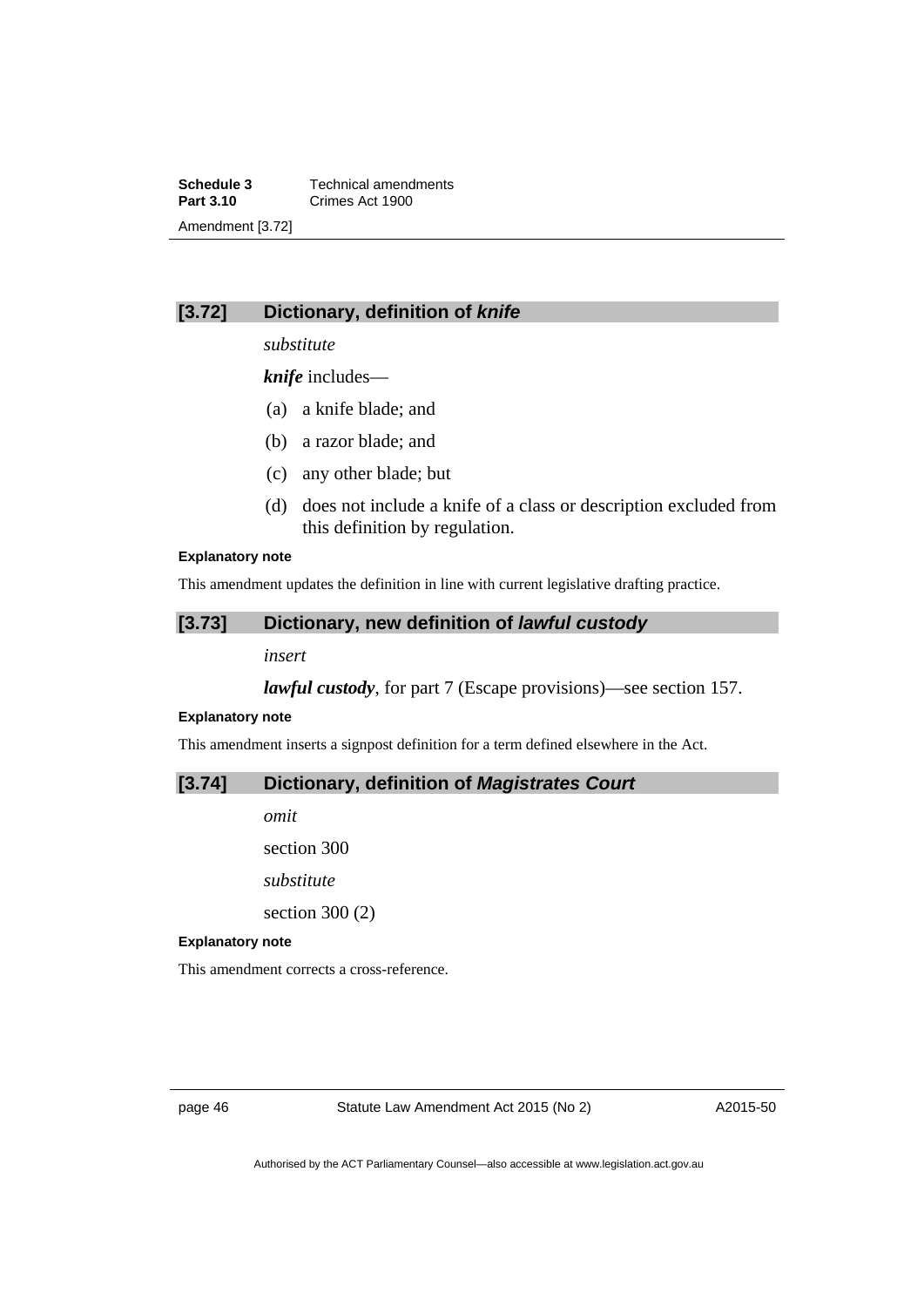## **[3.75] Dictionary, new definition of** *mental health order*

*insert* 

*mental health order*, for part 13 (Unfitness to plead and mental impairment)—see the *[Mental Health Act 2015](http://www.legislation.act.gov.au/a/2015-38/default.asp)*, dictionary.

### **Explanatory note**

This amendment inserts a signpost definition for a term defined elsewhere in the Act.

### **[3.76] Dictionary, definition of** *motor vehicle*

*substitute* 

*motor vehicle*—see the *[Road Transport \(General\) Act 1999](http://www.legislation.act.gov.au/a/1999-77)*, dictionary.

### **Explanatory note**

This amendment updates the definition to correct a cross-reference.

## **[3.77] Dictionary, new definitions**

*insert* 

*night*, for part 11 (Investigation of extraterritorial offences)—see section 253 (1).

*offence*, for part 10 (Criminal investigation)—see section 185.

*offence to which this Act applies*, for part 11 (Investigation of extraterritorial offences)—see section 253 (1).

*ordinary search*, for part 10 (Criminal investigation)—see section 185.

*owner*, in relation to an object, for part 11 (Investigation of extraterritorial offences)—see section 253 (1).

*police station*, for part 10 (Criminal investigation)—see section 185.

A2015-50

page 47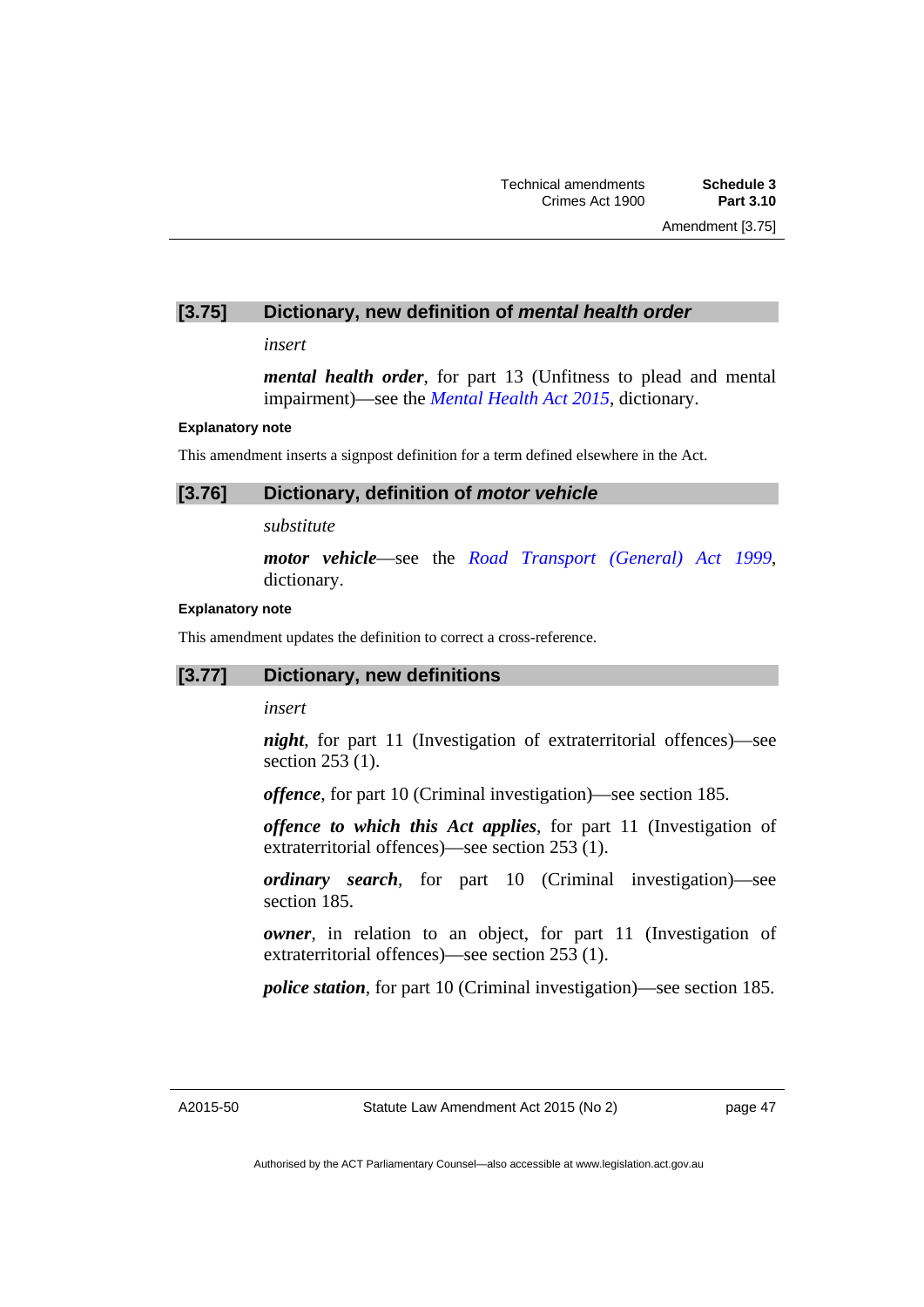## *premises*—

- (a) for part 10 (Criminal investigation)—see section 185; and
- (b) for part 11 (Investigation of extraterritorial offences)—see section 253 (1).

*proceeds of crime*, for division 6.2A (Money laundering and organised fraud)—see section 114A.

## *property*—

- (a) for division 6.2A (Money laundering and organised fraud) see section 114A; and
- (b) for division 6.3 (Criminal damage to property)—see section 115.

*recently used conveyance*, in relation to a search of a person, for part 10 (Criminal investigation)—see section 185.

*reciprocating State*, for part 11 (Investigation of extraterritorial offences)—see section 253 (1).

*registrar*, for part 20 (Inquiries into convictions)—see section 421.

*relevant proceeding*, in relation to an offence, for part 20 (Inquiries into convictions)—see section 421.

### **Explanatory note**

This amendment inserts signpost definitions for terms defined elsewhere in the Act.

### **[3.78] Dictionary, definition of** *school*

*substitute* 

*school*—

- (a) means—
	- (i) a government or non-government school under the *[Education Act 2004](http://www.legislation.act.gov.au/a/2004-17)*; or

page 48 Statute Law Amendment Act 2015 (No 2)

A2015-50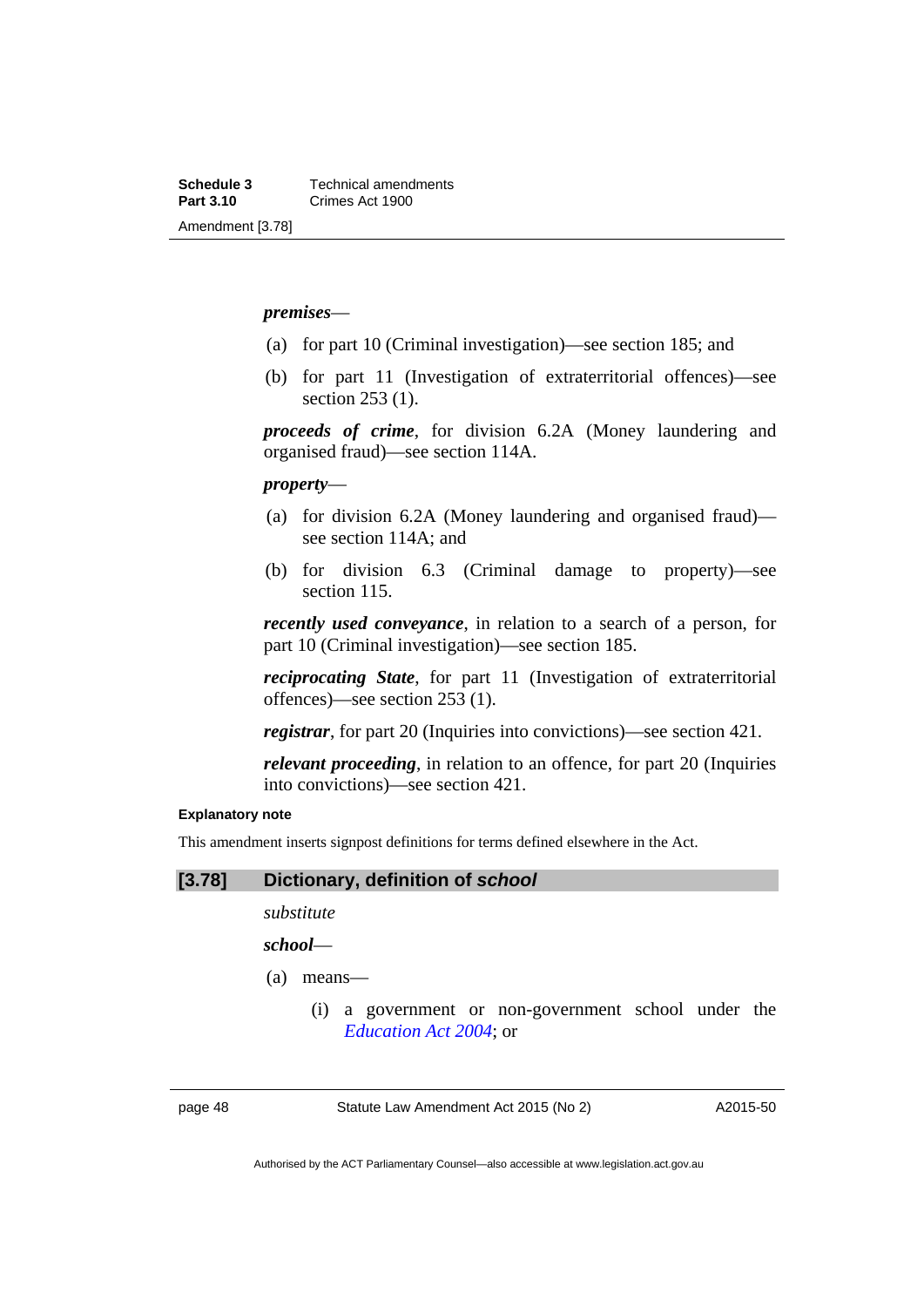- 
- (ii) an educational institution conducted by the Canberra Institute of Technology; and
- (b) includes any land or premises that belong to, are occupied by, or are used in relation to, a school.

### **Explanatory note**

This amendment updates the definition in line with current legislative drafting practice.

## **[3.79] Dictionary, new definitions of** *search warrant* **and**  *seizable item*

*insert* 

*search warrant*, for part 11 (Investigation of extraterritorial offences)—see section 253 (1).

*seizable item*, for part 10 (Criminal investigation)—see section 185.

### **Explanatory note**

This amendment inserts signpost definitions for terms defined elsewhere in the Act.

## **[3.80] Dictionary, definition of** *serious harm*

*substitute* 

*serious harm*, for part 2A (Industrial manslaughter)—see the [Criminal Code](http://www.legislation.act.gov.au/a/2002-51), dictionary.

### **Explanatory note**

This amendment updates the definition to omit a redundant signpost definition.

# **[3.81] Dictionary, new definitions**

*insert* 

## *serious offence*—

- (a) for part 10 (Criminal investigation)—see section 185; and
- (b) for part 13 (Unfitness to plead and mental health impairment)—see section 300 (1); and

A2015-50

Statute Law Amendment Act 2015 (No 2)

page 49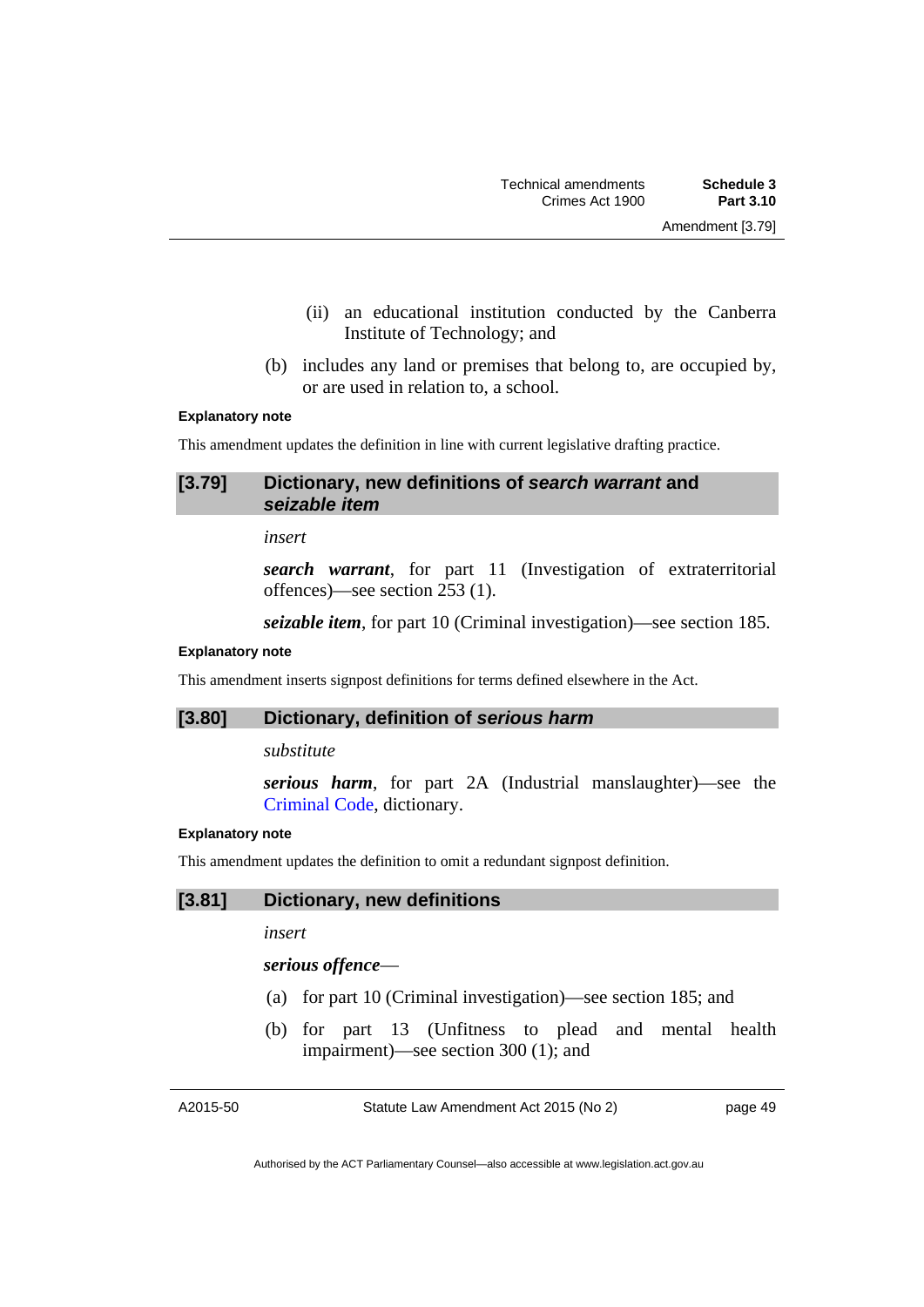(c) for division 13.4 (Magistrates Court—finding of not guilty because of mental impairment)—see section 325.

*sexual intercourse*, for part 3 (Sexual offences)—see section 50 (1).

*special hearing*, for part 13 (Unfitness to plead and mental health impairment)—see section 300 (1).

*strip search*, for part 10 (Criminal investigation)—see section 185.

*telephone*, for part 11 (Investigation of extraterritorial offences) see section 253 (1).

*thing relevant to* an offence, for part 10 (Criminal investigation) see section 185.

*unlawful activity*, for division 6.2A (Money laundering and organised fraud)—see section 114A.

*warrant*, for part 10 (Criminal investigation)—see section 185.

*warrant premises*, for part 10 (Criminal investigation)—see section 185.

### **Explanatory note**

This amendment inserts signpost definitions for terms defined elsewhere in the Act.

# **Part 3.11 Crimes (Child Sex Offenders) Regulation 2005**

# **[3.82] Section 16A (1) (e)**

*substitute* 

(e) the comptroller-general of Customs;

### **Explanatory note**

This amendment updates the paragraph as a consequence of amendments to the *[Customs](https://www.comlaw.gov.au/Details/C2015C00492)  [Act 1901](https://www.comlaw.gov.au/Details/C2015C00492)* (Cwlth) by the *[Customs and Other Legislation Amendment \(Australian Border Force\)](https://www.comlaw.gov.au/Details/C2015A00041)  [Act 2015](https://www.comlaw.gov.au/Details/C2015A00041)* (Cwlth) that replaces 'CEO' with 'Comptroller-General of Customs'.

page 50 Statute Law Amendment Act 2015 (No 2)

A2015-50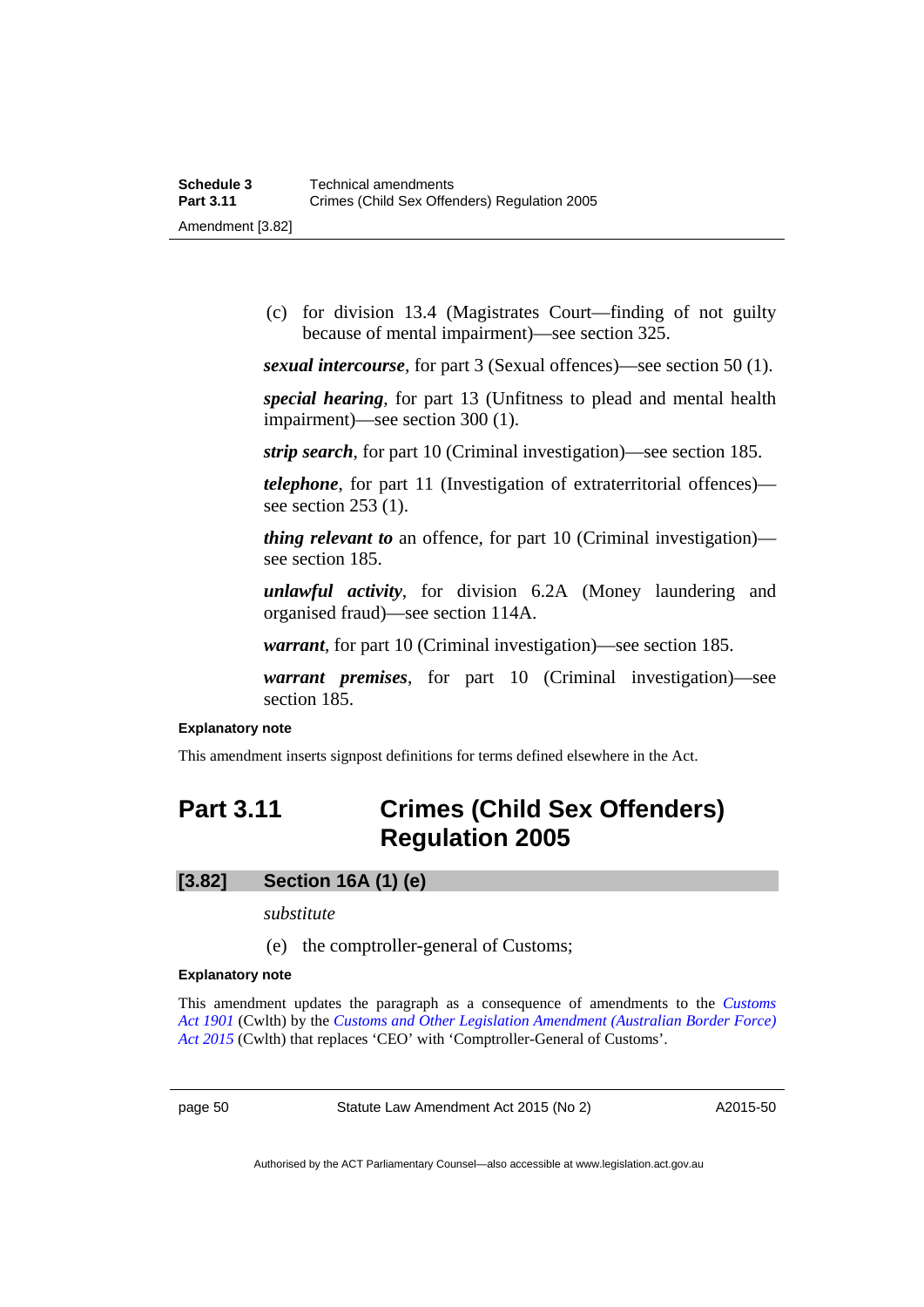## **[3.83] Section 16A (1) (m)**

*omit* 

Citizenship

*substitute* 

Border Protection

### **Explanatory note**

This amendment updates the paragraph to reflect the change of the name of the Department to the Department of Immigration and Border Protection (Cwlth).

# **Part 3.12 Crimes (Sentence Administration) Act 2005**

## **[3.84] Section 71 (6) etc, note**

*substitute* 

*Note* For what must be included in a statement of reasons, see the Legislation [Act](http://www.legislation.act.gov.au/a/2001-14), s 179.

#### *in*

- $\bullet$  section 71 (6)
- $\bullet$  section 77 (1)
- $\bullet$  section 122(4)
- $\bullet$  section 157 (3)
- $\bullet$  section 222 (6)
- $\bullet$  section 223 (7)
- section 226 (5)
- section 228 (5)

A2015-50

page 51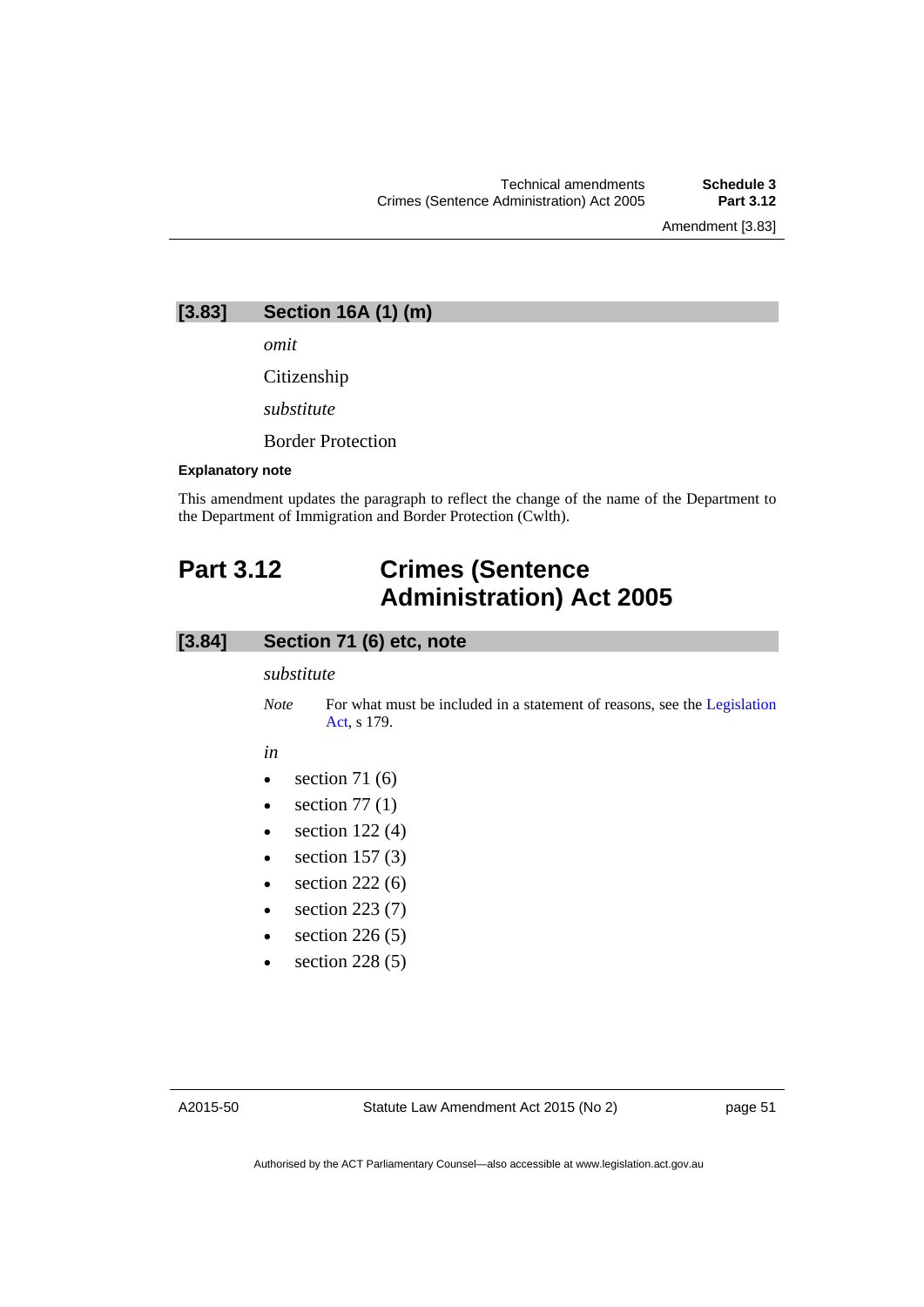**Schedule 3 Technical amendments**<br>**Part 3.13 Criminal Code 2002 Part 3.13** Criminal Code 2002 Amendment [3.85]

- section 236 (3)
- section 311 (3)

### **Explanatory note**

This amendment updates the note in line with current legislative drafting practice.

# **Part 3.13 Criminal Code 2002**

### **[3.85] Section 366 (11), new notes**

*insert* 

- *Note 1* The *[Statutory Declarations Act 1959](http://www.comlaw.gov.au/Series/C2004A07365)* (Cwlth) applies to the making of statutory declarations under ACT laws.
- *Note 2* It is an offence to make a false or misleading statement, give false or misleading information or produce a false or misleading document (see [Criminal Code](http://www.legislation.act.gov.au/a/2002-51), pt 3.4).

### **Explanatory note**

This amendment inserts standard notes about statutory declarations.

# **[3.86] Section 604 (1), note**

*omit*  bears

*substitute* 

has

### **Explanatory note**

This amendment updates language in line with current legislative drafting practice.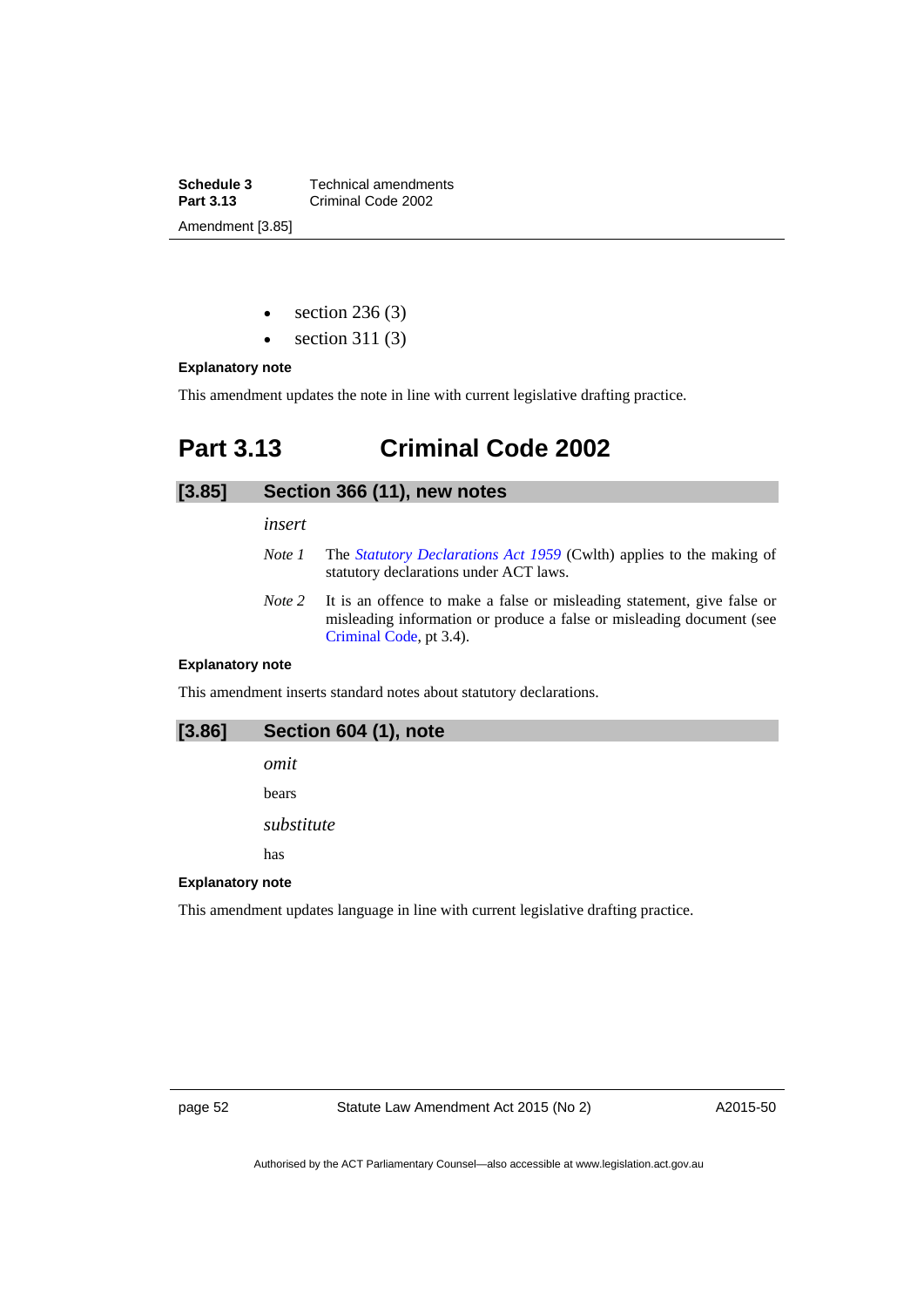# **[3.87] Section 700, definition of** *law enforcement officer***, paragraph (c)**

*omit* 

Australian Customs Service

*substitute* 

Department of Immigration and Border Protection (Cwlth)

### **Explanatory note**

This amendment updates the definition as a consequence of the repeal of the *[Customs](https://www.comlaw.gov.au/Details/C2004A03077)  [Administration Act 1985](https://www.comlaw.gov.au/Details/C2004A03077)* (Cwlth) by the *[Customs and Other Legislation Amendment \(Australian](https://www.comlaw.gov.au/Details/C2015A00041)  [Border Force\) Act 2015](https://www.comlaw.gov.au/Details/C2015A00041)* (Cwlth) (which had the effect of abolishing the customs service) and the integration of the customs service with the Department of Immigration and Border Protection (Cwlth).

*omit* 

section 30

*substitute* 

section 30 $(1)$ 

### **Explanatory note**

This amendment corrects a cross-reference.

### **[3.89] Dictionary, definition of** *harm***, new note**

*insert* 

*Note* An example is part of the Act, is not exhaustive and may extend, but does not limit, the meaning of the provision in which it appears (see [Legislation Act,](http://www.legislation.act.gov.au/a/2001-14) s 126 and s 132).

### **Explanatory note**

This amendment inserts a standard note about examples.

A2015-50

Statute Law Amendment Act 2015 (No 2)

page 53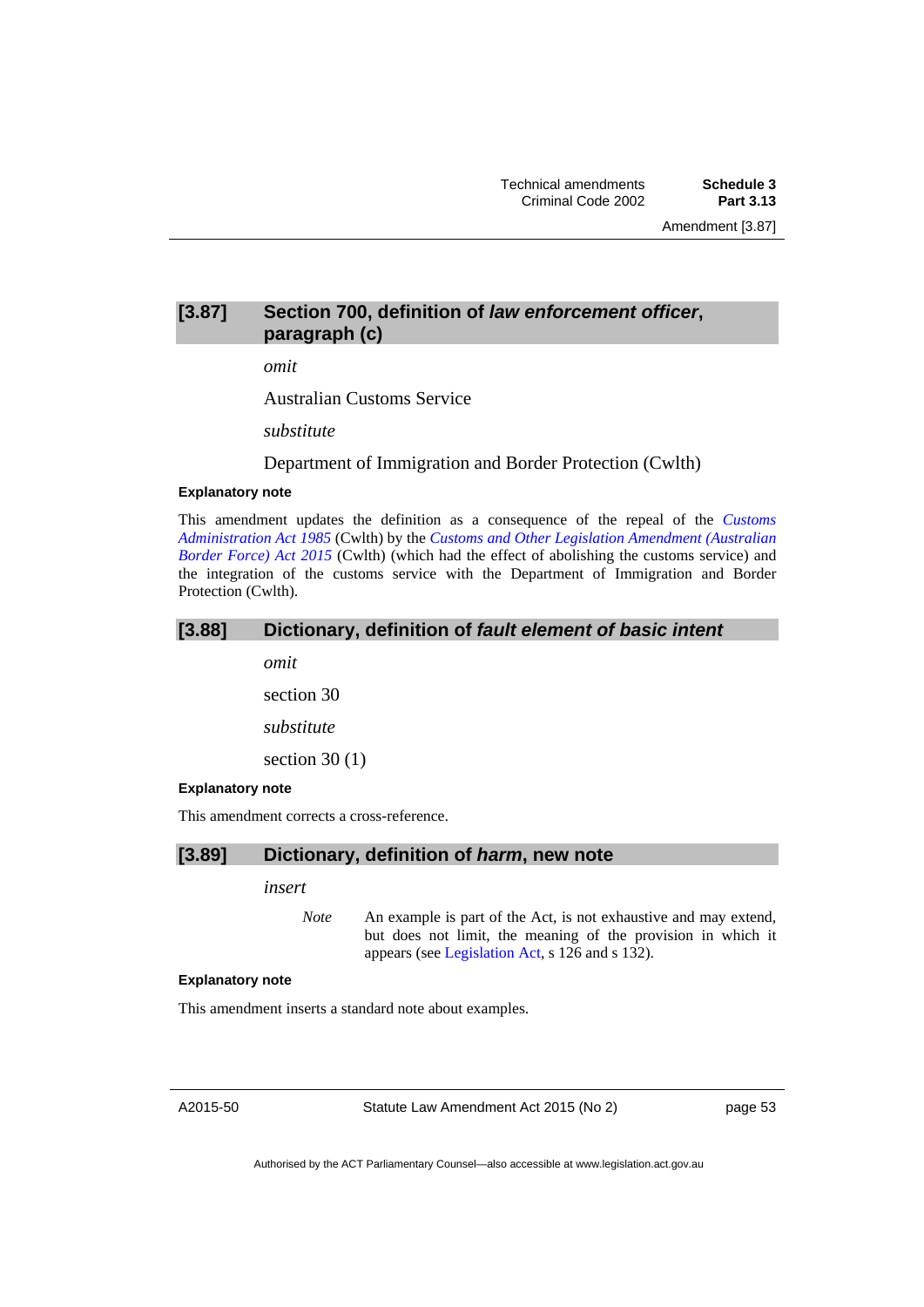**Schedule 3 Technical amendments**<br>**Part 3.13 Criminal Code 2002 Part 3.13** Criminal Code 2002 Amendment [3.90]

# **[3.90] Dictionary, definition of** *intoxication*

*omit* 

section 30

*substitute* 

section  $30(1)$ 

### **Explanatory note**

This amendment corrects a cross-reference.

# **[3.91] Dictionary, definition of** *legal burden*

*omit* 

section 56

*substitute* 

section 56 (3)

### **Explanatory note**

This amendment corrects a cross-reference.

## **[3.92] Dictionary, definition of** *self-induced*

*omit* 

section 30

*substitute* 

section 30 (2)

### **Explanatory note**

This amendment corrects a cross-reference.

page 54 Statute Law Amendment Act 2015 (No 2)

A2015-50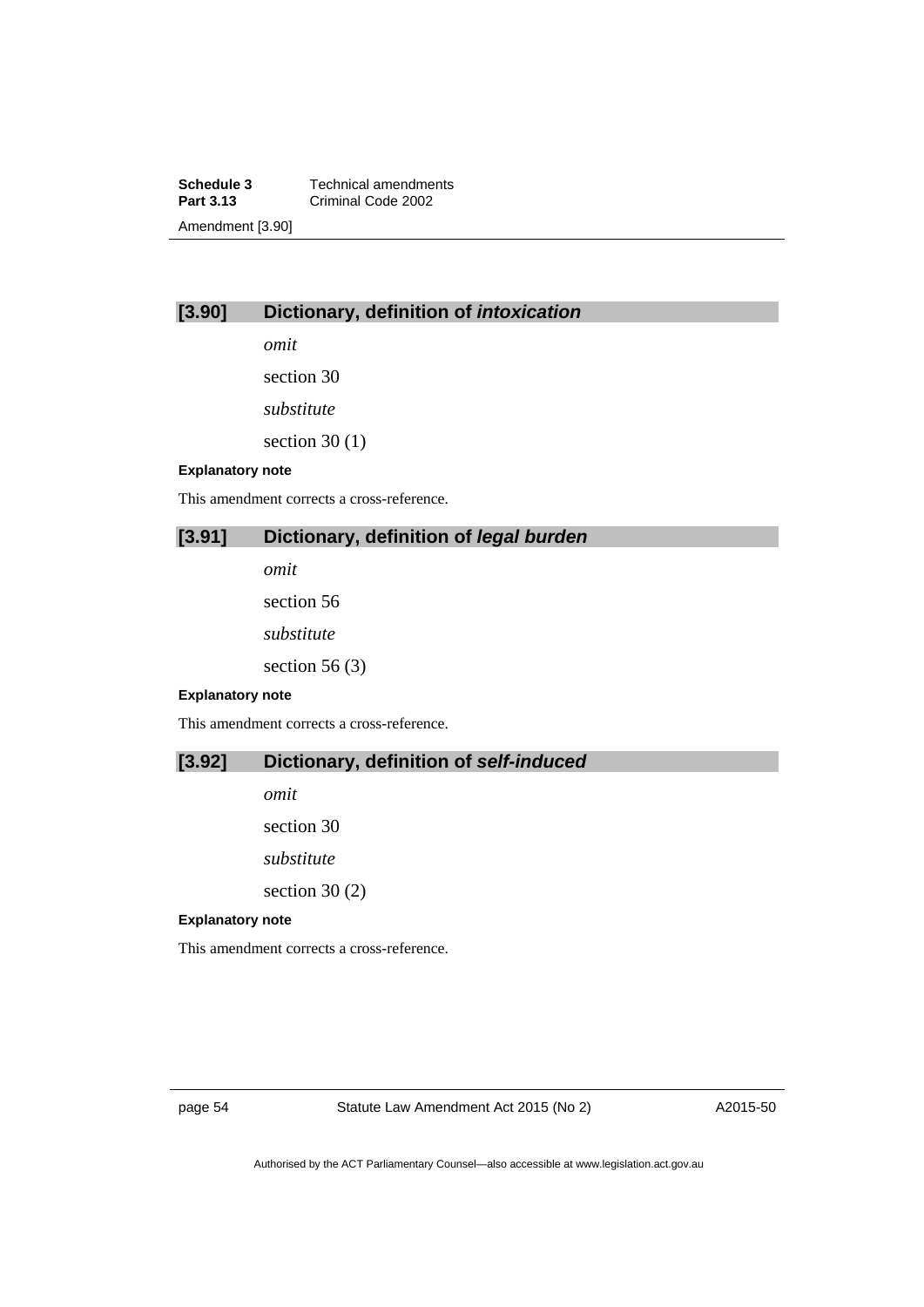# **Part 3.14 Dangerous Substances Act 2004**

## **[3.93] Section 85, definition of** *authorised person***, paragraph (d)**

*omit* 

the fire brigade

*substitute* 

fire and rescue

### **Explanatory note**

This amendment updates the reference. The name of the ACT Fire Brigade was changed to ACT Fire and Rescue by the *[Justice and Community Safety Legislation Amendment Act 2012](http://www.legislation.act.gov.au/a/2012-13/default.asp)*. The term 'fire and rescue' is defined in the [Legislation Act,](http://www.legislation.act.gov.au/a/2001-14) dictionary, part 1 to mean ACT Fire and Rescue established under the *[Emergencies Act 2004](http://www.legislation.act.gov.au/a/2004-28)*.

### **[3.94] Dictionary, note 2**

*omit* 

fire brigade

*substitute* 

fire and rescue

### **Explanatory note**

Dictionary, note 2 lists examples of terms used in the Act that are defined in the [Legislation Act,](http://www.legislation.act.gov.au/a/2001-14) dictionary, part 1. This amendment omits an incorrect reference and replaces it with the correct reference. The name of the ACT Fire Brigade was changed to ACT Fire and Rescue by the *[Justice and Community Safety Legislation Amendment Act 2012](http://www.legislation.act.gov.au/a/2012-13/default.asp)*. The term 'fire and rescue' is defined in the [Legislation Act,](http://www.legislation.act.gov.au/a/2001-14) dictionary, part 1 to mean ACT Fire and Rescue established under the *[Emergencies Act 2004](http://www.legislation.act.gov.au/a/2004-28)*.

A2015-50

page 55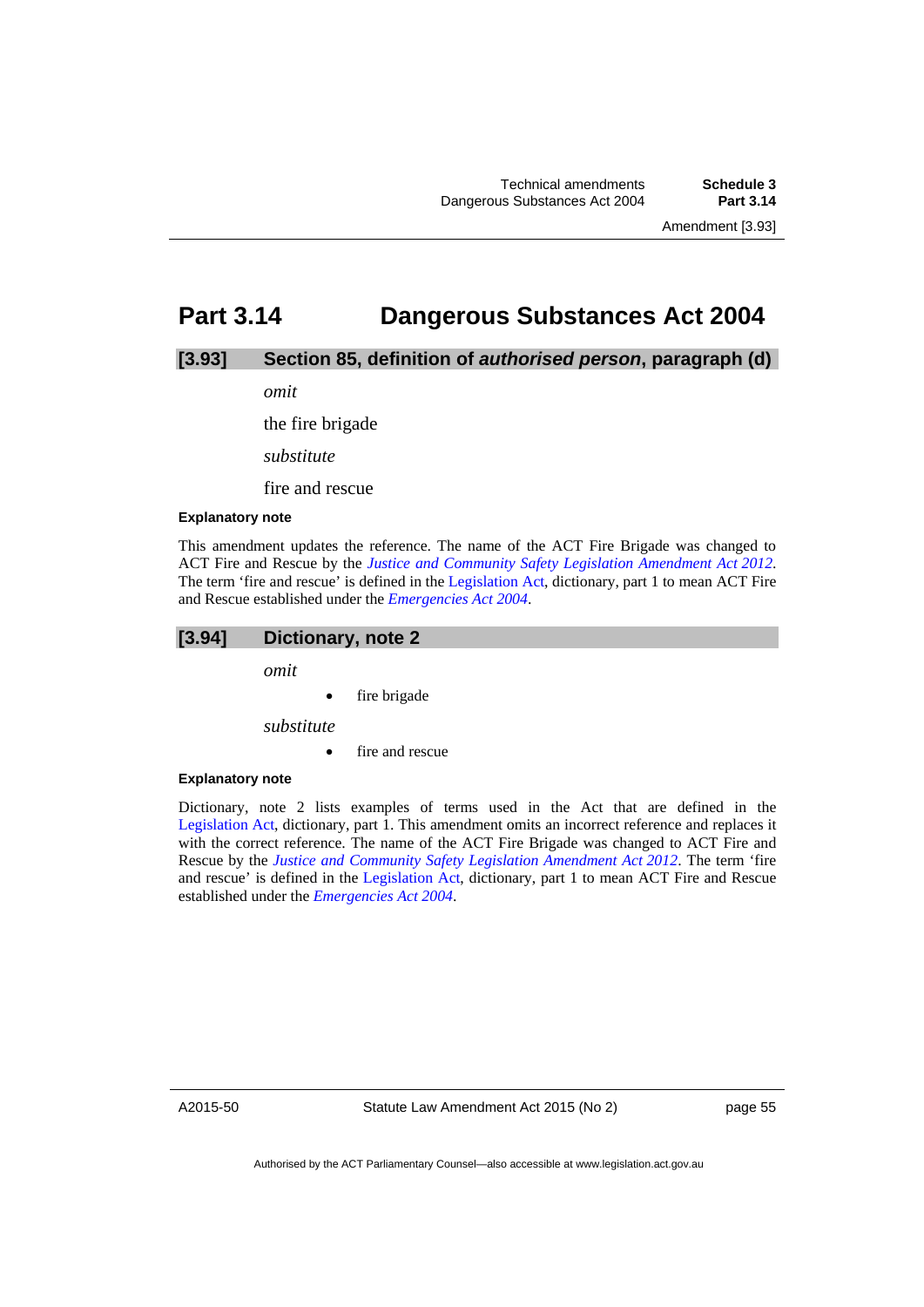# **Part 3.15 Dangerous Substances (General) Regulation 2004**

## **[3.95] Section 244 (1) (d)**

*substitute* 

 (d) fire hydrants and fire hose coupling points at the premises that may be used by fire and rescue or the rural fire service are suitable for use by fire and rescue or the service.

### **Explanatory note**

Existing section 244 (1) (d) refers to the fire brigade. This amendment updates the reference. The name of the ACT Fire Brigade was changed to ACT Fire and Rescue by the *[Justice and](http://www.legislation.act.gov.au/a/2012-13/default.asp)  [Community Safety Legislation Amendment Act 2012](http://www.legislation.act.gov.au/a/2012-13/default.asp)*. The term 'fire and rescue' is defined in the [Legislation Act,](http://www.legislation.act.gov.au/a/2001-14) dictionary, part 1 to mean ACT Fire and Rescue established under the *[Emergencies Act 2004](http://www.legislation.act.gov.au/a/2004-28)*.

### **[3.96] Dictionary, note 2**

*omit* 

fire brigade

*substitute* 

fire and rescue

#### **Explanatory note**

Dictionary, note 2 lists examples of terms used in the regulation that are defined in the [Legislation Act,](http://www.legislation.act.gov.au/a/2001-14) dictionary, part 1. This amendment omits an incorrect reference and replaces it with the correct reference. The name of the ACT Fire Brigade was changed to ACT Fire and Rescue by the *[Justice and Community Safety Legislation Amendment Act 2012](http://www.legislation.act.gov.au/a/2012-13/default.asp)*. The term 'fire and rescue' is defined in the [Legislation Act,](http://www.legislation.act.gov.au/a/2001-14) dictionary, part 1 to mean ACT Fire and Rescue established under the *[Emergencies Act 2004](http://www.legislation.act.gov.au/a/2004-28)*.

page 56 Statute Law Amendment Act 2015 (No 2)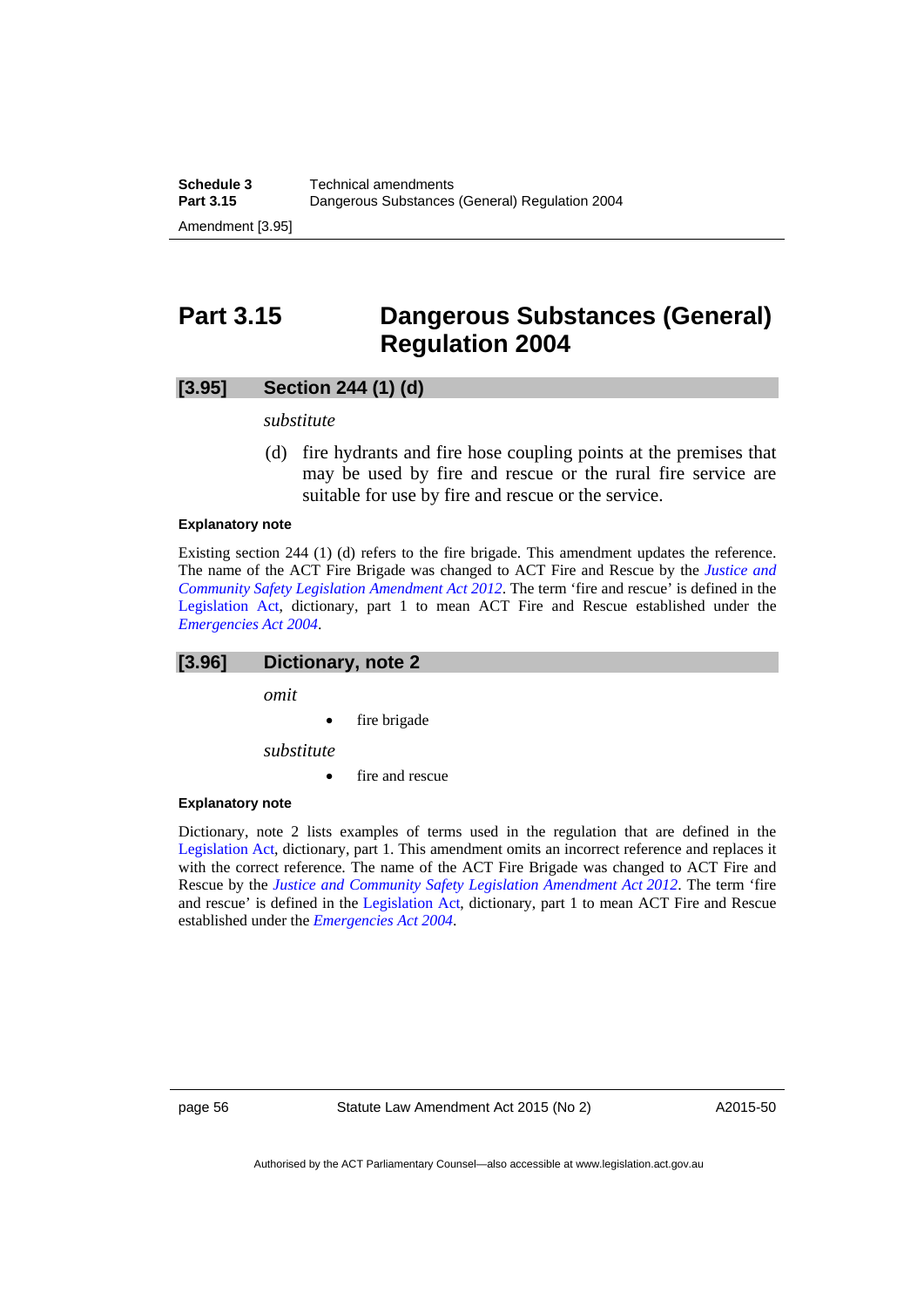Amendment [3.97]

# **Part 3.16 Electoral Act 1992**

# **[3.97] Sections 18A (3), note and 18C (5), note**

### *substitute*

### **Explanatory note**

This amendment updates the note in line with current legislative drafting practice.

| [3.98] | Section 55 (1) (a) |  |  |  |
|--------|--------------------|--|--|--|
|--------|--------------------|--|--|--|

*omit* 

and conclusive

### **Explanatory note**

This amendment updates language in line with current legislative drafting practice.

| [3.99]                  | <b>Section 101 (3)</b> |  |  |
|-------------------------|------------------------|--|--|
|                         | omit                   |  |  |
|                         | Returns                |  |  |
|                         | substitute             |  |  |
|                         | Elections              |  |  |
| <b>Explanatory note</b> |                        |  |  |

This amendment corrects a reference to the Court of Disputed Elections. Section 101 was originally inserted in the Act as section 95 by the *[Electoral \(Amendment\) Act 1994](http://www.legislation.act.gov.au/a/1994-14/default.asp)*. The original section 95 (3) referred to the Court of Disputed Elections (established under section 252 (2)). The *[Electoral \(Amendment\) Act 1994](http://www.legislation.act.gov.au/a/1994-14/default.asp)*, section 24 then renumbered section 95 as section 101. When section 101 (2) to (4) was remade by the *[Legislation \(Consequential Amendments\)](http://www.legislation.act.gov.au/a/2001-44/default.asp)  [Act 2001](http://www.legislation.act.gov.au/a/2001-44/default.asp)*, an incorrect reference to the Court of Disputed Returns was included.

A2015-50

Statute Law Amendment Act 2015 (No 2)

page 57

*Note* For what must be included in a statement of reasons, see the Legislation [Act](http://www.legislation.act.gov.au/a/2001-14), s 179.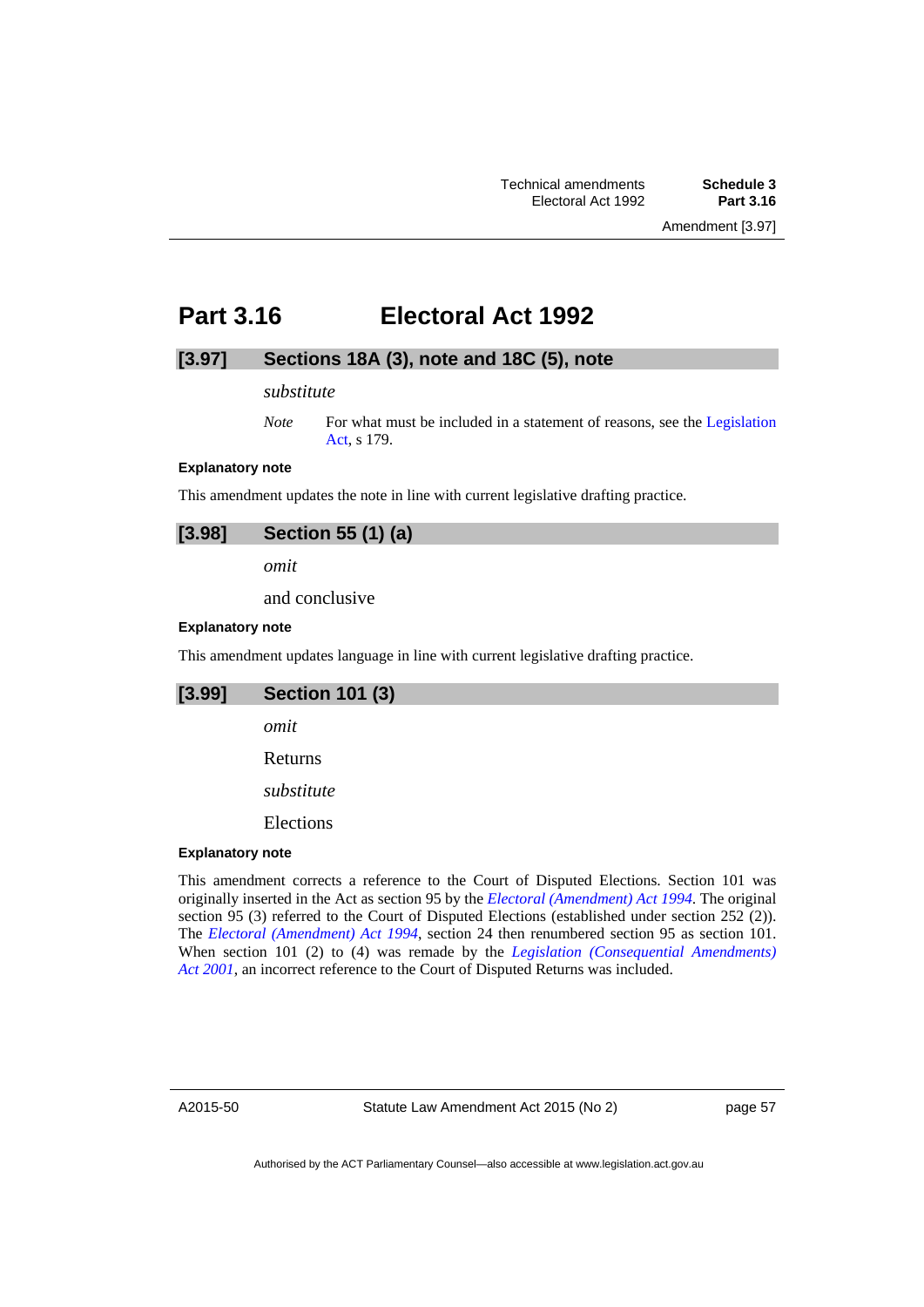**Schedule 3 Technical amendments**<br>**Part 3.16 Electoral Act 1992 Electoral Act 1992** Amendment [3.100]

# **[3.100] Sections 110 (4) and 192 (4), new note**

*insert* 

*Note* For what must be included in a statement of reasons, see the Legislation [Act](http://www.legislation.act.gov.au/a/2001-14), s 179.

### **Explanatory note**

This amendment inserts a standard note about a statement of reasons.

| [3.101] | Section 255 |  |
|---------|-------------|--|
|         |             |  |

*omit* 

and conclusive

### **Explanatory note**

This amendment updates language in line with current legislative drafting practice.

# **[3.102] Section 263 (8), new note**

*insert* 

*Note* For what must be included in a statement of reasons, see the Legislation [Act](http://www.legislation.act.gov.au/a/2001-14), s 179.

### **Explanatory note**

This amendment inserts a standard note about a statement of reasons.

page 58 Statute Law Amendment Act 2015 (No 2)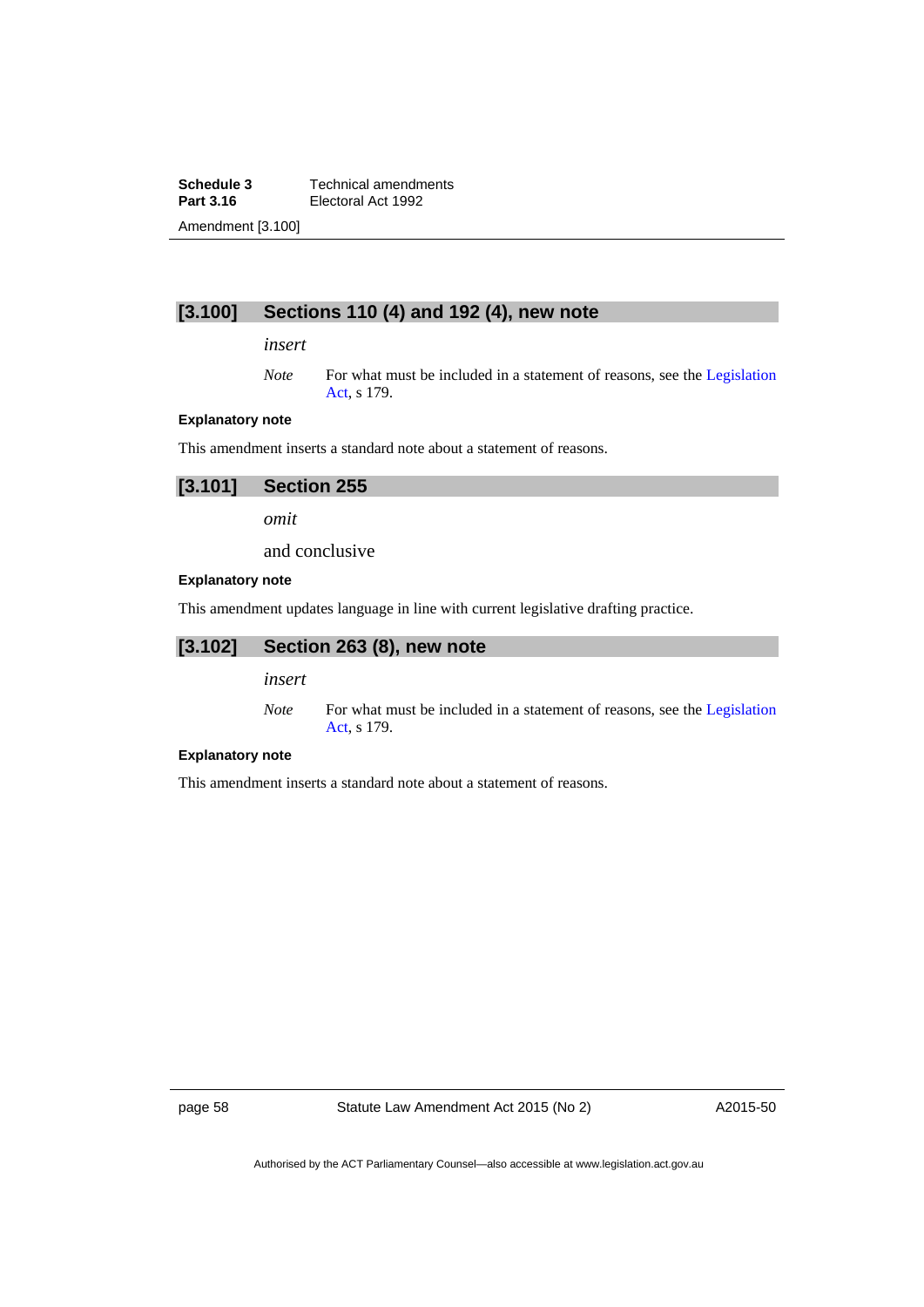Amendment [3.103]

## **[3.103] Schedule 5, item 10, column 3**

*omit* 

refuse to

#### **Explanatory note**

Schedule 5 lists the decisions under the [Act](http://www.legislation.act.gov.au/a/1992-71/default.asp) that are reviewable. Column 3 of schedule 5 describes the reviewable decision. Item 10 incorrectly described the decision for review under section 98 (5).

Section 98 deals with the circumstances in which the registration of a political party must be cancelled. Under section 98 (5), the commissioner must cancel the registration of a registered party if the commissioner believes on reasonable grounds that the party no longer exists, has fewer than 100 members who are electors or does not have a constitution, or the party was registered because of fraud or misrepresentation. Before schedule 5 was inserted by the *[ACT](http://www.legislation.act.gov.au/a/2008-35)  [Civil and Administrative Tribunal Act 2008](http://www.legislation.act.gov.au/a/2008-35)*, the Act, section 245 (k) correctly provided that a decision under section 98 (5) to cancel the registration of a political party was a reviewable decision. This amendment corrects the reference to the reviewable decision under the [Act,](http://www.legislation.act.gov.au/a/1992-71/default.asp) section 98 (5).

# **Part 3.17 Firearms Act 1996**

## **[3.104] Section 18 (1) (b) (iv), new note**

*insert* 

*Note 2 Found guilty*, of an offence—see the [Legislation Act,](http://www.legislation.act.gov.au/a/2001-14) dictionary, pt 1.

**Explanatory note** 

This amendment inserts a standard note about the defined term 'found guilty'.

A2015-50

page 59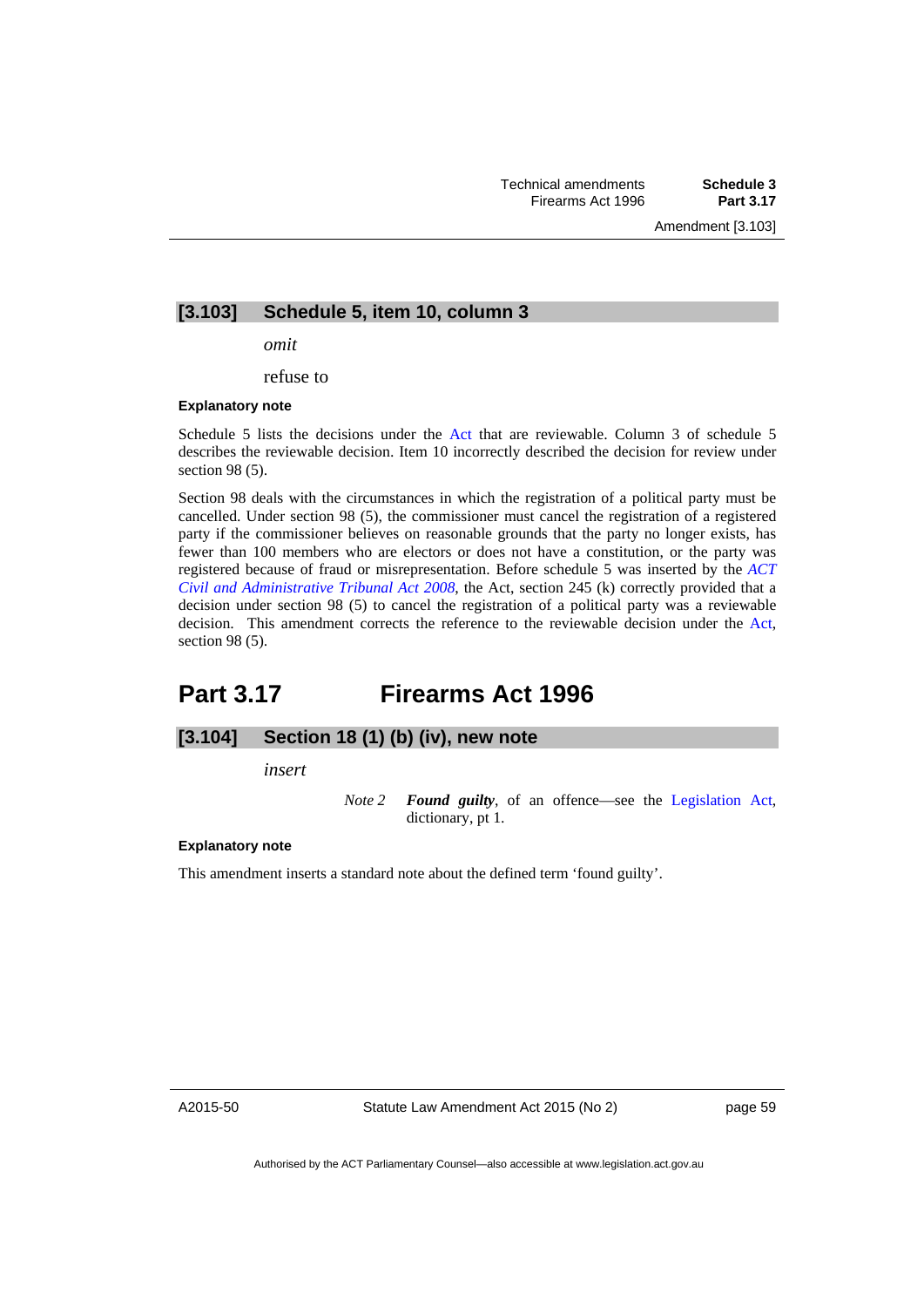**Schedule 3 Technical amendments**<br>**Part 3.17 Firearms Act 1996 Firearms Act 1996** Amendment [3.105]

## **[3.105] Section 18 (2), definition of** *law enforcement officer***, paragraph (c)**

*substitute* 

(c) the Department of Immigration and Border Protection (Cwlth);

### **Explanatory note**

This amendment updates the definition as a consequence of the repeal of the *[Customs](https://www.comlaw.gov.au/Details/C2004A03077)  [Administration Act 1985](https://www.comlaw.gov.au/Details/C2004A03077)* (Cwlth) by the *[Customs and Other Legislation Amendment \(Australian](https://www.comlaw.gov.au/Details/C2015A00041)  [Border Force\) Act 2015](https://www.comlaw.gov.au/Details/C2015A00041)* (Cwlth) (which had the effect of abolishing the customs service) and the integration of the customs service with the Department of Immigration and Border Protection (Cwlth).

## **[3.106] Section 19 (1) (b) (iii), new note**

*insert* 

*Note Found guilty*, of an offence—see the [Legislation Act,](http://www.legislation.act.gov.au/a/2001-14) dictionary, pt 1.

### **Explanatory note**

This amendment inserts a standard note about the defined term 'found guilty'.

## **[3.107] Section 23 (5), note 1**

*omit* 

s 28

*substitute* 

s 27

### **Explanatory note**

This amendment corrects a cross-reference.

page 60 Statute Law Amendment Act 2015 (No 2)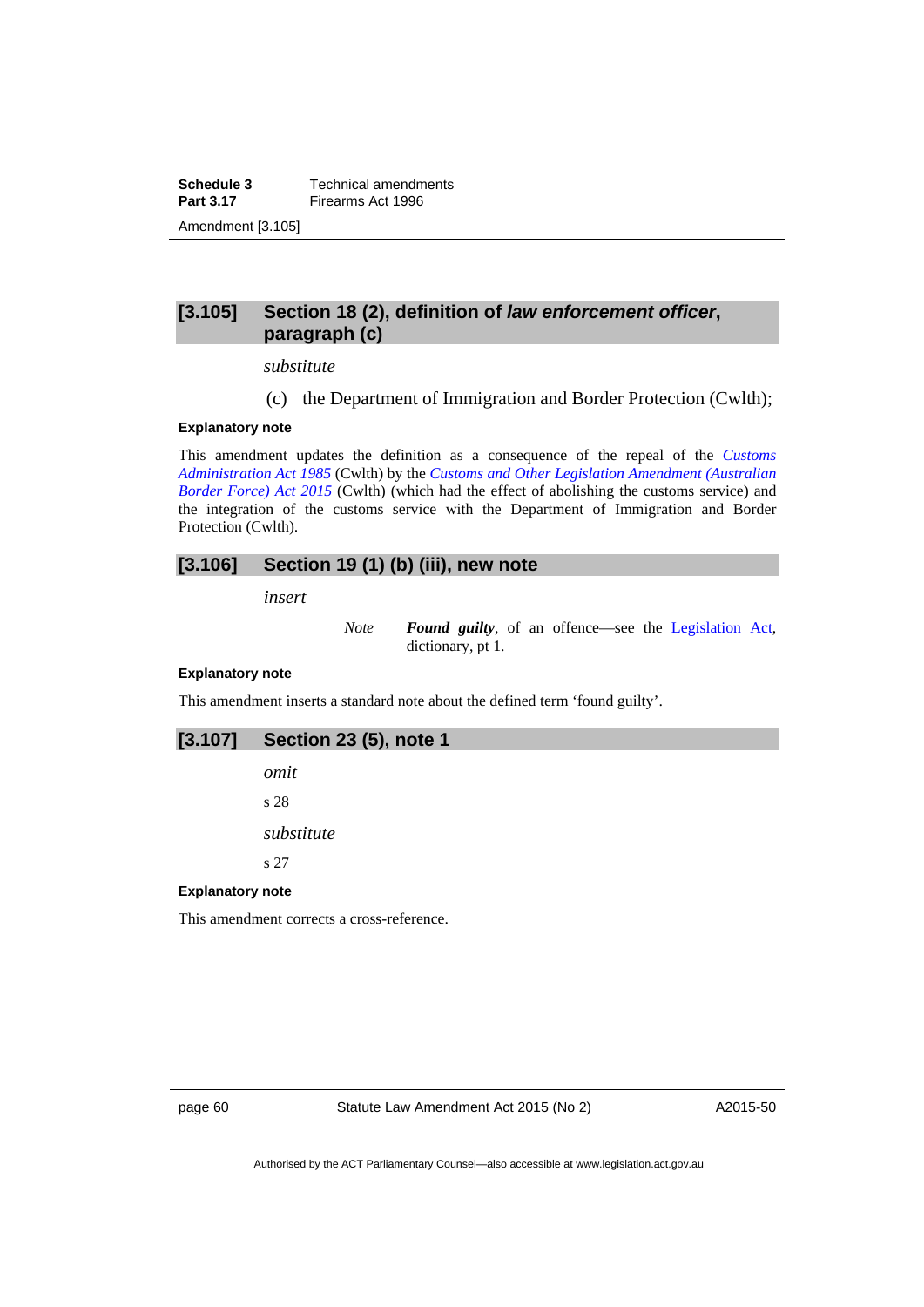## **[3.108] Section 128 (6), definition of** *internationally protected person*

### *after*

Convention on the Prevention and Punishment of Crimes against Internationally Protected Persons

*insert* 

, including Diplomatic Agents

### **Explanatory note**

This amendment corrects a cross-reference.

# **Part 3.18 Gambling and Racing Control Act 1999**

### **[3.109] Section 37 (d) (xii)**

*substitute* 

 (xii) the Department of Immigration and Border Protection (Cwlth);

### **Explanatory note**

This amendment updates the definition as a consequence of the repeal of the *[Customs](https://www.comlaw.gov.au/Details/C2004A03077)  [Administration Act 1985](https://www.comlaw.gov.au/Details/C2004A03077)* (Cwlth) by the *[Customs and Other Legislation Amendment \(Australian](https://www.comlaw.gov.au/Details/C2015A00041)  [Border Force\) Act 2015](https://www.comlaw.gov.au/Details/C2015A00041)* (Cwlth) (which had the effect of abolishing the customs service) and the integration of the customs service with the Department of Immigration and Border Protection (Cwlth).

A2015-50

Statute Law Amendment Act 2015 (No 2)

page 61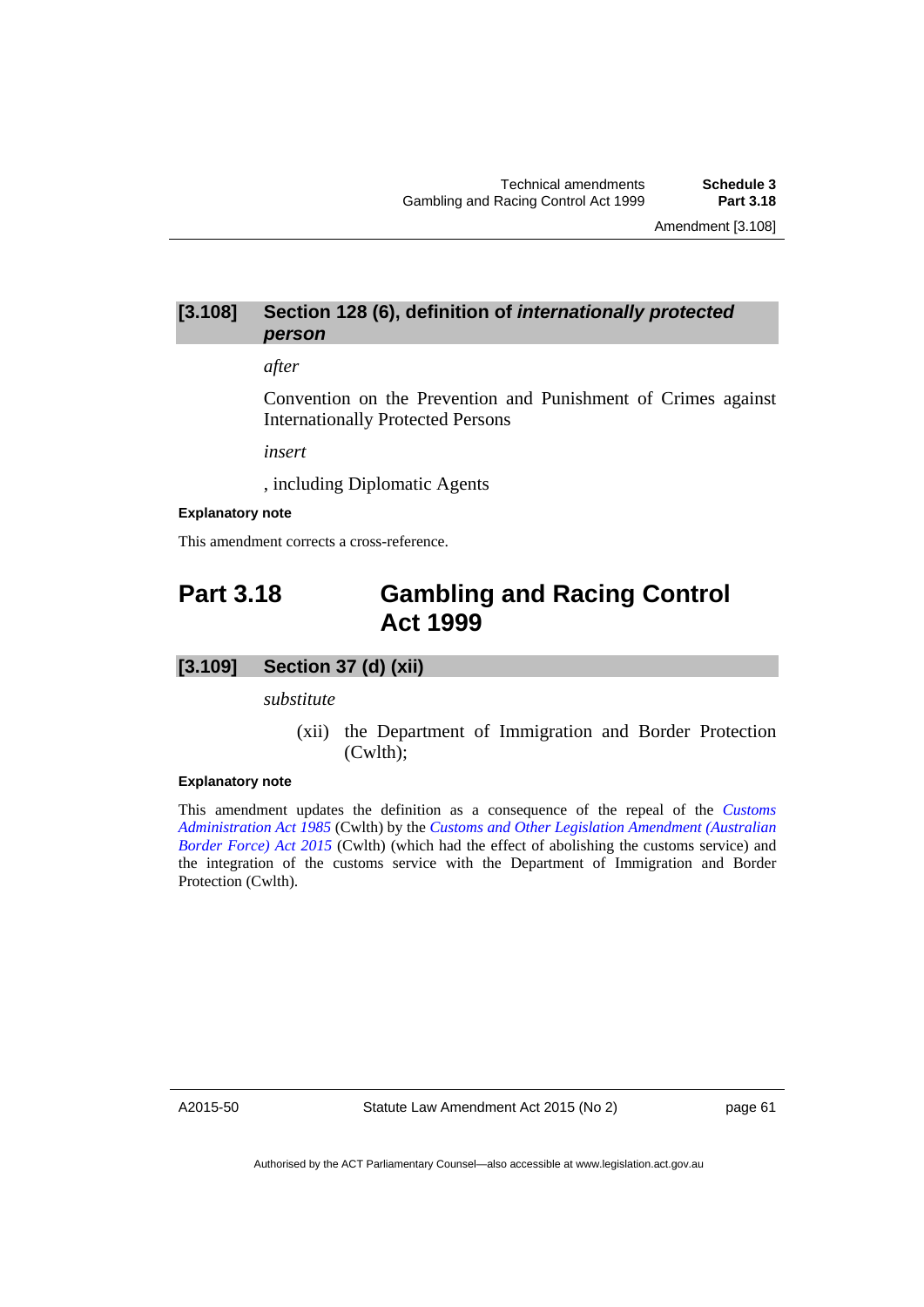**Schedule 3 Technical amendments**<br>**Part 3.19 Gaming Machine Act 20 Gaming Machine Act 2004** Amendment [3.110]

# **Part 3.19 Gaming Machine Act 2004**

## **[3.110] Section 127S (2)**

*after* 

authorisation number

*insert* 

(if any)

### **Explanatory note**

Section 127S sets out what must be included in a permit for the storage of gaming machines. Section 127S (2) currently provides that a schedule to the permit must include the serial number and authorisation number of each gaming machine to be stored under the permit. This amendment revises section 127S (2) to clarify that a schedule to a storage permit does not need to include an authorisation number for a gaming machine stored for an interim purpose (pending the gaming machine's disposal or destruction). The amendment aligns section 127S (2) with similar wording in section 127S (1) (b) (iv) and (v), section 127O (1) and section 127P (2) (a).

# **[3.111] Section 159 (3), definition of** *prescribed percentage***, paragraph (a) (iii)**

*omit* 

more than \$50 000

*substitute* 

\$50 000 or more

#### **Explanatory note**

Section 159 (3), definition of *prescribed percentage*, paragraph (a) sets out the prescribed percentage of gaming machine tax payable for a month in relation to a licensee that is a club. Paragraph (a) currently provides as follows:

### *prescribed percentage*, for a month, means—

- (a) in relation to a licensee that is a club—
	- (i) for the part of the gross revenue of the club for the month that is \$25 000 or less—nil; and

page 62 Statute Law Amendment Act 2015 (No 2)

A2015-50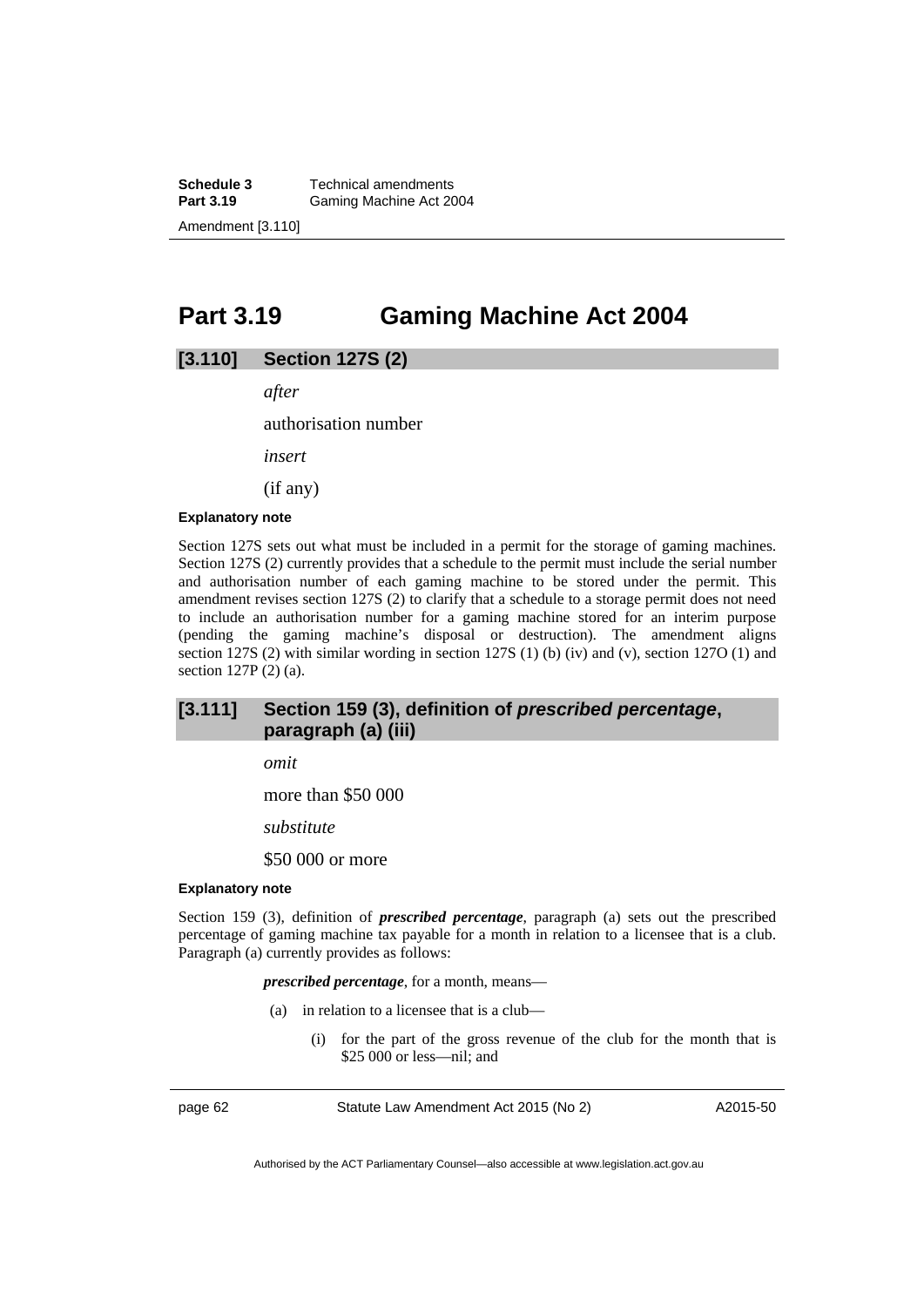- (ii) for the part of the gross revenue of the club for the month that is more than \$25 000 but less than \$50 000—17%; and
- (iii) for the part of the gross revenue of the club for the month that is more than \$50 000 but less than \$625 000—21%; and
- (iv) for the part of the gross revenue of the club for the month that is \$625 000 or more—23%; or

It is clear from paragraphs (a) (i), (ii) and (iv) that paragraph (a) (iii) is intended to apply to amounts of \$50 000 or more but less than \$625 000. This amendment corrects that typographical error.

# **Part 3.20 Heavy Vehicle National Law (ACT)**

## **[3.112] Section 193 (5)**

*substitute* 

(5) In this section:

*Container Convention*—see the *[Navigation Act 2012](https://www.comlaw.gov.au/Details/C2015C00380)* (Cwlth), section 14.

*safety approval plate*, for a freight container, means the safety approval plate required to be attached to the container under the Container Convention.

## **Explanatory note**

This amendment revises the section to update the definition of *safety approval plate* to omit an obsolete reference to repealed legislation and to insert a signpost definition for a term defined in Commonwealth legislation.

A2015-50

page 63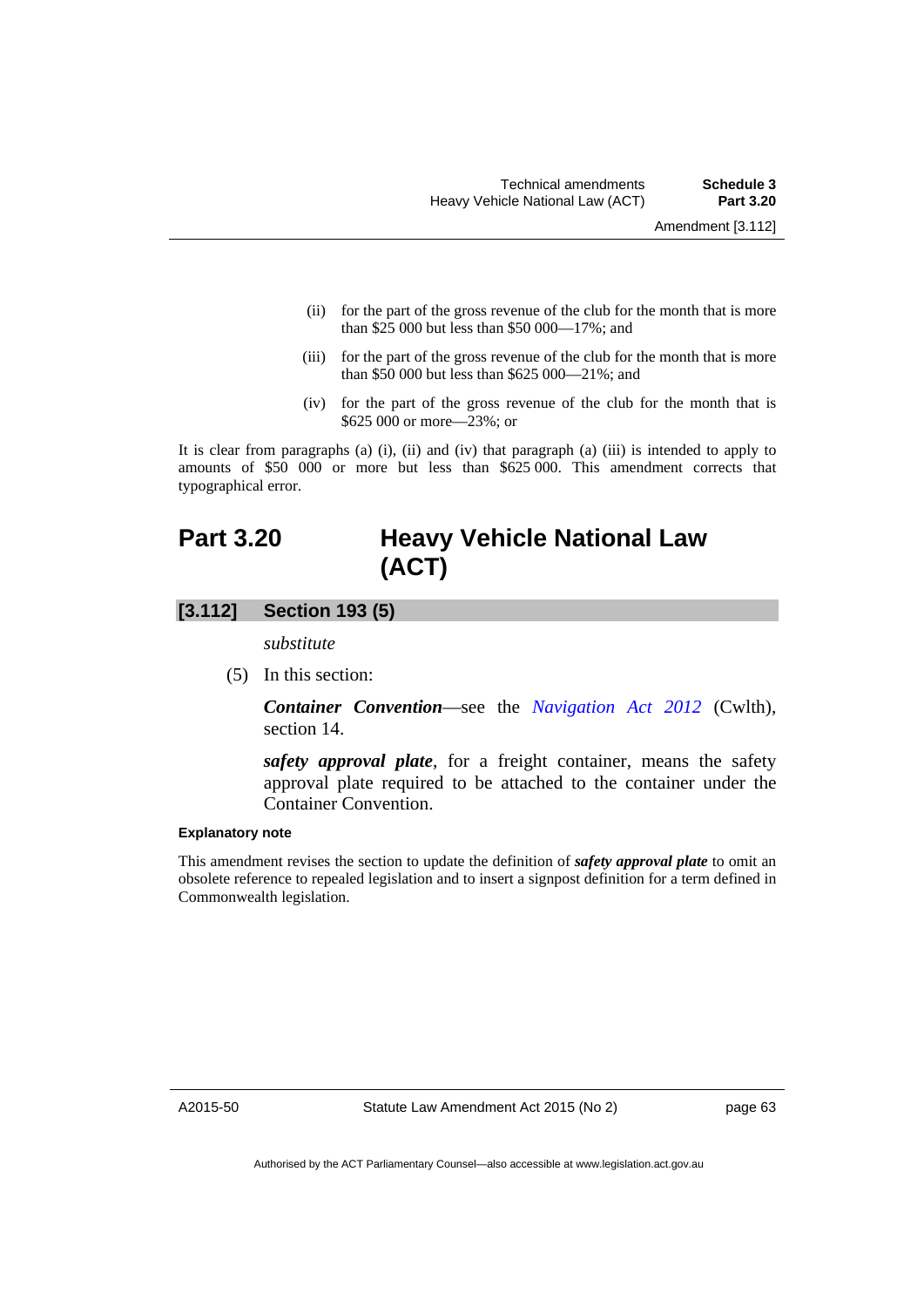**Schedule 3 Technical amendments**<br>**Part 3.21 Juries Act 1967 Part 3.21** Juries Act 1967 Amendment [3.113]

# **Part 3.21 Juries Act 1967**

## **[3.113] Schedule 2, part 2.1, item 1**

*omit* 

• the *[Navigation Act 2012](https://www.comlaw.gov.au/Details/C2015C00380)* (Cwlth), section 147; or

*substitute*

• the *[Navigation Act 2012](https://www.comlaw.gov.au/Details/C2015C00380)* (Cwlth), section 89; or

### **Explanatory note**

This amendment updates an obsolete reference to a repealed Commonwealth Act.

# **[3.114] Schedule 2, part 2.1, item 22**

*omit* 

### **Explanatory note**

This amendment omits an item that is duplicated under item 19.

# **Part 3.22 Liquor Act 2010**

# **[3.115] Sections 44 (2) and 45 (2), new note**

### *insert*

*Note 3* It is an offence to make a false or misleading statement, give false or misleading information or produce a false or misleading document (see [Criminal Code](http://www.legislation.act.gov.au/a/2002-51), pt 3.4).

### **Explanatory note**

This amendment inserts a standard note relating to the making of statutory declarations.

page 64 Statute Law Amendment Act 2015 (No 2)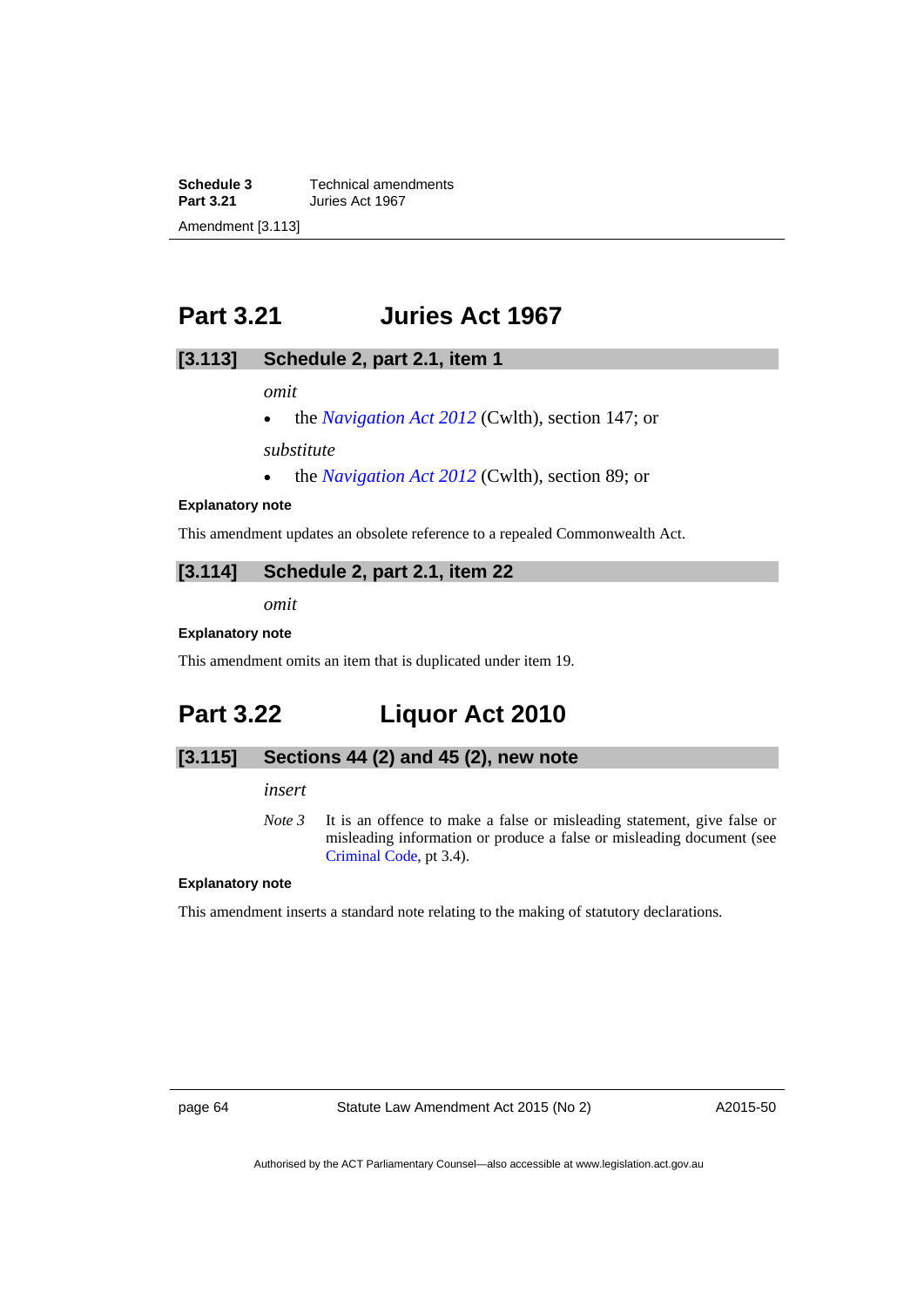# **[3.116] Section 54 (1)**

*omit everything before paragraph (b), substitute* 

- (1) A permit must—
	- (a) be in writing; and

### **Explanatory note**

This amendment corrects a typographical error.

## **[3.117] Section 63 (2), new note**

*insert* 

*Note 3* It is an offence to make a false or misleading statement, give false or misleading information or produce a false or misleading document (see [Criminal Code](http://www.legislation.act.gov.au/a/2002-51), pt 3.4).

### **Explanatory note**

This amendment inserts a standard note relating to the making of statutory declarations.

## **[3.118] Sections 64 (2) and 179 (1), new note**

*insert* 

*Note* 2 It is an offence to make a false or misleading statement, give false or misleading information or produce a false or misleading document (see [Criminal Code](http://www.legislation.act.gov.au/a/2002-51), pt 3.4).

## **Explanatory note**

This amendment inserts a standard note relating to the making of statutory declarations.

A2015-50

page 65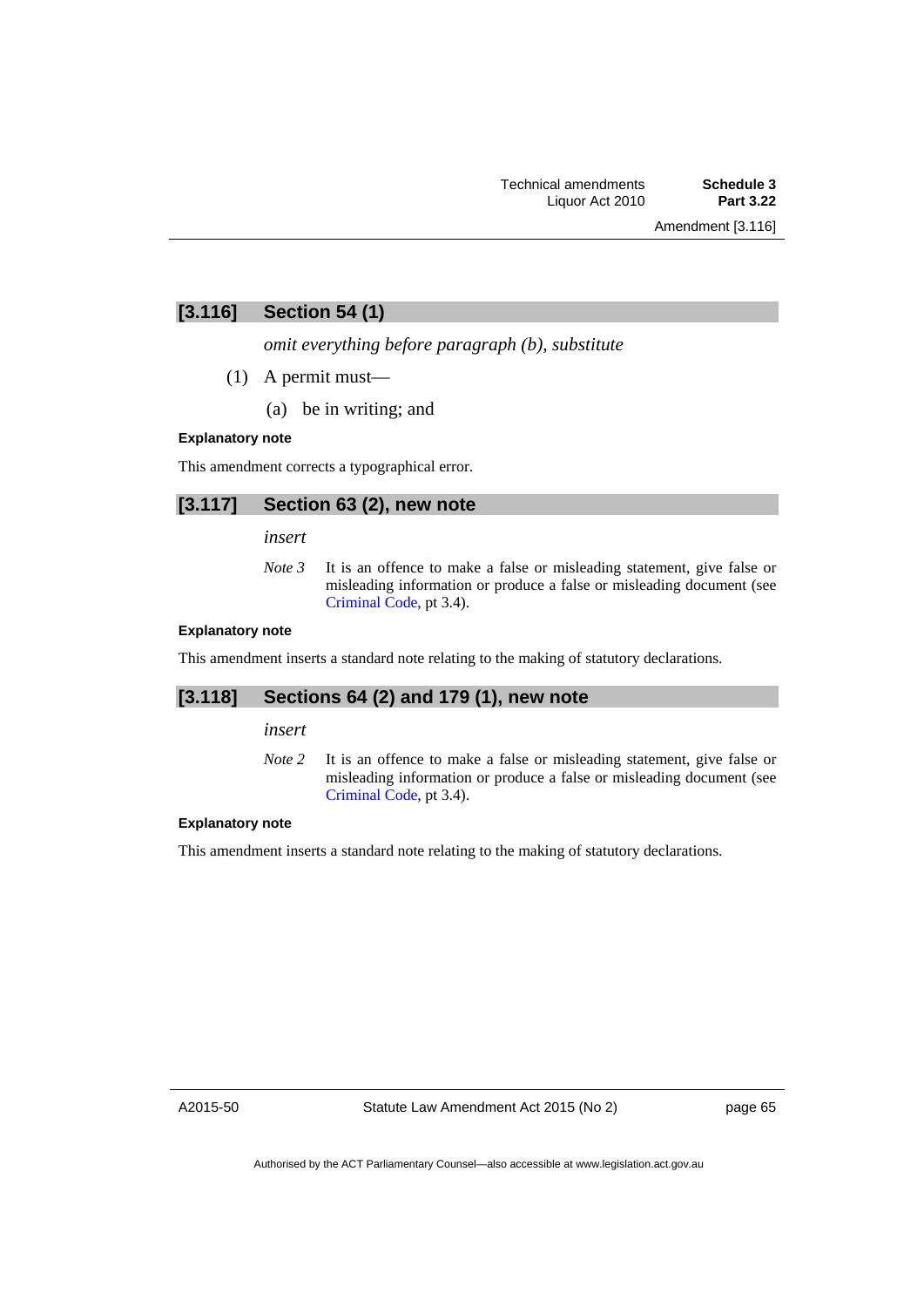# **[3.119] Further amendments, mentions of** *bears*

*omit*  bears

*substitute* 

has

*in* 

- $\bullet$  section 105 (6), note
- $\bullet$  section 106 (4), note
- $\bullet$  section 110 (7), note
- $\bullet$  section 111 (6), note
- $\bullet$  section 199 (4) (b), note 1
- section 200 (3) (b), note 1

## **Explanatory note**

This amendment updates language in line with current legislative drafting practice.

# **Part 3.23 Long Service Leave (Portable Schemes) Act 2009**

# **[3.120] New section 10 (3)**

*insert* 

(3) In this section:

*working director* means a person who is both a director and an employee of a company.

## **Explanatory note**

This amendment relocates from the dictionary a definition of a term that is used only in section 10. The definition is omitted from the dictionary by another amendment.

page 66 Statute Law Amendment Act 2015 (No 2)

A2015-50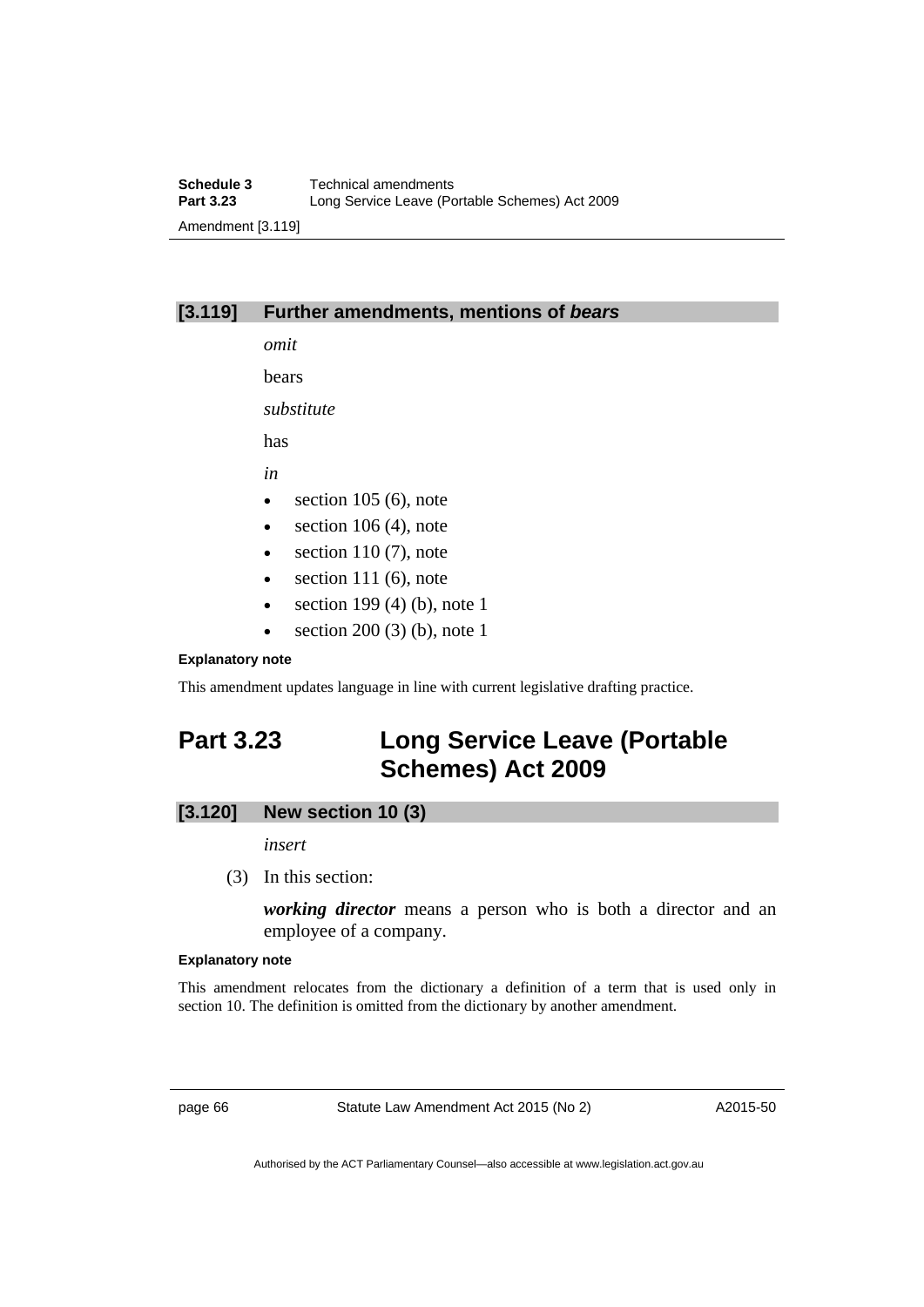# **[3.121] Schedule 3, section 3.1, definition of** *community sector industry***, paragraph (a) (ii) (B)**

*omit* 

juvenile

*substitute* 

young

#### **Explanatory note**

This amendment updates language in line with current legislative drafting practice.

### **[3.122] Dictionary, definition of** *recognised service*

## *substitute*

*recognised service*, for a registered worker—

- (a) in the building and construction industry—see schedule 1, section 1.3 (1); and
- (b) in the contract cleaning industry—see schedule 2, section 2.3 (1); and
- (c) in the community sector industry—see schedule 3, section 3.3 (1); and
- (d) in the security industry—see schedule 4, section 4.3 (1).

### **Explanatory note**

This amendment updates the definition in line with current legislative drafting practice.

### **[3.123] Dictionary, definition of** *service period*

### *substitute*

*service period*, for a registered worker—

 (a) in the building and construction industry—see schedule 1, section  $1.4A(1)$ ; and

A2015-50

Statute Law Amendment Act 2015 (No 2)

page 67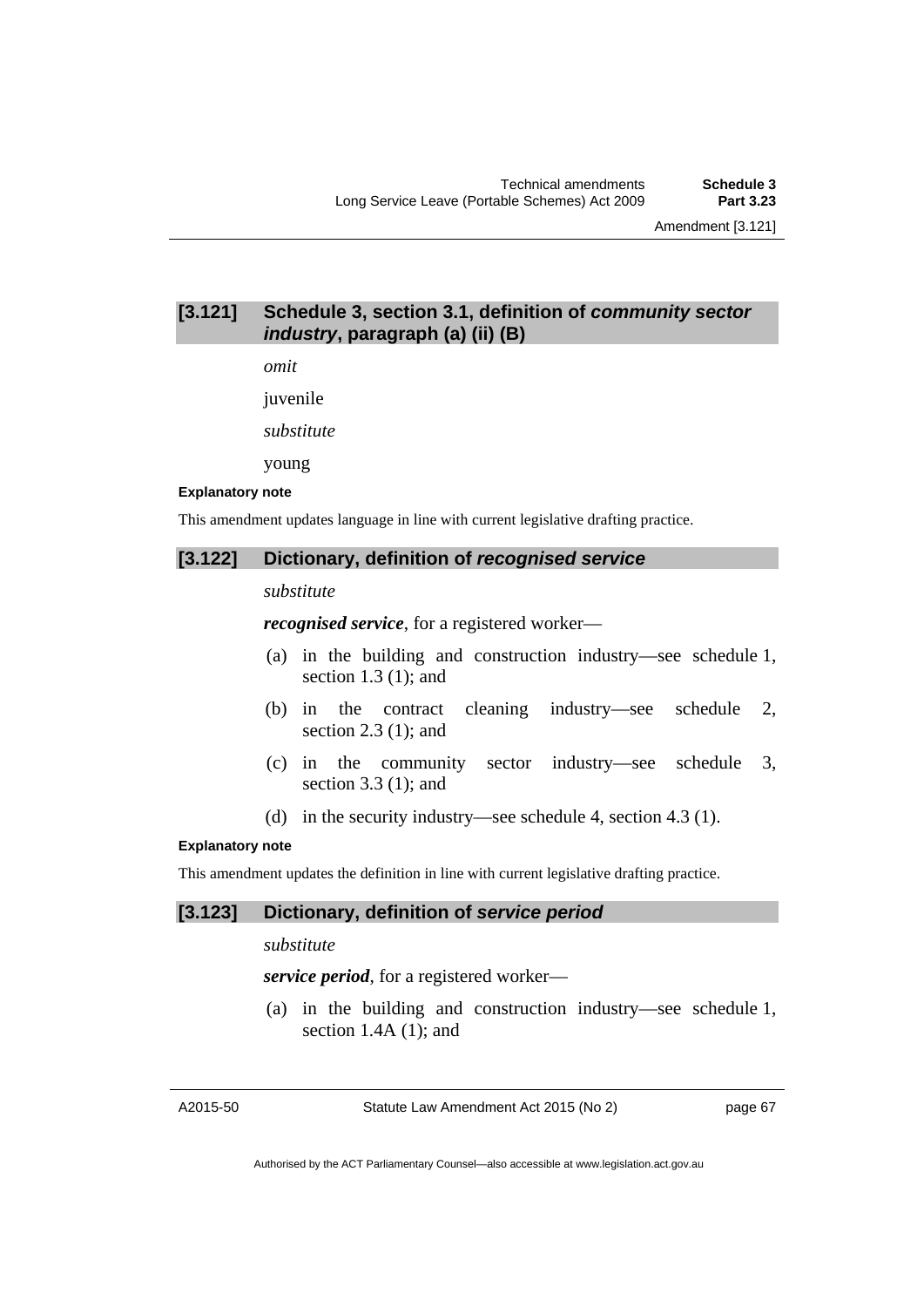- (b) in the contract cleaning industry—see schedule 2, section 2.4A (1); and
- (c) in the community sector industry—see schedule 3, section 3.5A (1); and
- (d) in the security industry—see schedule 4, section 4.5A (1).

### **Explanatory note**

This amendment updates the definition in line with current legislative drafting practice.

### **[3.124] Dictionary, new definition of** *work*

*insert* 

*work*, in a covered industry—see section 11.

### **Explanatory note**

This amendment inserts a signpost definition for a term defined elsewhere in the Act.

# **[3.125] Dictionary, definition of** *working director* **and note**

*omit* 

### **Explanatory note**

This amendment is consequential on the relocation of the definition to section 10 by another amendment.

page 68 Statute Law Amendment Act 2015 (No 2)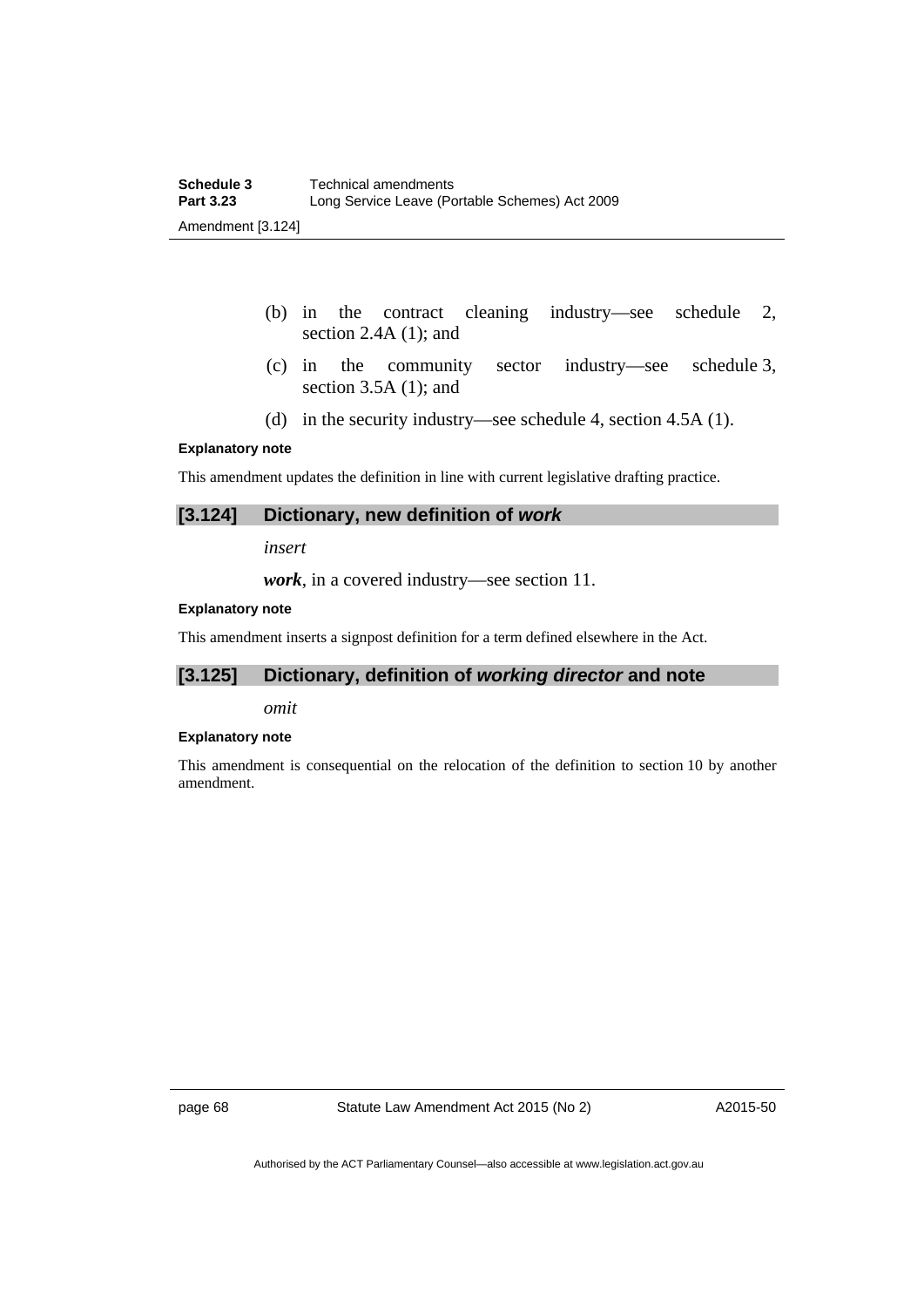# **Part 3.24 Medicines, Poisons and Therapeutic Goods Regulation 2008**

## **[3.126] Section 121 (3), definition of** *authorised prescriber***, example 3**

*omit* 

A Victorian registered doctor who is

*substitute* 

A doctor who is

#### **Explanatory note**

Example 3 describes a circumstance in which a visiting health professional within the meaning of the *[Health Professionals \(Special Events Exemptions\) Act 2000](http://www.legislation.act.gov.au/a/2000-25)* is authorised to prescribe a medicine, including a controlled medicine. This amendment removes the reference to a Victorian doctor because the *[Health Professionals \(Special Events Exemptions\) Act 2000](http://www.legislation.act.gov.au/a/2000-25)*, section 7 defines *visiting health professional* as a person who is a resident of another country.

# **Part 3.25 Ombudsman Act 1989**

## **[3.127] Section 5 (5)**

## *omit*

shall be deemed to have been taken by a delegate of a Minister notwithstanding that

*substitute*

is taken to have been taken by a delegate of the Minister even if

#### **Explanatory note**

This amendment updates language in line with current drafting practice.

A2015-50

Statute Law Amendment Act 2015 (No 2)

page 69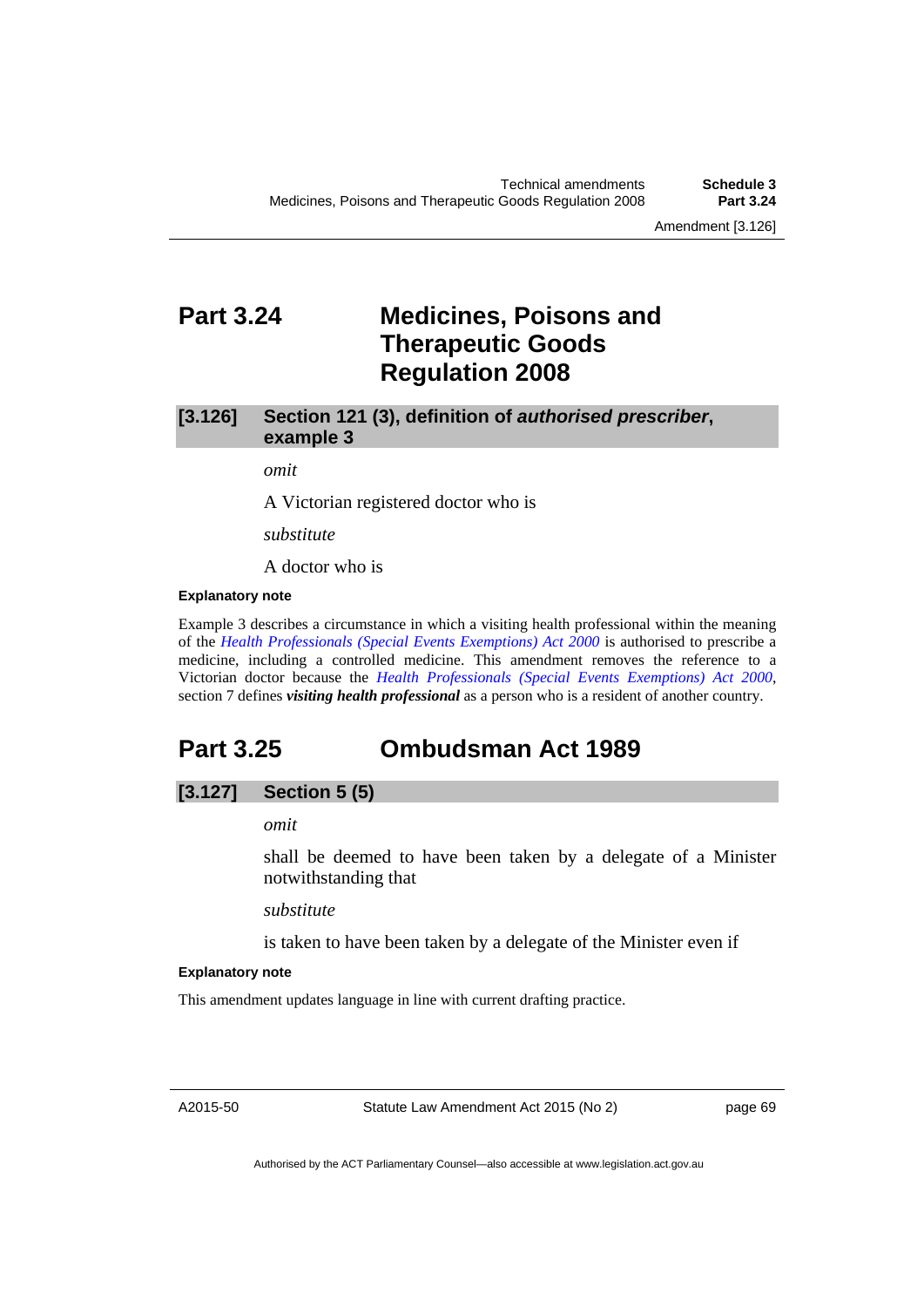**Schedule 3 Technical amendments**<br>**Part 3.25 Combudsman Act 1989 Part 3.25** Ombudsman Act 1989 Amendment [3.128]

# **[3.128] Section 15 (2) (i), new note**

*insert* 

*Note* For what must be included in a statement of reasons, see the Legislation [Act](http://www.legislation.act.gov.au/a/2001-14), s 179.

### **Explanatory note**

This amendment inserts a standard note about a statement of reasons.

| $[3.129]$ Section 17 $(3)$ |
|----------------------------|
| omit                       |

shall not be taken to

*substitute* 

does not

#### **Explanatory note**

This amendment updates language in line with current legislative drafting practice.

## **[3.130] Section 18 (2), new note**

*insert* 

*Note* For what must be included in a statement of reasons, see the Legislation [Act](http://www.legislation.act.gov.au/a/2001-14), s 179.

#### **Explanatory note**

This amendment inserts a standard note about a statement of reasons.

page 70 Statute Law Amendment Act 2015 (No 2)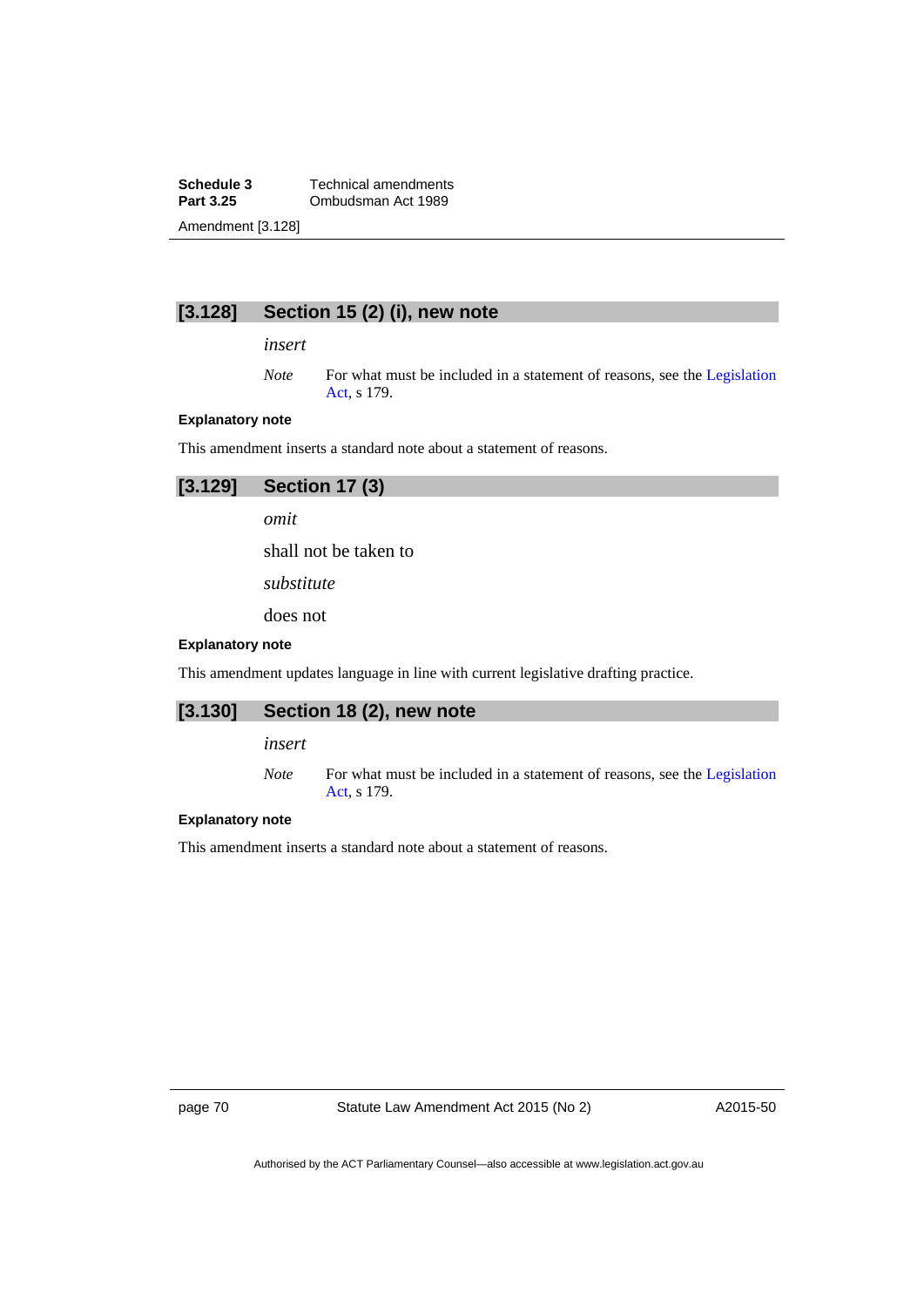**[3.131] Section 25 (2)** 

*omit* 

shall be

*substitute* 

is

#### **Explanatory note**

This amendment updates language in line with current legislative drafting practice.

# **[3.132] Sections 28A (3), note and 28C (5), note**

## *substitute*

*Note* For what must be included in a statement of reasons, see the Legislation [Act](http://www.legislation.act.gov.au/a/2001-14), s 179.

#### **Explanatory note**

This amendment updates a standard note about a statement of reasons.

# **[3.133] Section 28D (2), new note**

*insert* 

*Note* For what must be included in a statement of reasons, see the [Legislation](http://www.legislation.act.gov.au/a/2001-14)  [Act](http://www.legislation.act.gov.au/a/2001-14), s 179.

#### **Explanatory note**

This amendment inserts a standard note about a statement of reasons.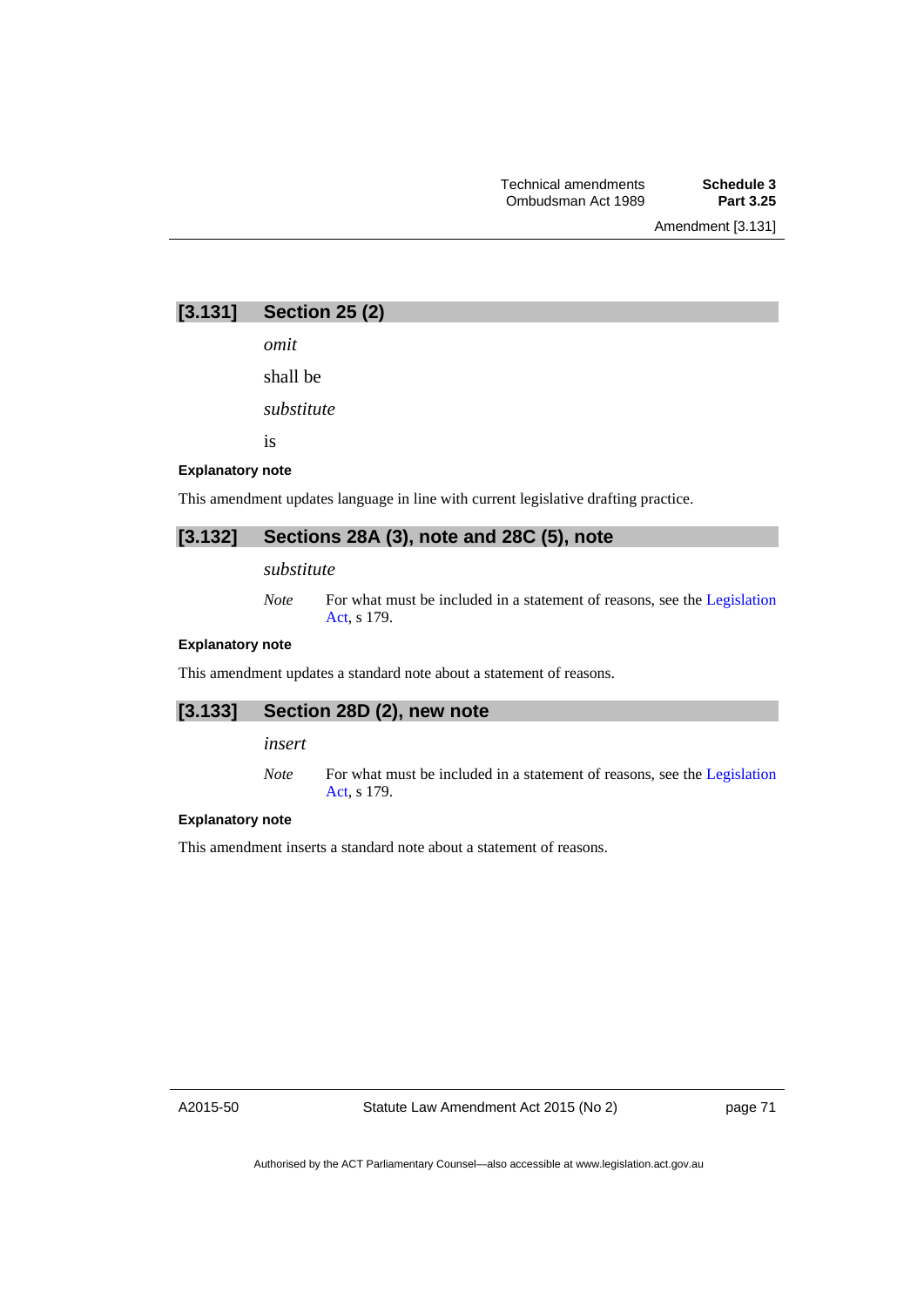## **[3.134] Further amendments, mentions of** *shall*

*omit*  shall

*substitute* 

must

*in* 

- $\bullet$  section 5 (1) (a) and (6)
- $\bullet$  section 6 (4) and (5)
- $\bullet$  section 9
- $\bullet$  sections 11 (3) and 12
- sections 14 and 15
- section 18
- e sections 33 to 35

#### **Explanatory note**

This amendment updates language in line with current legislative drafting practice.

# **Part 3.26 Planning and Development Act 2007**

## **[3.135] Section 155 (6)**

*omit* 

subsection (2)

*substitute* 

subsection (5)

#### **Explanatory note**

This amendment corrects a cross-reference.

page 72 Statute Law Amendment Act 2015 (No 2)

A2015-50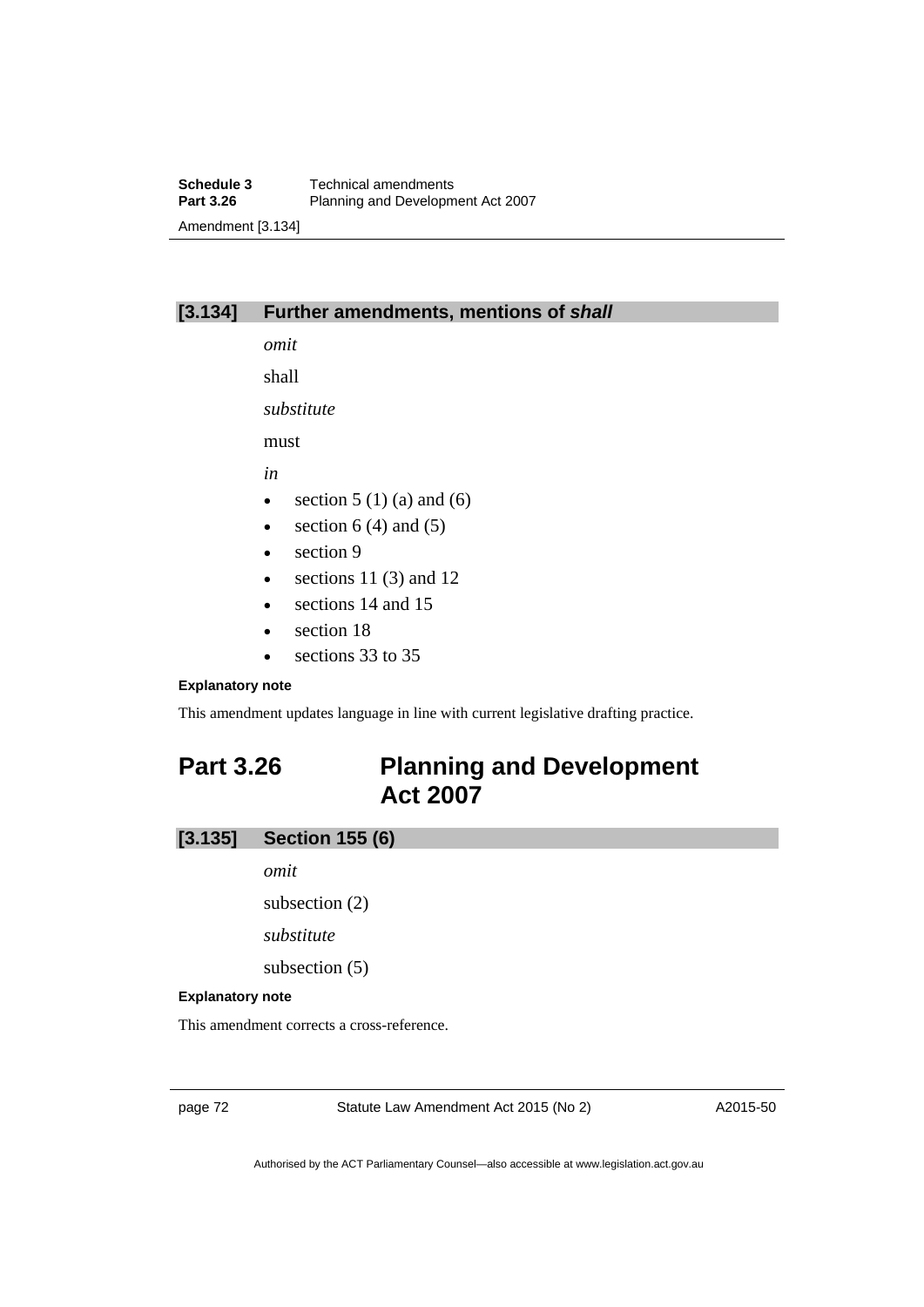Amendment [3.136]

## **[3.136] Section 155 (7)**

*omit* 

Subsection (2)

*substitute* 

Subsection (5)

#### **Explanatory note**

This amendment corrects a cross-reference.

## **[3.137] Section 213 (3), note**

*omit* 

#### **Explanatory note**

This amendment omits a redundant note. The note refers to section 426 (2) (c), which was omitted by the *[Planning and Development \(Bilateral Agreement\) Amendment Act 2014](http://www.legislation.act.gov.au/a/2014-41/default.asp)*, section 59.

### **[3.138] Dictionary, definition of** *public consultation period*

*substitute* 

#### *public consultation period*—

- (a) for a draft EIS—see section 218; and
- (b) for a draft land management plan, for division 10.4.2 (Land management plans)—see section 323.

#### **Explanatory note**

This amendment updates the definition to combine 2 current signpost definitions in line with current legislative drafting practice.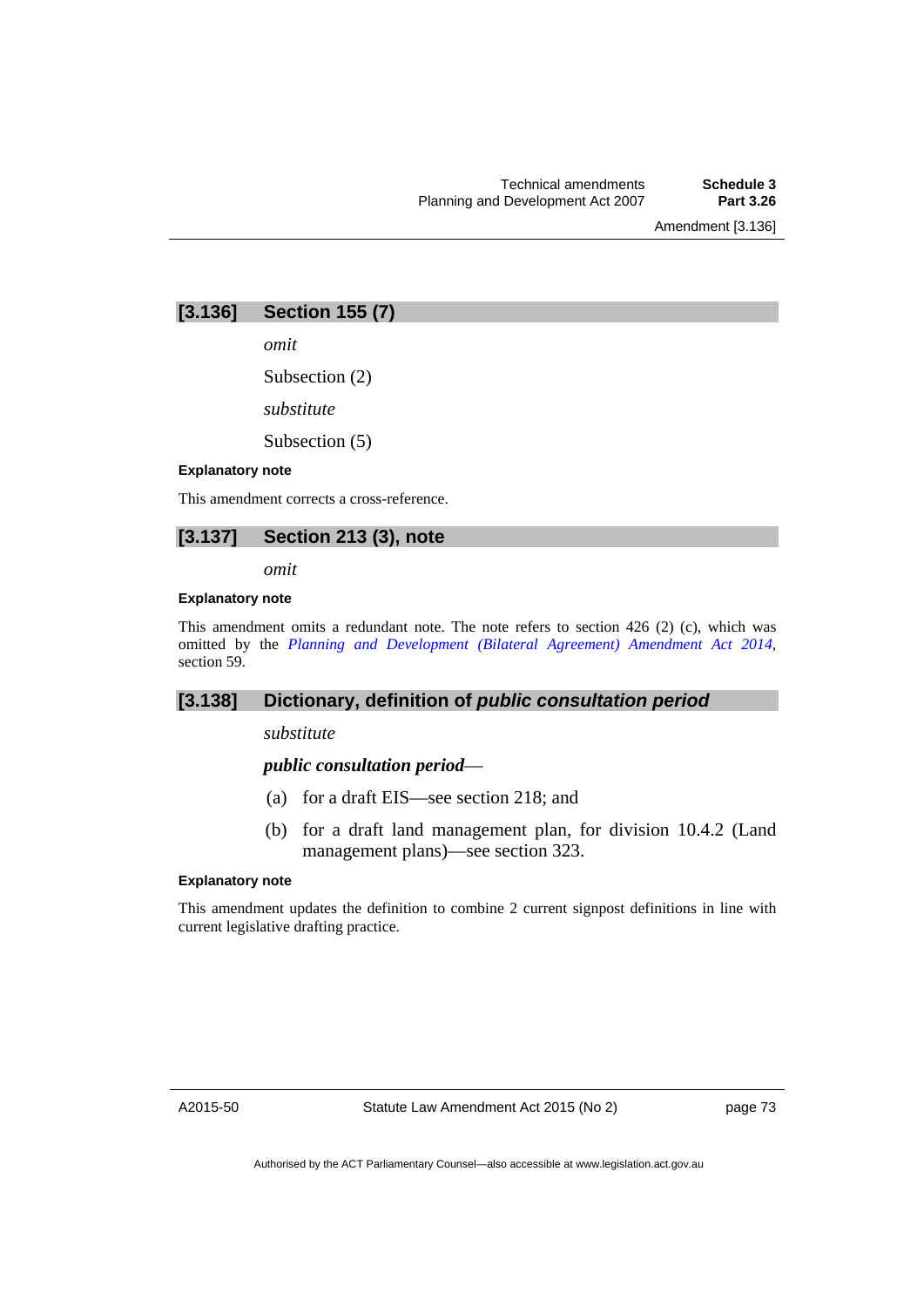# **Part 3.27 Public Sector Management Act 1994**

## **[3.139] Section 5 (g)**

*substitute* 

(g) Icon Water Limited;

#### **Explanatory note**

This amendment is consequential on ACTEW Corporation Limited's change of name to Icon Water Limited on 28 October 2014.

# **Part 3.28 Road Transport (Driver Licensing) Regulation 2000**

## **[3.140] Section 12 (9), definition of** *judicial officer*

*omit* 

master

*substitute* 

associate judge

#### **Explanatory note**

This amendment updates the reference. The title of the master of the Supreme Court was changed to associate judge by the *[Courts Legislation Amendment Act 2015](http://www.legislation.act.gov.au/a/2015-10/default.asp)*.

# **[3.141] Dictionary, note 2**

*insert* 

• associate judge

#### **Explanatory note**

Dictionary, note 2 lists examples of terms used in the regulation that are defined in the [Legislation Act](http://www.legislation.act.gov.au/a/2001-14), dictionary, part 1. This amendment inserts a term that is used in the regulation and defined in the [Legislation Act](http://www.legislation.act.gov.au/a/2001-14), dictionary, part 1.

page 74 Statute Law Amendment Act 2015 (No 2)

A2015-50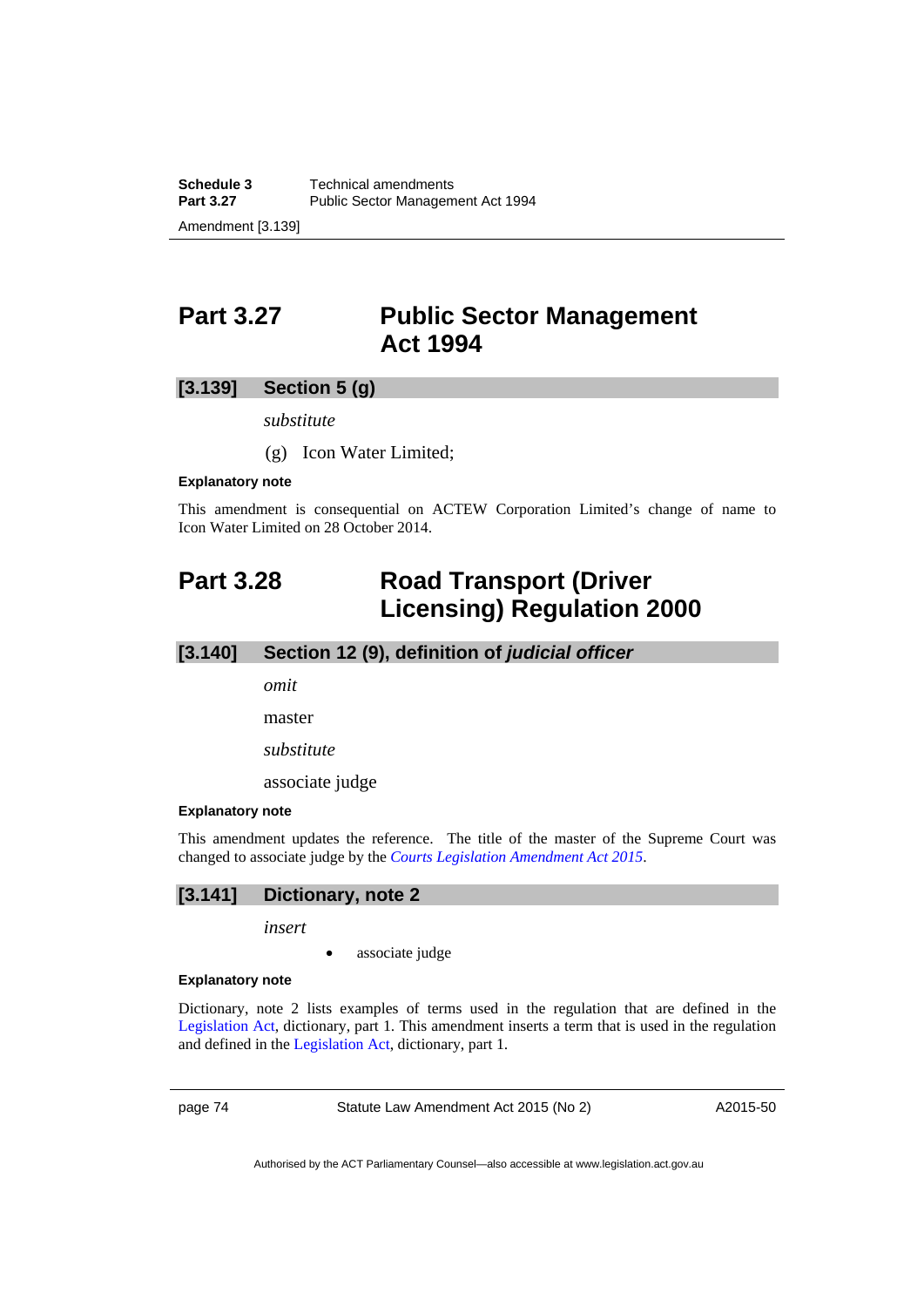## **[3.142] Dictionary, note 2**

*omit* 

master

#### **Explanatory note**

Dictionary, note 2 lists examples of terms used in the regulation that are defined in the [Legislation Act,](http://www.legislation.act.gov.au/a/2001-14) dictionary, part 1. This amendment omits a term that is no longer used in the regulation.

# **Part 3.29 Road Transport (Safety and Traffic Management) Act 1999**

## **[3.143] Section 10G (3) (b) (ii)**

*omit* 

expected that

*substitute* 

expected to

#### **Explanatory note**

This amendment corrects a typographical error.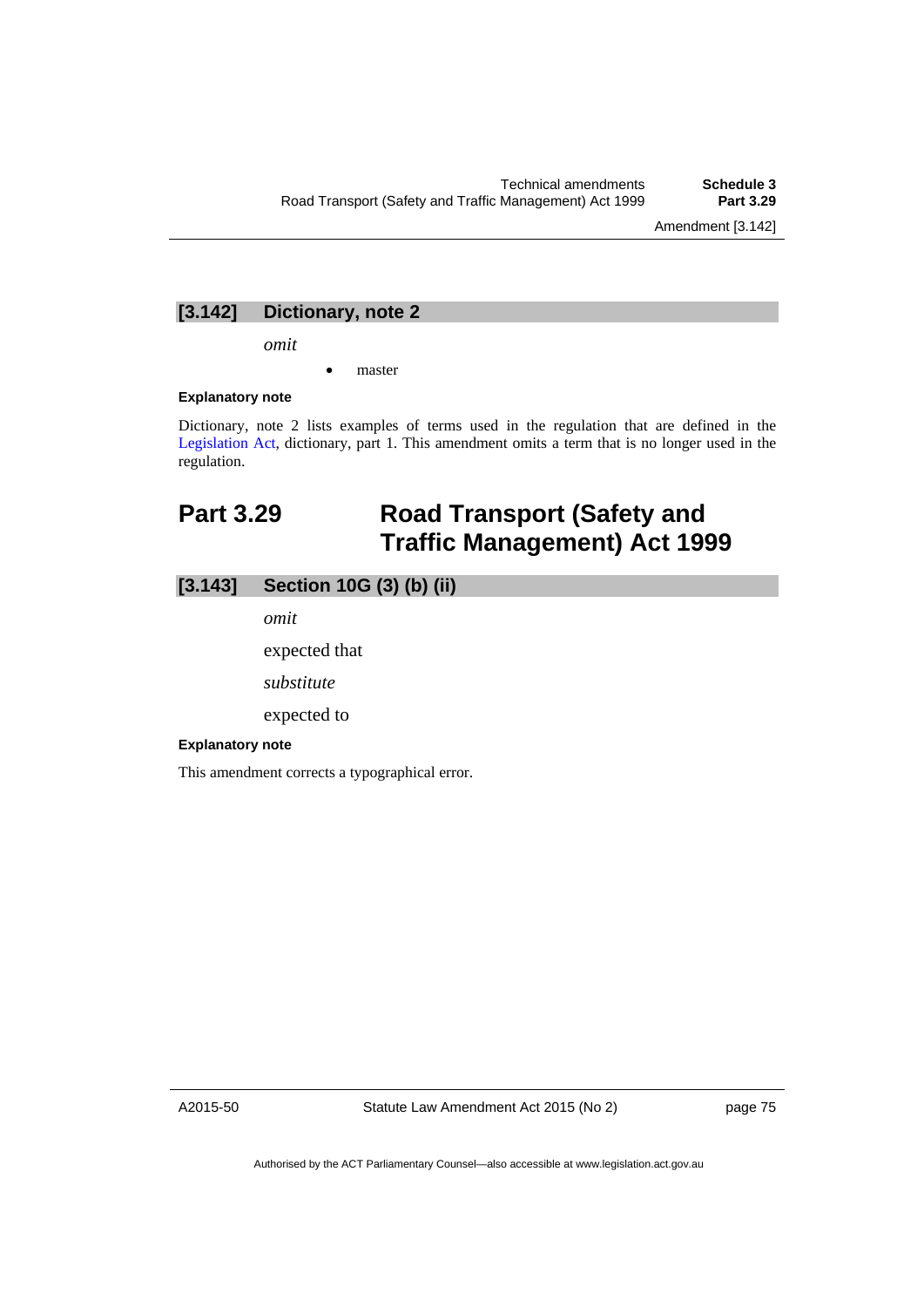# **Part 3.30 Road Transport (Safety and Traffic Management) Regulation 2000**

## **[3.144] Section 33 (1), definition of** *emergency worker***, paragraph (b)**

*omit* 

the fire brigade

*substitute* 

fire and rescue

#### **Explanatory note**

This amendment updates the reference. The name of the ACT Fire Brigade was changed to ACT Fire and Rescue by the *[Justice and Community Safety Legislation Amendment Act 2012](http://www.legislation.act.gov.au/a/2012-13/default.asp)*. The term 'fire and rescue' is defined in the [Legislation Act,](http://www.legislation.act.gov.au/a/2001-14) dictionary, part 1 to mean ACT Fire and Rescue established under the *[Emergencies Act 2004](http://www.legislation.act.gov.au/a/2004-28)*.

#### **[3.145] Dictionary, note 2**

*omit* 

fire brigade

*substitute* 

**fire and rescue** 

#### **Explanatory note**

Dictionary, note 2 lists examples of terms used in the regulation that are defined in the [Legislation Act,](http://www.legislation.act.gov.au/a/2001-14) dictionary, part 1. This amendment corrects a cross-reference. The name of the ACT Fire Brigade was changed to ACT Fire and Rescue by the *[Justice and Community Safety](http://www.legislation.act.gov.au/a/2012-13/default.asp)  [Legislation Amendment Act 2012](http://www.legislation.act.gov.au/a/2012-13/default.asp)*. The term 'fire and rescue' is defined in the [Legislation Act,](http://www.legislation.act.gov.au/a/2001-14) dictionary, part 1 to mean ACT Fire and Rescue established under the *[Emergencies Act 2004](http://www.legislation.act.gov.au/a/2004-28)*.

page 76 Statute Law Amendment Act 2015 (No 2)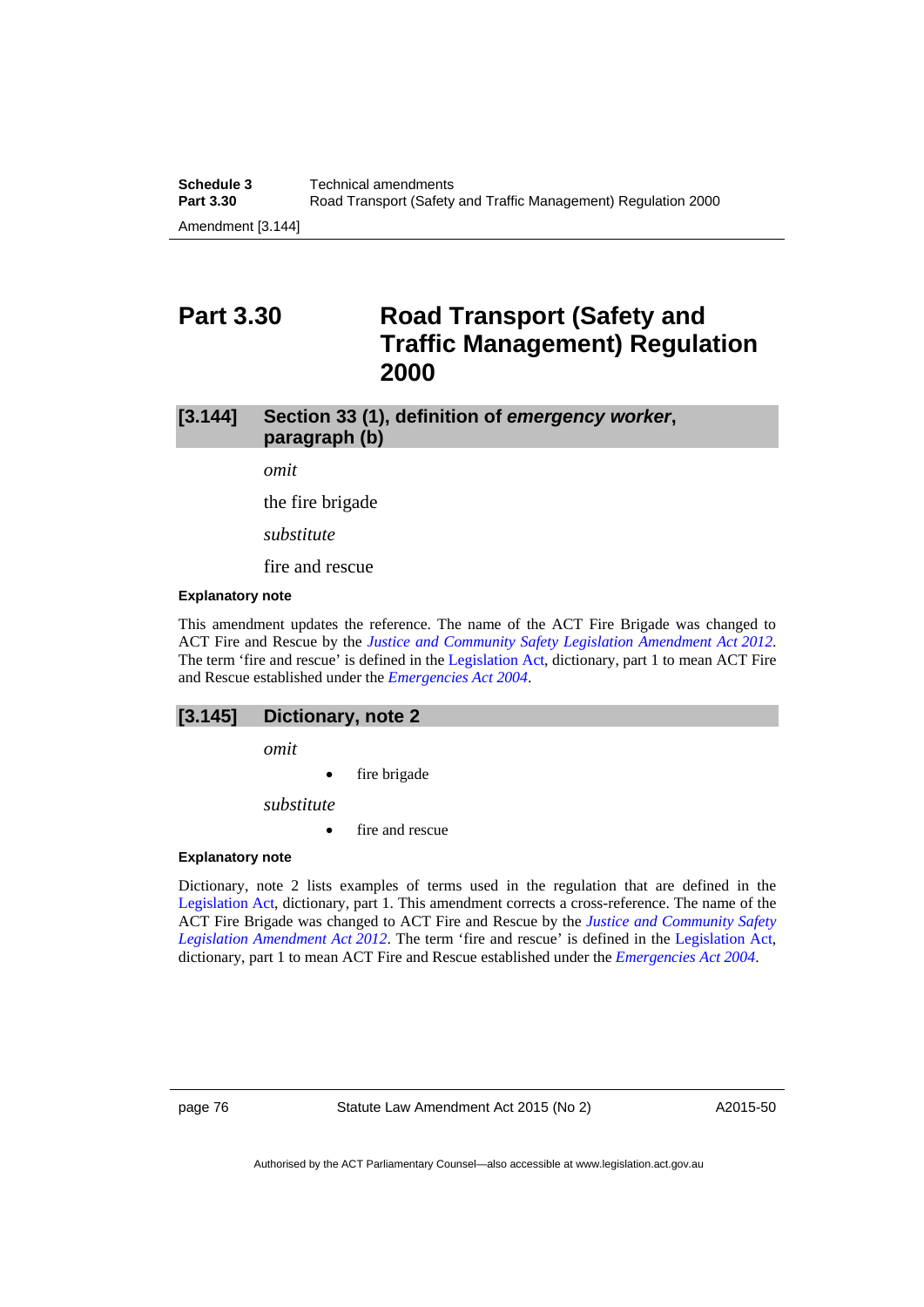Amendment [3.146]

# **Part 3.31 Road Transport (Vehicle Registration) Regulation 2000**

## **[3.146] Section 17 (1) (c) (ii)**

*omit* 

the fire brigade

*substitute* 

fire and rescue

#### **Explanatory note**

This amendment updates the reference. The name of the ACT Fire Brigade was changed to ACT Fire and Rescue by the *[Justice and Community Safety Legislation Amendment Act 2012](http://www.legislation.act.gov.au/a/2012-13/default.asp)*. The term 'fire and rescue' is defined in the [Legislation Act,](http://www.legislation.act.gov.au/a/2001-14) dictionary, part 1 to mean ACT Fire and Rescue established under the *[Emergencies Act 2004](http://www.legislation.act.gov.au/a/2004-28)*.

## **[3.147] Schedule 1, section 1.34 (3) (e) and section 1.120 (1), definition of** *exempt vehicle***, paragraph (e)**

*substitute* 

 (e) a Department of Immigration and Border Protection (Cwlth) vehicle; or

#### **Explanatory note**

This amendment updates the definition as a consequence of the repeal of the *[Customs](https://www.comlaw.gov.au/Details/C2004A03077)  [Administration Act 1985](https://www.comlaw.gov.au/Details/C2004A03077)* (Cwlth) by the *[Customs and Other Legislation Amendment \(Australian](https://www.comlaw.gov.au/Details/C2015A00041)  [Border Force\) Act 2015](https://www.comlaw.gov.au/Details/C2015A00041)* (Cwlth) (which had the effect of abolishing the customs service) and the integration of the customs service with the Department of Immigration and Border Protection (Cwlth).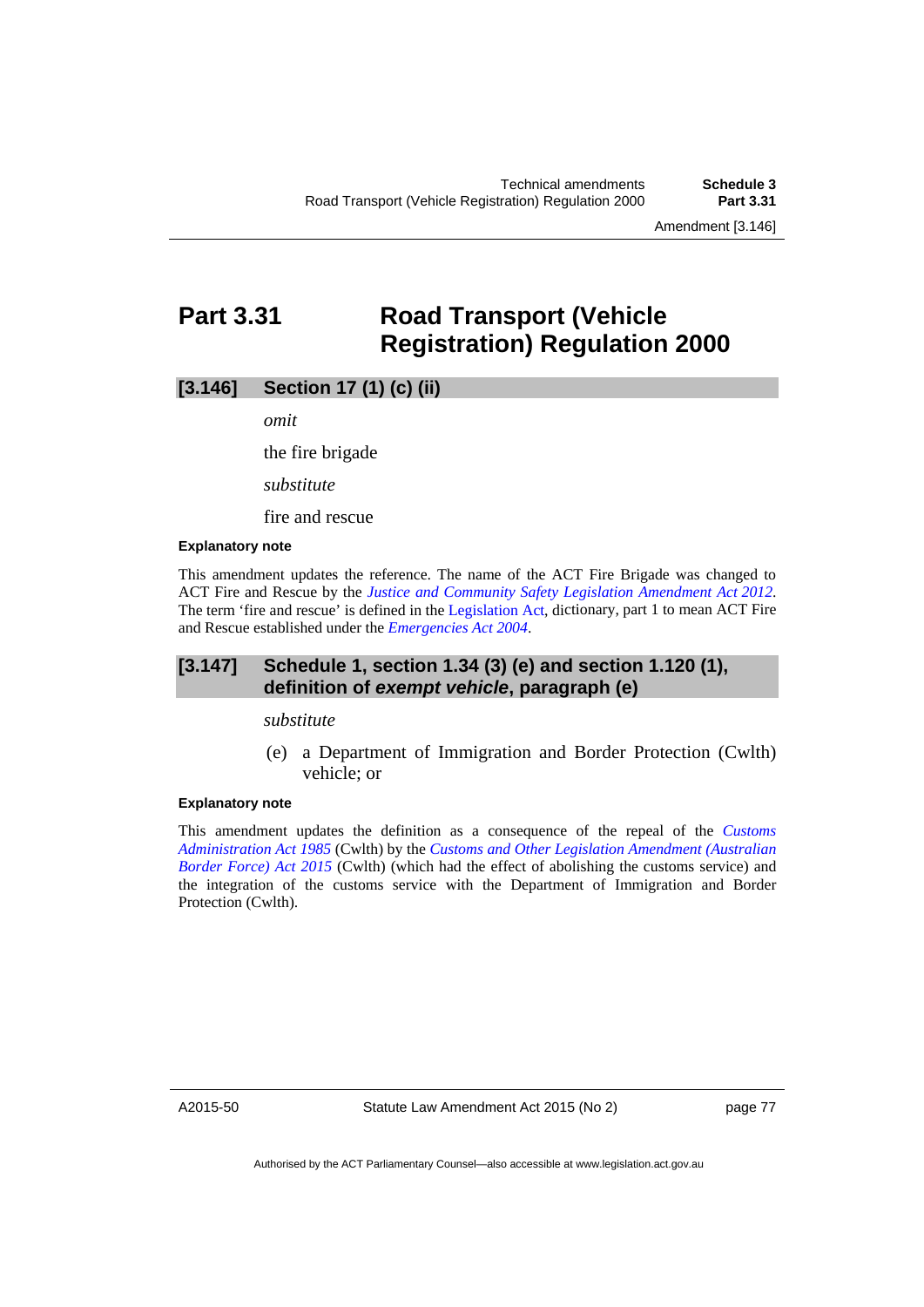**Schedule 3 Technical amendments**<br>**Part 3.31 Road Transport (Vehicle Road Transport (Vehicle Registration) Regulation 2000** Amendment [3.148]

## **[3.148] Dictionary, note 2**

*omit* 

fire brigade

*substitute* 

• fire and rescue

#### **Explanatory note**

Dictionary, note 2 lists examples of terms used in the regulation that are defined in the [Legislation Act,](http://www.legislation.act.gov.au/a/2001-14) dictionary, part 1. This amendment omits an incorrect reference and replaces it with the correct reference. The name of the ACT Fire Brigade was changed to ACT Fire and Rescue by the *[Justice and Community Safety Legislation Amendment Act 2012](http://www.legislation.act.gov.au/a/2012-13/default.asp)*. The term 'fire and rescue' is defined in the [Legislation Act,](http://www.legislation.act.gov.au/a/2001-14) dictionary, part 1 to mean ACT Fire and Rescue established under the *[Emergencies Act 2004](http://www.legislation.act.gov.au/a/2004-28)*.

#### **[3.149] Dictionary, note 4**

*insert* 

responsible person

Dictionary, note 4 lists examples of terms used in the regulation that are defined in the *[Road](http://www.legislation.act.gov.au/a/1999-77)  [Transport \(General\) Act 1999](http://www.legislation.act.gov.au/a/1999-77)*, dictionary. This amendment inserts a term used in the regulation and defined in the *[Road Transport \(General\) Act 1999](http://www.legislation.act.gov.au/a/1999-77)*, dictionary and is consequential on the omission of the definition of the term from the dictionary by another amendment.

page 78 Statute Law Amendment Act 2015 (No 2)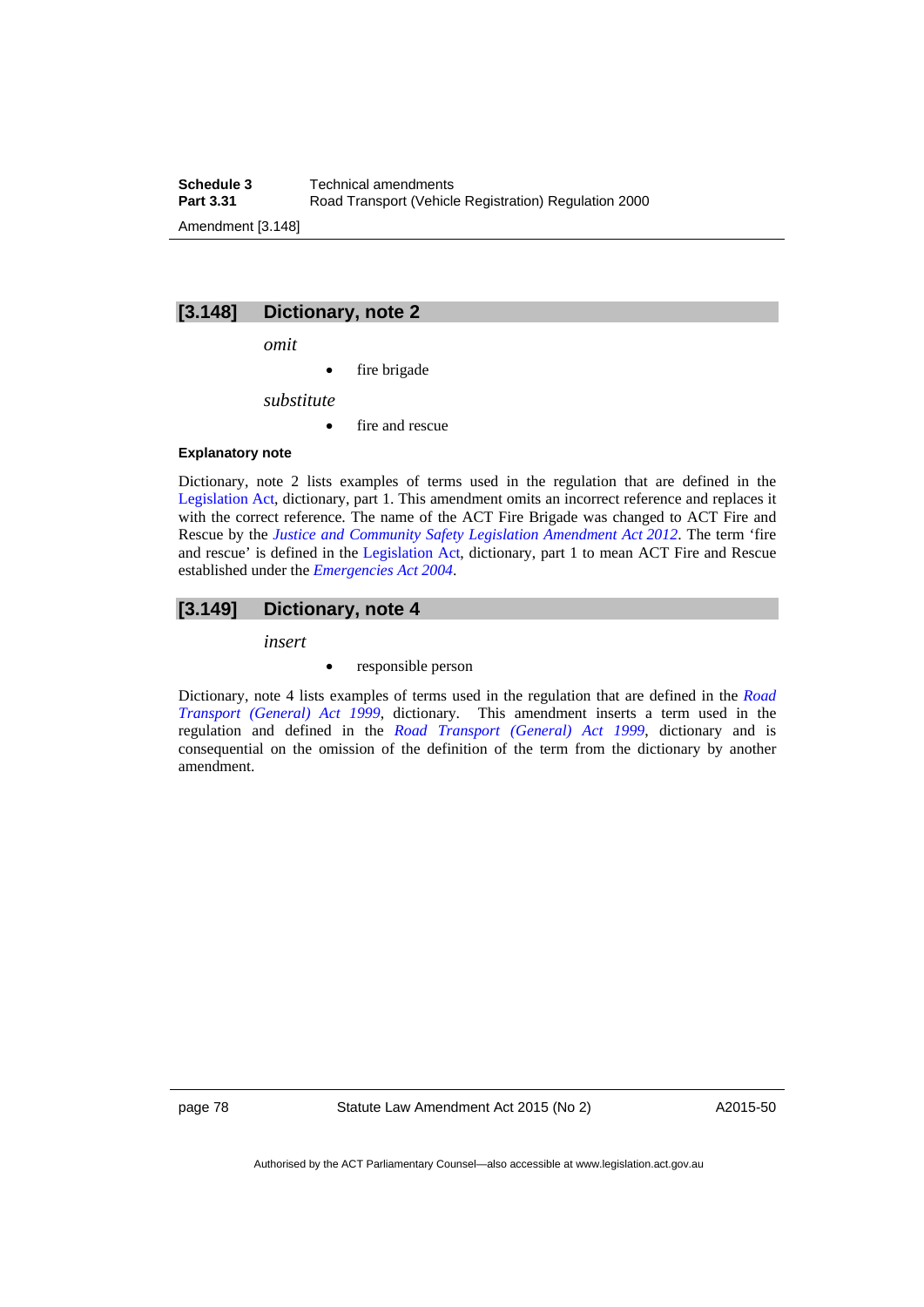Amendment [3.150]

*omit the definitions of* 

*historic vehicle* 

*responsible person* 

*veteran vehicle* 

*vintage vehicle* 

#### **Explanatory note**

This amendment omits the following:

- a definition of a term that is included in the [Legislation Act](http://www.legislation.act.gov.au/a/2001-14), dictionary, part 1;
- a definition of a term that is defined in the *[Road Transport \(General\) Act 1999](http://www.legislation.act.gov.au/a/1999-77)*, dictionary (a reference to the term is included in the dictionary, note 4 by another amendment);
- definitions of terms no longer used in the Act.

## **[3.151] Further amendments, new note**

*insert* 

*Note 2 Found guilty*, of an offence—see the [Legislation Act](http://www.legislation.act.gov.au/a/2001-14), dictionary, pt 1.

*in* 

- $\bullet$  section 116 (1) (b)
- section 124
- $\bullet$  section 127(1)(b)
- section 135

#### **Explanatory note**

This amendment inserts a standard note about the defined term 'found guilty'.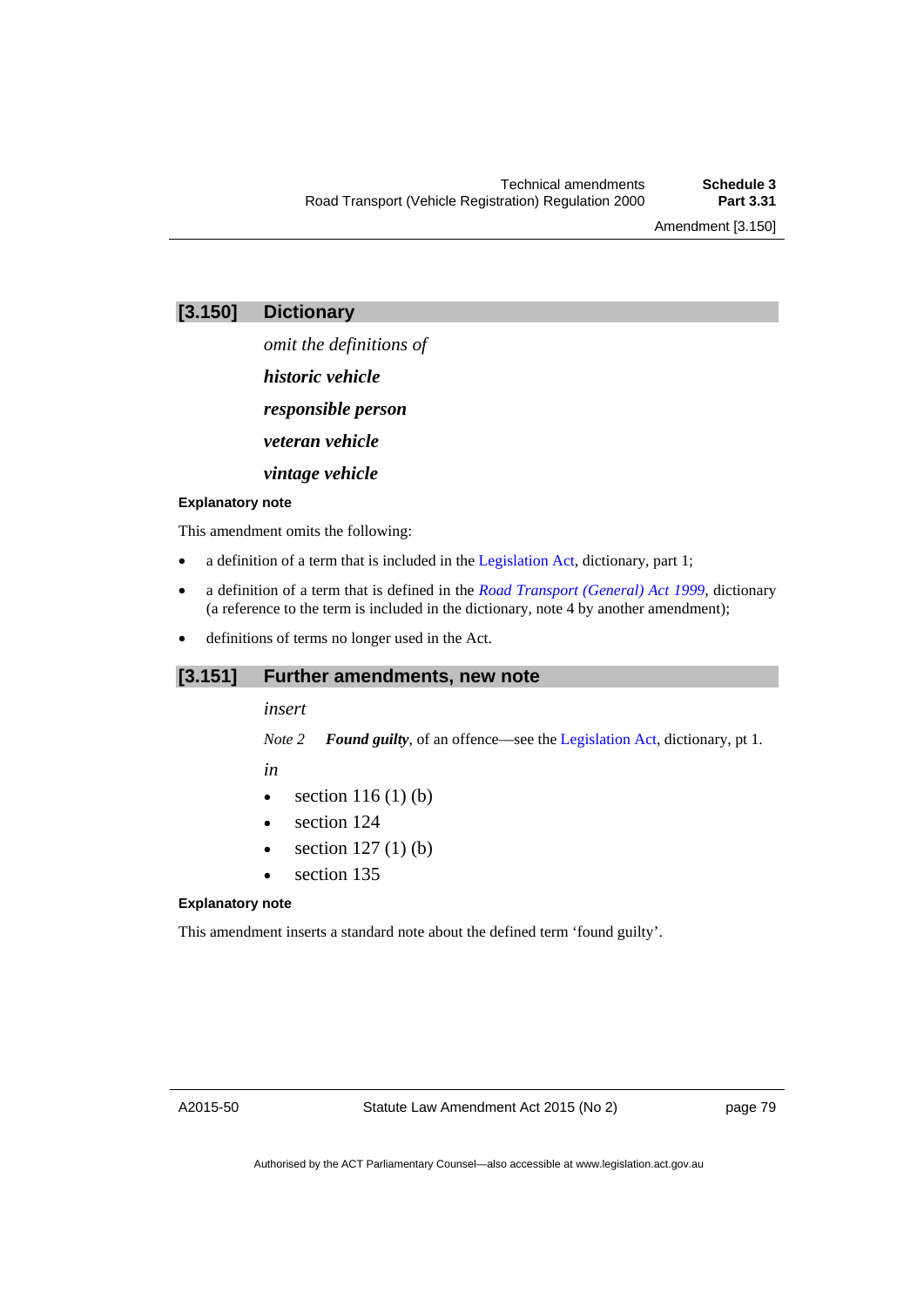**Schedule 3 Technical amendments**<br>**Part 3.32 Spent Convictions Act 2 Spent Convictions Act 2000** Amendment [3.152]

# **Part 3.32 Spent Convictions Act 2000**

## **[3.152] Dictionary, definition of** *law enforcement agency***, paragraph (c)**

*substitute* 

(c) the Department of Immigration and Border Protection (Cwlth);

#### **Explanatory note**

This amendment updates the definition as a consequence of the repeal of the *[Customs](https://www.comlaw.gov.au/Details/C2004A03077)  [Administration Act 1985](https://www.comlaw.gov.au/Details/C2004A03077)* (Cwlth) by the *[Customs and Other Legislation Amendment \(Australian](https://www.comlaw.gov.au/Details/C2015A00041)  [Border Force\) Act 2015](https://www.comlaw.gov.au/Details/C2015A00041)* (Cwlth) (which had the effect of abolishing the customs service) and the integration of the customs service with the Department of Immigration and Border Protection (Cwlth).

## **[3.153] Dictionary, definition of** *sexual offence***, paragraph (a)**

*omit* 

part 3B

*substitute* 

part 4

#### **Explanatory note**

This amendment corrects a cross-reference.

### **[3.154] Dictionary, definition of** *sexual offence***, paragraph (b)**

*omit* 

such as

*substitute* 

for example,

#### **Explanatory note**

This amendment updates language in line with current legislative drafting practice.

page 80 Statute Law Amendment Act 2015 (No 2)

A2015-50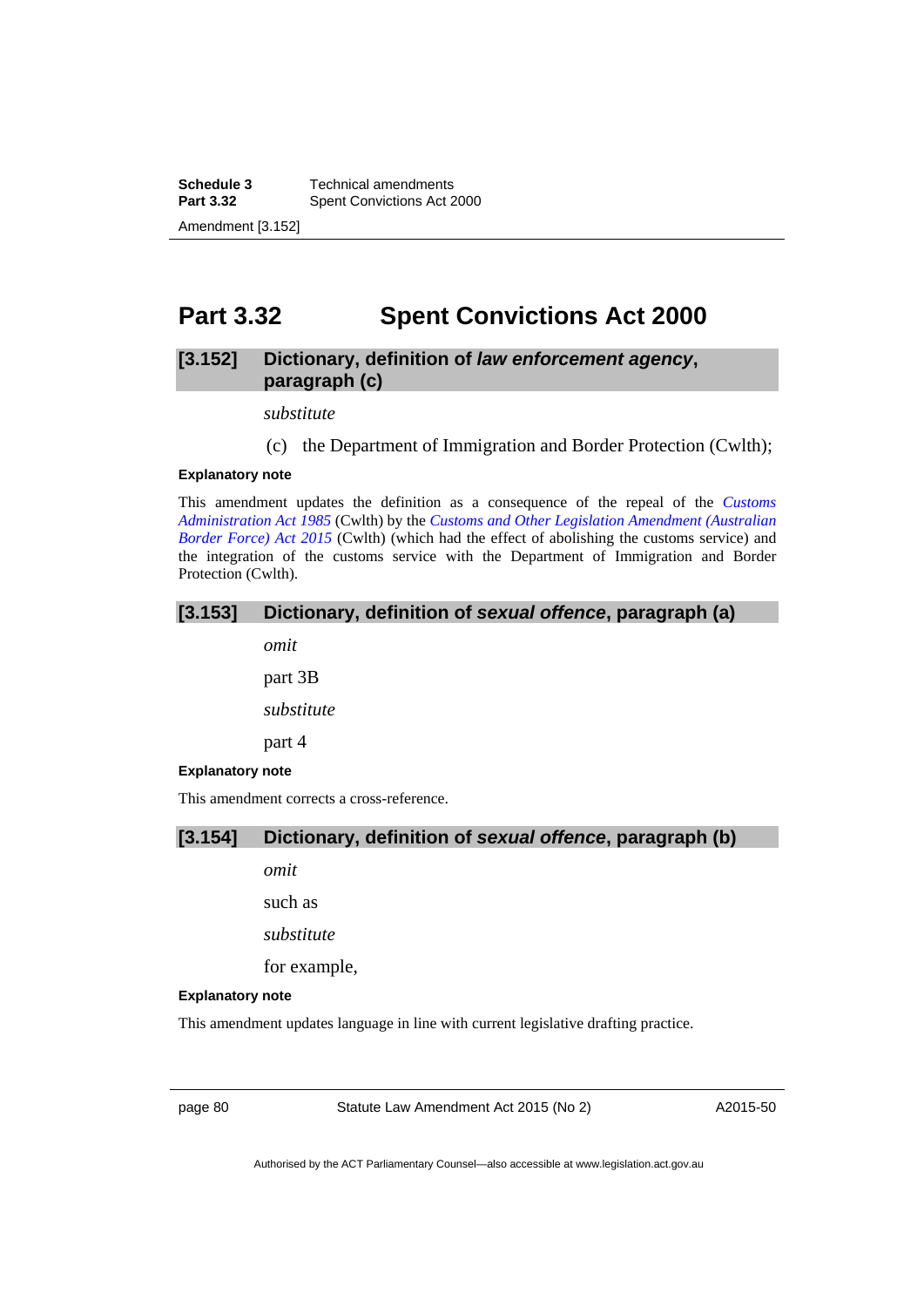## **[3.155] Dictionary, definition of** *sexual offence***, paragraph (b), new note**

#### *insert*

*Note* An example is part of the Act, is not exhaustive and may extend, but does not limit, the meaning of the provision in which it appears (see [Legislation Act,](http://www.legislation.act.gov.au/a/2001-14) s 126 and s 132).

### **Explanatory note**

This amendment inserts a standard note about examples.

# **Part 3.33 Unit Titles (Management) Act 2011**

### **[3.156] Section 30 (1) (b)**

*omit* 

section 29

*substitute* 

section 24

#### **Explanatory note**

This amendment corrects a cross-reference.

### **[3.157] Dictionary, definition of** *administration order*

*omit* 

(Who may apply for an administration order?)

#### **Explanatory note**

This amendment updates the definition in line with current legislative drafting practice.

Statute Law Amendment Act 2015 (No 2)

page 81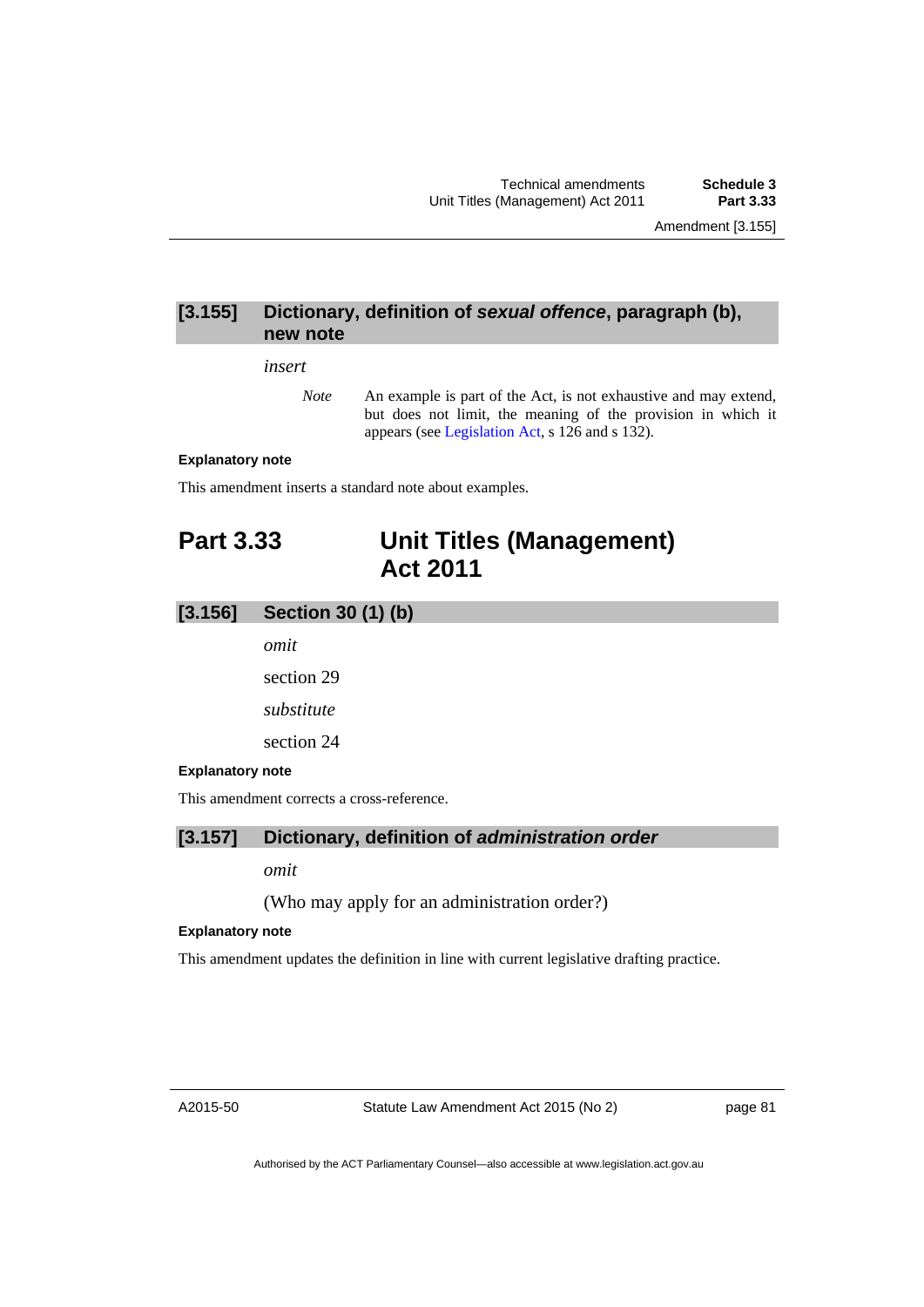## **[3.158] Dictionary, definition of** *developer*

*omit* 

section 17

*substitute* 

dictionary

#### **Explanatory note**

This amendment corrects a cross-reference.

### **[3.159] Dictionary, definitions of** *manager* **etc**

*substitute* 

*manager*, for division 4.2 (Managers)—see section 49.

*member*, of an owners corporation, is a member under section 10.

*service contract*, for division 4.3 (Service contractors)—see section 59.

*service contractor*, for division 4.3 (Service contractors)—see section 59.

#### **Explanatory note**

This amendment updates the definitions in line with current legislative drafting practice.

### **[3.160] Dictionary, definition of** *voting value*

*omit* 

(Value of votes)

#### **Explanatory note**

This amendment updates the definition in line with current legislative drafting practice.

page 82 Statute Law Amendment Act 2015 (No 2)

A2015-50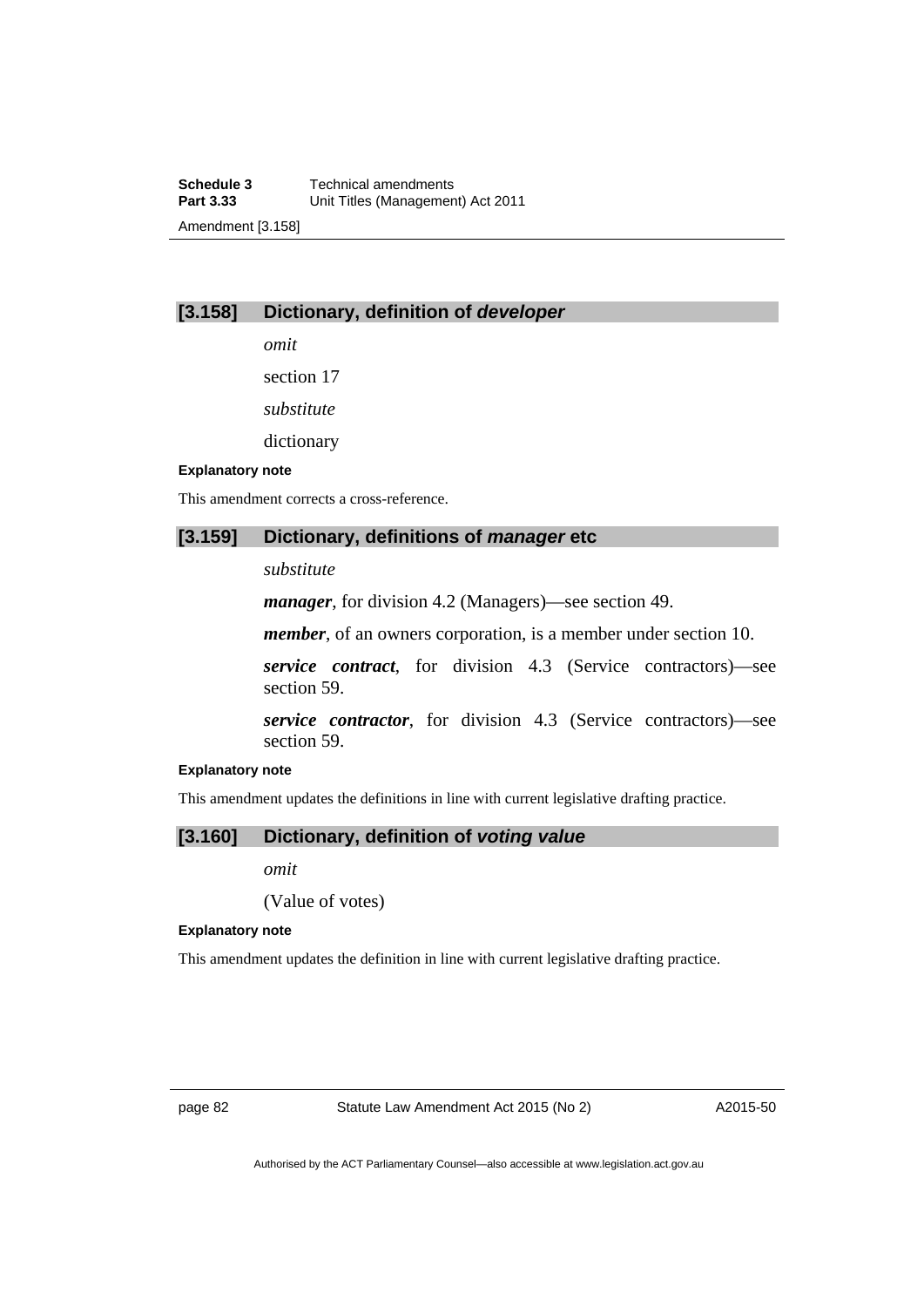# **Part 3.34 Utilities Act 2000**

# **[3.161] Section 176 (1) (h), note**

#### *substitute*

### **Explanatory note**

This amendment updates the note as a consequence of amendments made to the *[ACT Civil](http://www.legislation.act.gov.au/a/2008-35)  [and Administrative Tribunal Act 2008](http://www.legislation.act.gov.au/a/2008-35)*, section 32 by another Act.

A2015-50

Statute Law Amendment Act 2015 (No 2)

page 83

*Note* The ACAT may dismiss an application if it is frivolous or vexatious, lacking in substance or otherwise an abuse of process (see *[ACT Civil](http://www.legislation.act.gov.au/a/2008-35)  [and Administrative Tribunal Act 2008](http://www.legislation.act.gov.au/a/2008-35)*, s 32).